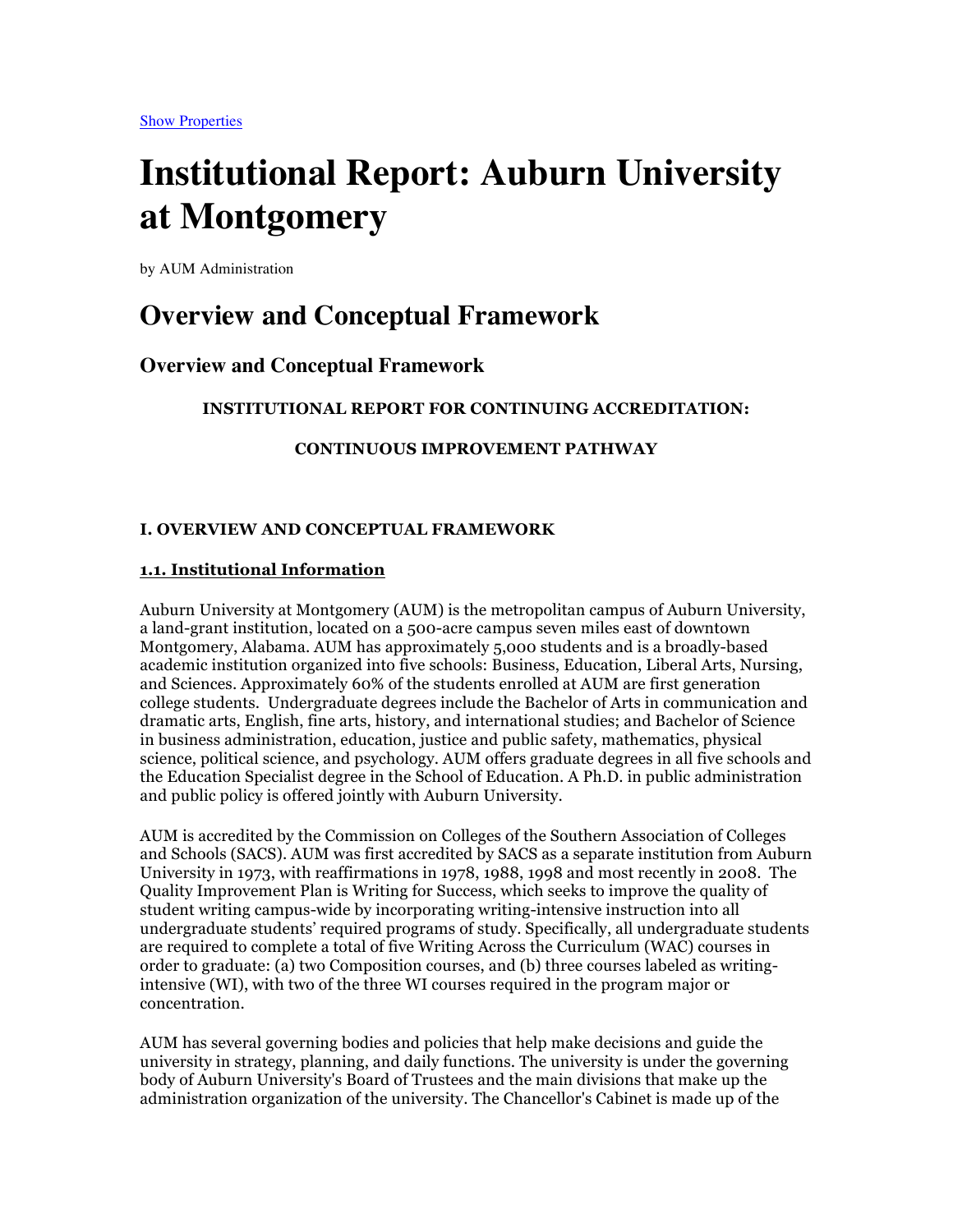senior staff and special assistants to the Chancellor and the directors, or senior directors of main divisions or departments of the university. Faculty Senate is the executive body of the Faculty Council and is responsible for interpreting the Faculty Council constitution, establishing and abolishing committees, and several other duties that deal with managing the Faculty Council. The Staff Council represents all employees at Auburn University Montgomery below the rank of Vice Chancellor who do not hold an academic appointment. The Staff Council serves in a positive and constructive way to affect beneficial changes by serving in an advisory capacity to the administration. The SGA serves as the liaison between students and administration, and enhances student life both academically and socially by being the voice of the students, through activities and programs led by students for the students.

AUM fosters and exemplifies excellence in education in a personalized, engaged, diverse learning community that serves as a key partner in the growth and economic development of the state. Students are prepared to be leaders, ready to make a difference and take on the immediate challenges of the working world.

The following goals of the Strategic Plan (2007) are to enhance student programs, increase student success and retention, enhance AUM's engagement with Auburn University, increase AUM's partnership with business, government, and the community external to AUM, attract, recruit, and retain a diverse faculty and staff of highly qualified individuals, identify and obtain the financial resources needed to support the University's mission and maintain a physical facilities infrastructure, including building and information technology.

### **1.2 Professional Education Unit**

Dr. Samuel Flynt is the dean of the School of Education. Drs. Rhonda Morton, and Sheila Austin serve as Associate Deans. The School of Education is comprised of four departments:

- Counselor, Leadership, and Special Education (Head-Dr. Sheila Austin)
- Early Childhood, Elementary, and Reading Education (Head-Dr. Lynne Mills)
- Foundations, Technology, and Secondary Education (Head-Dr. Kellie Shumack)
- Physical Education and Exercise Science (Head-Dr. Hank Williford)

The SOE has approximately 830 students enrolled, 500 in undergraduate programs and 330 in graduate programs. Over 60% of the students in SOE undergraduate programs transfer to AUM during their first two years of study, primarily from junior colleges. Approximately 85% of the undergraduates (the highest number at AUM) were satisfied in their preparation at graduation last year on the AUM Exit Survey. Most SOE students commute from surrounding counties (Autauga, Elmore, Montgomery) and do not live on campus.

The goals of the unit for 2012 – 2013 are to increase research and scholarship, secure external funding for research and other endeavors, focus on programs to recruit and retain candidates, increase online courses and degree offerings, continue using the SOE Assessment System in an accurate, fair, consistent, and flexible manner, successfully integrate WAC into all programs, develop a plan for service learning for all candidates, and develop a plan for internationalizing the curriculum and providing international opportunities for faculty and candidates.

Undergraduates in all SOE programs must complete a state core of courses, offered in other Schools at AUM, in the areas of English, social science, science, fine arts, and mathematics before graduation. They, as well as students in some graduate programs, also have additional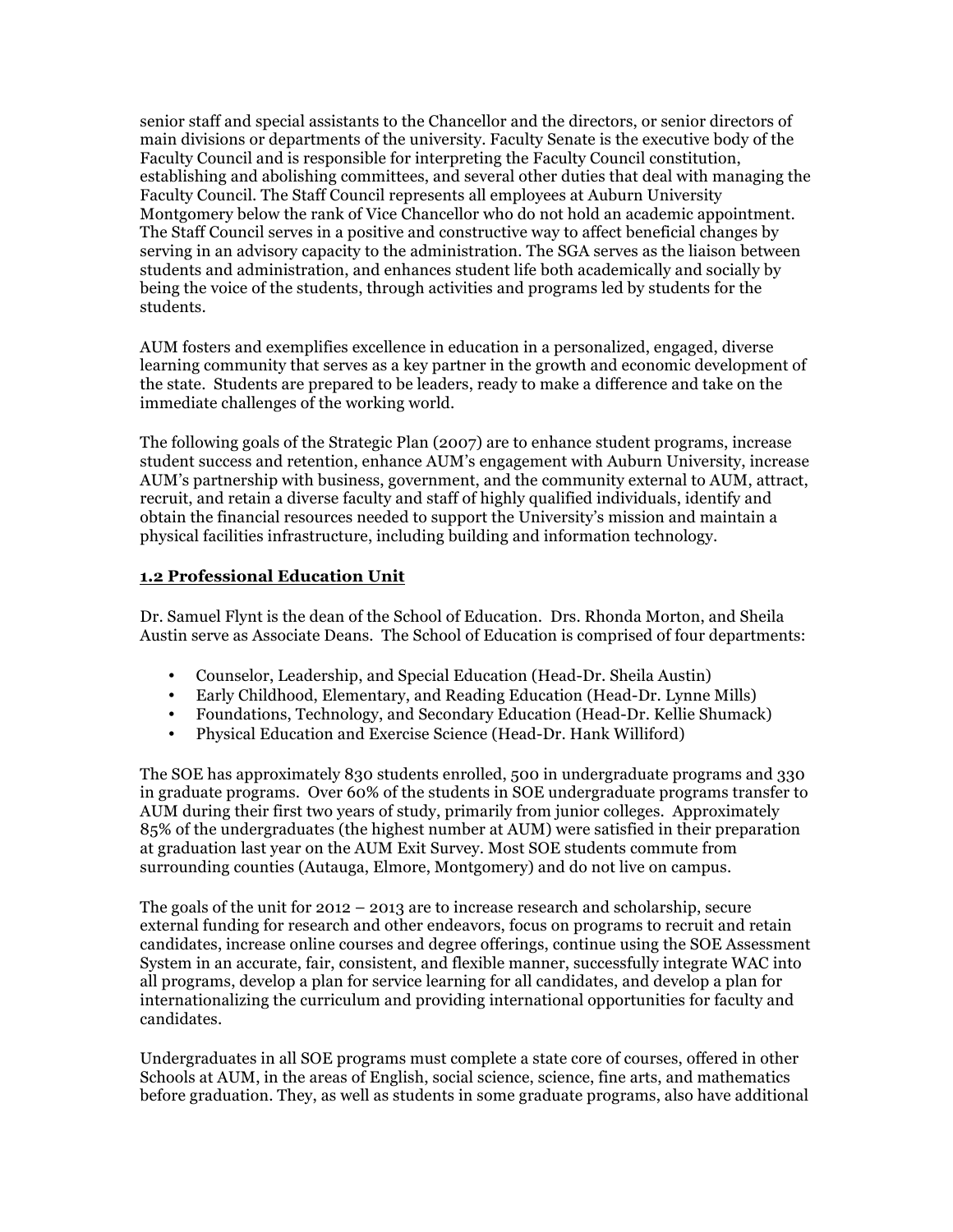content area courses, taught in other Schools at AUM, depending on which program they follow. All candidates in initial teaching programs for Secondary Education must complete a content major in the School of Liberal Arts or the School of Sciences before they graduate.

### **1.3 Summary of Programs**

The SOE offers 13 undergraduate teaching programs (no off-campus or distance programs), 27 Master of Education programs (11 alternate route programs, 2 distance programs, but no off-campus programs), and 7 Education Specialist programs (2 distance programs but no offcampus or alternative route programs at this level). The four distance programs in the SOE are all advanced programs. All programs are approved by the Alabama State Department of Education and no programs are nationally recognized. The M.Ed School Counseling program is accredited by CACREP. (I.5.d.) For a complete listing of individual programs please see AIMS (Manage Programs) on the NCATE website.

### **1.4 Conceptual Framework**

In 2005, the faculty members in the SOE were asked to rank important abilities of an exemplary graduate from our programs. This survey was given to stakeholders outside the School of Education (AUM faculty, school administrators, teachers) to see if their rankings were similar to our rankings. From those surveys and subsequent discussions, the stakeholders set a goal in the School of Education to produce *The Professional Educator*, who is Competent, Committed, and Reflective. In 2007 the School of Education ranked the abilities on the survey once again and decided to reaffirm the use of *The Professional Educator* model as a foundation for all programs in the School of Education. (I.5.c.)

In 2008 the faculty decided to update the wording on the Professional Educator Model. A new poster was designed to display the revised model. In 2011 the model was once again revised. However, the wording on the model remained the same as the revision in 2008. The definition of "Competent", "Committed", and "Reflective" are found below.

A Competent Professional Educator is someone who is equipped with the knowledge, skills, and technological expertise to help all individuals learn and develop. A Committed Professional Educator is someone who is dedicated to the ethical practices and collaboration that serve as a foundation of a diverse and intellectually vibrant society. A Reflective Professional Educator is someone who is devoted to analyzing his/her past practices in ways that fuel ongoing learning and improve future practices.

From the Conceptual Framework, ten Learning Outcomes were identified that represented areas that should be developed in order to produce *The Professional Educator*, who is Competent, Committed, and Reflective. The ten Learning Outcomes are described below.

**Outcome 1** – Subject Matter Knowledge (Competent)

The Professional Educator understands the central concepts, tools of inquiry, and structures of the disciplines.

**Outcome 2** – Human Development (Competent)

The Professional Educator understands how people learn and develop.

**Outcome 3** – Diversity (Competent, Reflective)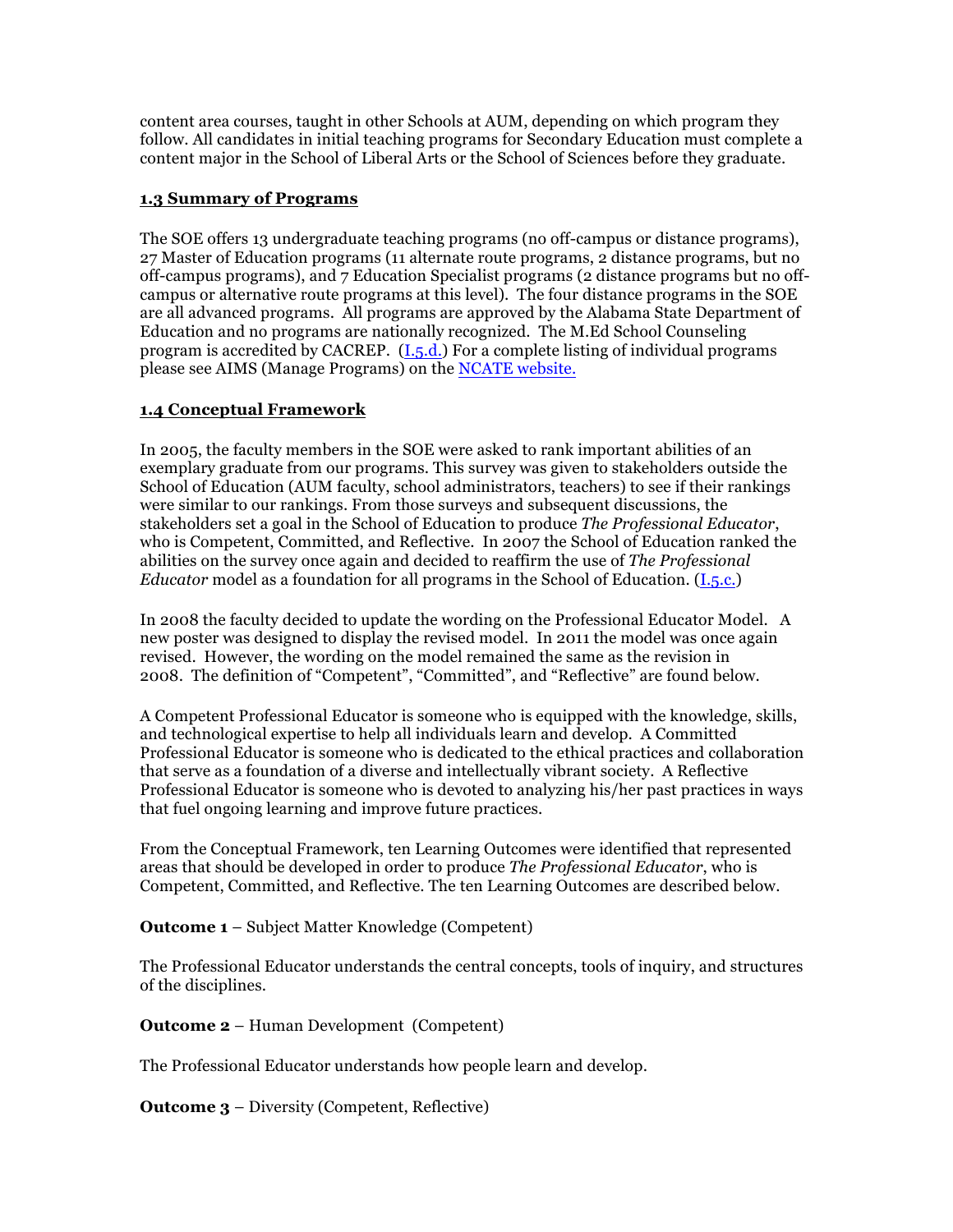The Professional Educator understands how students differ in their approaches to learning and creates instructional opportunities that are adapted to diverse learners.

**Outcome 4** – Planning (Competent, Committed, Reflective)

The Professional Educator develops plans based on knowledge of subject matter, students, community, and curriculum goals.

**Outcome 5** – Learning Environment (Competent, Committed, Reflective)

The Professional Educator uses an understanding of individual and group motivation, and is responsible for managing and monitoring student learning.

**Outcome 6** – Instructional Strategies (Competent, Committed, Reflective)

The Professional Educator understands and uses a variety of instructional strategies.

**Outcome 7** – Communication (Competent)

The Professional Educator uses knowledge of effective verbal, nonverbal, and media communication technologies.

**Outcome 8** – Assessment (Competent, Committed, Reflective)

The Professional Educator uses formal and informal assessment strategies to evaluate.

**Outcome 9** – Technology (Competent, Reflective)

The Professional Educator is proficient in the use of technology to enhance teaching.

**Outcome 10** – Professionalism (Committed, Reflective)

The Professional Educator is a reflective practitioner who evaluates the effects of his/her choices and actions on others, and seeks to grow professionally.

Sixty-seven indicators and rubrics were generated from the Learning Outcomes that inform decisions on whether or not each Outcome has been met. The original indicators and rubrics from 2005 were revised in 2009 to align with the new Alabama Quality Teaching Standards and the state department redesign requirement for M.Ed. Instructional Leadership program. See 2.3.a. for lists of indicators for Instructional Leadership and Teacher Education. The AUM School of Education Assessment Alignment Table for Teacher Education (for all programs except Instructional Leadership) shows how individual indicators are aligned with INTASC, State Board Core Propositions, and Alabama State Department standards. The AUM School of Education Assessment Alignment Table for Instructional Leadership shows how individual indicators are aligned with Alabama State Department Standards and Educational Leadership Policy Standards. (I.5.d.)The indicators are utilized throughout all programs for assessment in order to provide support for individual candidates, documentation of candidate/program strengths and weaknesses, and produce data for analysis in order to make programmatic/instructional changes.

### **1.5. Exhibits**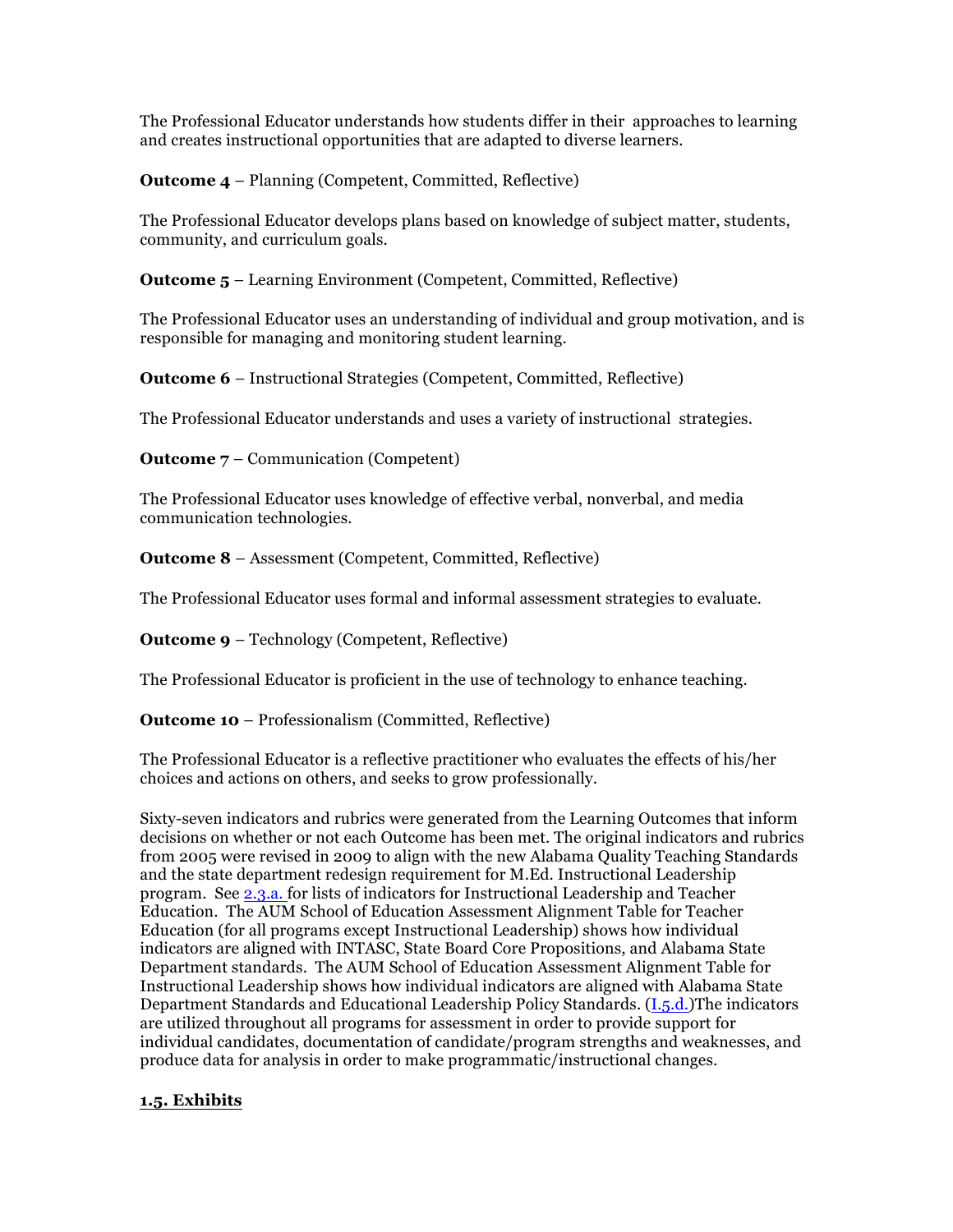| I.5.a | Links to unit catalogs and other printed documents describing general education, specialty/conter<br>professional studies        |
|-------|----------------------------------------------------------------------------------------------------------------------------------|
| I.5.b | Syllabi for professional education courses                                                                                       |
| I.5.c | $\lfloor$ Conceptual framework $(s)$                                                                                             |
| I.5.d | Findings of other national accreditation associations related to the preparation of education profes<br>ASHA, NASM, APA, CACREP) |
| I.5.e | Updated institutional, program, and faculty information under institutional work space in AIMS                                   |

### **II. UNIT STANDARDS AND MOVEMENT TOWARD TARGET**

### **Movement Toward Target**

Please indicate the standard(s) on which the unit selected to demonstrate movement toward target:

|   | <b>Initial Advanced</b> | <b>Standards</b>                                                          |
|---|-------------------------|---------------------------------------------------------------------------|
|   |                         | Standard 1: Candidate Knowledge, Skills, and Professional<br>Dispositions |
|   |                         | Standard 2: Assessment System and Unit Evaluation                         |
| X |                         | Standard 3: Field Experiences and Clinical Practice                       |
|   |                         | Standard 4: Diversity                                                     |
|   |                         | Standard 5: Faculty Qualifications, Performance, and<br>Development       |
|   |                         | Standard 6: Governance and Resources                                      |

**~Back to Top~**

# **Standard 1**

# **Standard 1: Candidate Knowledge, Skills, & Professional Dispositions**

### **1.1 Candidate Knowledge, Skills, and Professional Dispositions**

All initial and advanced programs within the unit are currently accredited by the Alabama State Department of Education. (1.3.a.)

### KEY ASSESSMENTS

Basic Skills Tests: (measures basic content knowledge, external assessment) A passing score on three Basic Skills Tests (Reading, Writing, and Mathematics) is used as a requirement for undergraduate Admission to Professional Education and a mid checkpoint requirement for ITP graduate candidates. Therefore, all ITP candidates have a 100% pass rate for all Basic Skills Tests before graduation.  $(1,3,d)$ 

Praxis II Tests: (measures content knowledge primarily with some pedagogical knowledge on multiple tests, external assessment) Candidates in initial teaching programs and two advanced programs (Instructional Leadership and Reading Specialist) are required to take Praxis II. The percentage of enrolled candidates in each program passing Praxis II varies from 20% to 100%. (1.3.d.) The SOE emphasizes development of strong content knowledge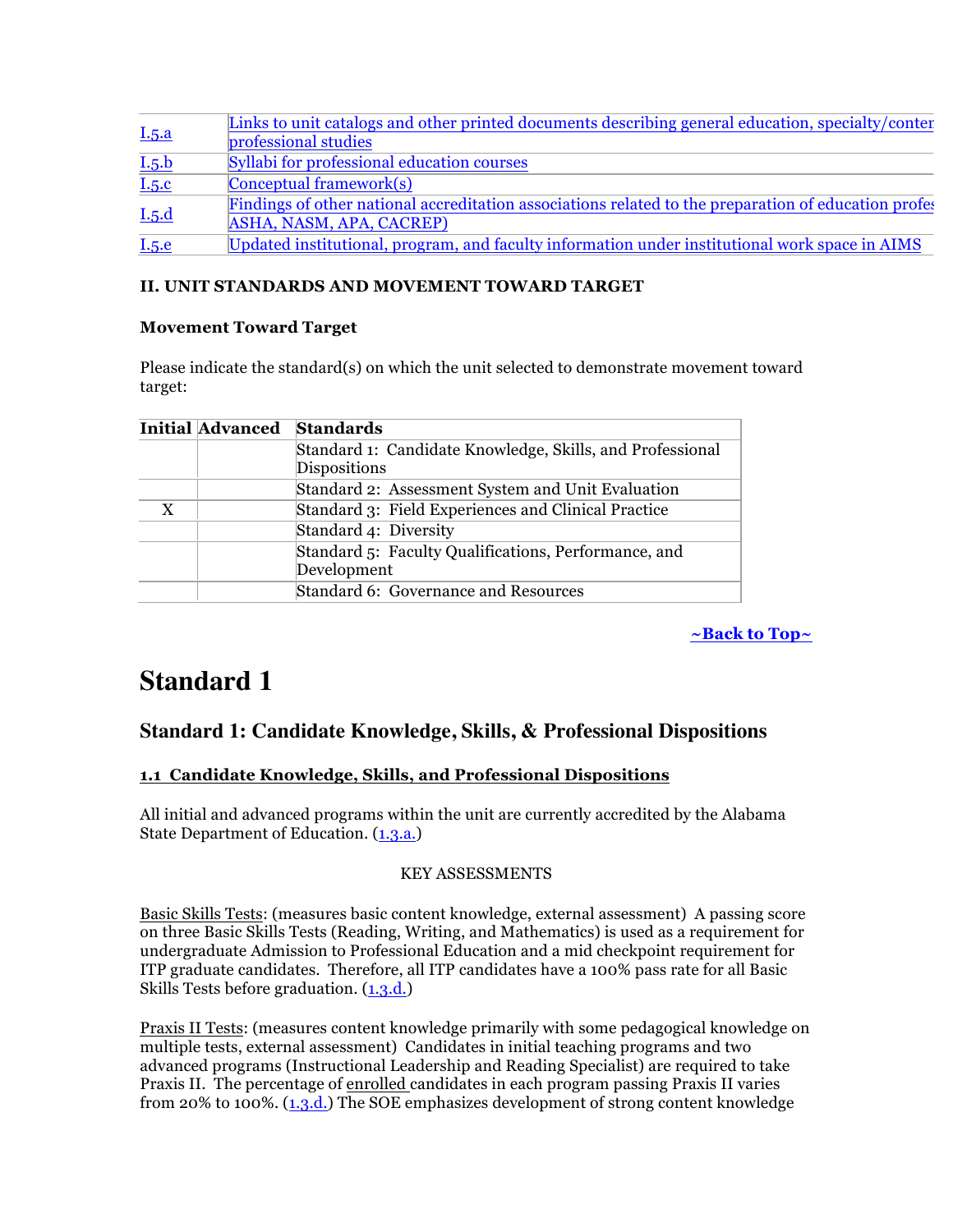before candidates work extensively with P-12 students. Therefore, most initial teaching candidates must pass specific content area test(s) before Professional Internship and all others, including advanced candidates, must pass Praxis II before completion of clinical courses in their programs. Because of this requirement all candidates who graduate in programs in which these tests are required have a 100% pass rate. (1.3.d.) Beginning Fall 2013, the State of Alabama will require a passing score on new Praxis tests that measure pedagogical knowledge more extensively. (1.3.c.)

GPA:(measures content and pedagogical knowledge, internal assessment) Undergraduates must have a 2.5 GPA overall, in the teaching field, and in the core to graduate. All graduate candidates in M.Ed. programs must have a 3.0 GPA, except Instructional Leadership M.Ed. candidates must have a 3.25, and all Ed.S. candidates must have a 3.25 GPA to graduate. GPA averages in 2011 for candidates graduating in all undergraduate programs were above 3.12, all M.Ed. programs were above 3.56, and all Ed.S. programs were above 3.76. (1.3.d.)

SOE Comprehensive Exam: (measures pedagogical knowledge primarily, internal assessment) Candidates in all programs must pass a comprehensive exam to graduate. The pass rate is 100%, as would be expected for candidates who have completed the other requirements by this point.  $(1,3,d)$ 

University Graduate Data: (measures candidate perceptions of pedagogical knowledge, internal assessment) SOE initial teaching candidates are surveyed immediately after Professional Internship every semester. Last year in Teacher Development areas, candidates felt most prepared in Presentation of Organized Instruction and Establishing a Positive Learning Climate. Candidates felt less prepared in Classroom Management. All averages were above 3.0 on a 4.0 scale. On the SOE Learning Outcomes, candidates felt most competent in Professionalism and least competent in Diversity and Assessment. All averages were above 3.4. A content analysis of the comment section of the survey from Fall 2006 – Spring 2011 revealed Classroom Management as the greatest concern followed by the need for more field-based experiences before internship. The majority of the comments focused on candidate confidence and recognition of demanding and high expectations from instructors. Candidates also desired more field experience hours in professional courses and fewer hours in pre-professional courses, a better screening process for mentor teachers, and a longer time period with one teacher rather than split placements. (1.3.i.)

Stakeholder Data: (measures employer perceptions of content and pedagogical knowledge, external assessment) One hundred forty seven principals in a hundred mile radius of AUM were surveyed in 2012 to determine the proficiency of our graduates hired over the last three years. Of the respondents who had hired AUM graduates (13.6%), all confirmed the proficiency of the graduates in regards to knowledge, understanding, skills, and professionalism. Feedback from Superintendents of AUM graduates in the Instructional Leadership advanced programs were also surveyed in 2012. Of the 20 superintendents surveyed, 5 responded (25%). Superintendents who had hired AUM graduates in leadership roles were satisfied with our graduates. No concerns were noted. Other data in this area are generated from Stakeholder meetings with the professional community. At the Stakeholder meeting in 2012, twenty principals and teachers felt that the strengths of AUM SOE graduates were in Professionalism, Establishing Rapport, Use of Technology, and Use of Hands On Activities. Stakeholders identified the primary weaknesses of AUM SOE graduates in Classroom Management and Written Communication. (1.3.j.)

EDUCATEAlabama Statewide Data Report: (measures teachers' perceptions of their own effectiveness) The State of Alabama has not issued the Annual State Report Card on Teacher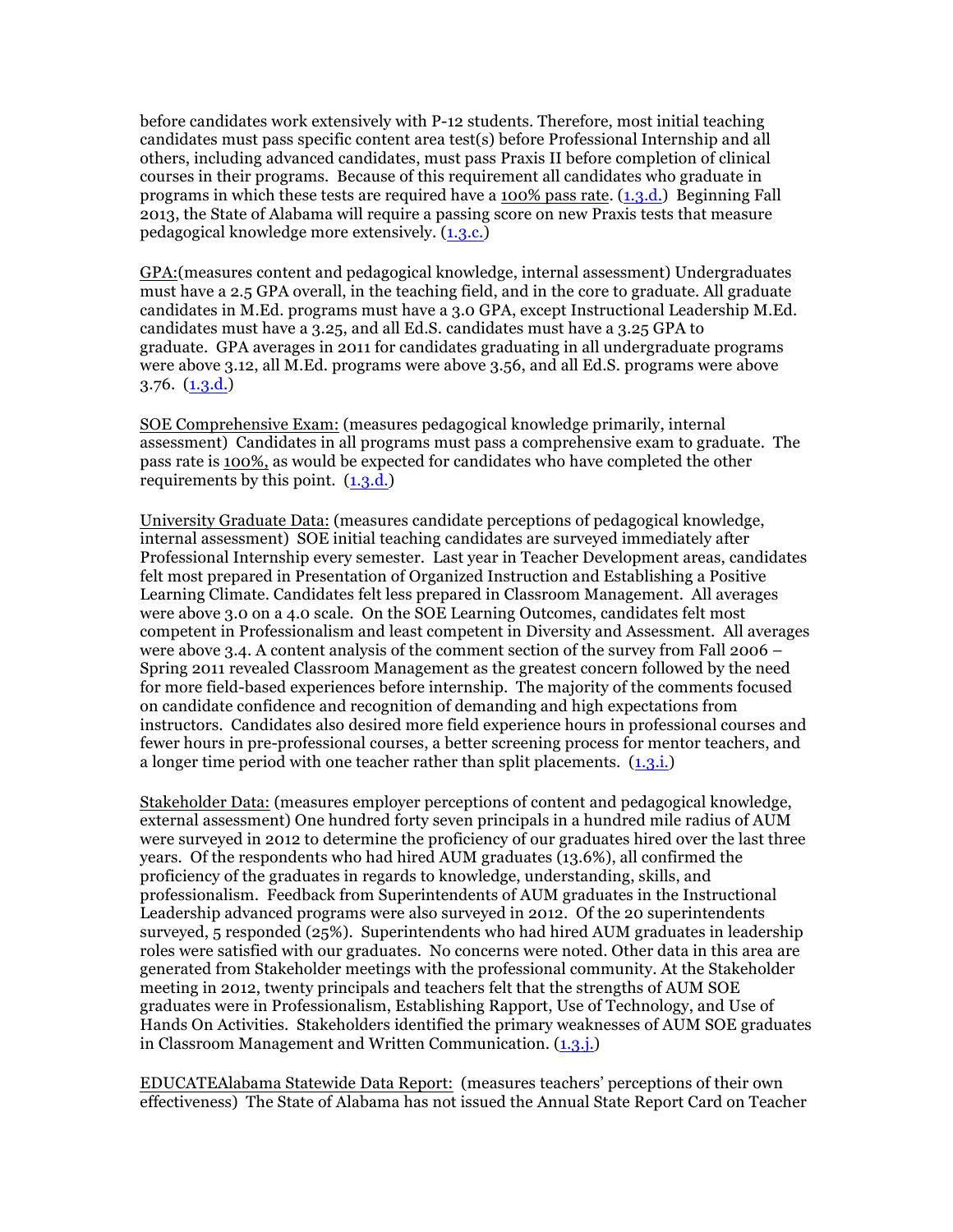Preparation Programs since 2009. The SOE has attempted to gather data related to competence of its graduates through the Stakeholder Data component, with limited success. The EDUCATEAlabama Statewide Data Report is a new report that begins to address this gap in assessment at the state level. The data in the AUM report is a selfassessment completed by first year teachers who graduated from the SOE. (1.3.k.) Candidates identified their strengths as:

- Content Knowledge content and pedagogical knowledge, designing activities based upon state standards, providing appropriate accommodations
- Communication oral and written
- Teaching and Learning providing a positive climate
- Professionalism ethics and compliance with regulations and policies

Candidates identified their greatest weaknesses as:

- Diversity primarily working with ELL students
- Professionalism collaboration with other professionals in effective professional development

SOE Outcome Scores on Assessment Indicators/Supplemental Forms: (measures content and pedagogical knowledge tied to ten learning outcomes stemming from Conceptual Framework, and to professional, state, and institutional standards, (I.5.c.) internal assessment) Instructors in the SOE who teach clinical courses generate scores on these outcomes. For initial teaching programs the clinical course is Professional Internship and for advanced programs various practicum courses are used. All programs (initial teaching and advanced), including the Reading Specialist program use the same outcomes. However, the Instructional Leadership programs use only 7 of the 10 learning outcomes and have different indicators due to specific state requirements for those programs. The outcome scores are averaged across each of the ten Learning Outcomes in each program area. (1.3.d.) Some of the learning outcomes most relevant to Standard I for teacher candidates and other school professionals are:

- Content Knowledge understanding of the disciplines related to their teaching field and anchoring content in meaningful learning experiences (not used for Instructional Leadership)
- Diversity understanding how students from diverse backgrounds learn and develop
- Instructional Strategies understanding how to use a variety of strategies to facilitate student learning
- Technology proficiency in the technology used to enhance learning
- Planning understanding how to develop plans based on knowledge of subject matter, students, community, and curriculum goals
- Assessment understanding the use of effective assessment techniques to inform practice by analyzing student, classroom, and school performance and make datadriven decisions
- Professionalism understanding how to access resources to gain information about policies and procedures and how to use resources to improve as a teacher and learner

Every program also has program specific indicators (on supplemental forms) aligned with national and state standards that are also evaluated during Professional Internship in undergraduate initial teaching programs. Candidates in all programs must score at least "2" or "Basic" on each of the indicators, including those delineated on supplemental forms, in order to graduate. (1.3.d.)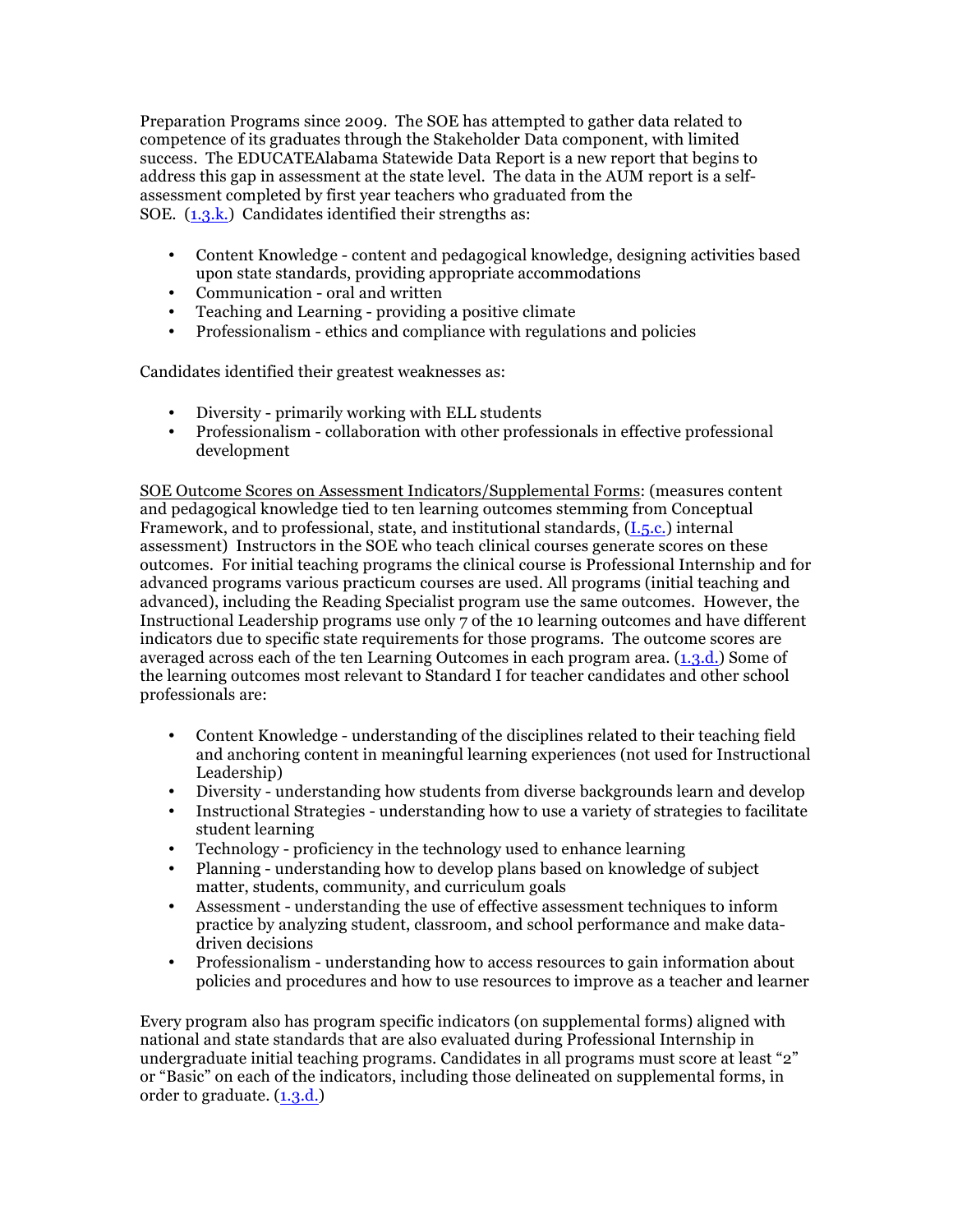#### PROFESSIONAL DISPOSITIONS

Ten indicators in teacher preparation programs including, Reading Specialist (Diversity, Communication, Professionalism) relate directly to professional dispositions. Thirteen indicators from Instructional Leadership learning outcomes (Human Development, Diversity, Planning, Instructional Strategies) relate directly to professional dispositions. (1.3.e.) The outcome scores of these indicators are used to discern how well our candidates demonstrate classroom behaviors consistent with the ideal of fairness and the belief that all students can learn. Candidates in all programs must score at least "2" or "Basic" on all indicators before they are allowed to graduate. Most averages are "3" or "Competent." No outcome average is below 2.75 on any professional disposition indicator in any program.  $(1.3.f.)$ 

### IMPACT ON STUDENT LEARNING

Teacher candidates in all programs (initial teaching and advanced programs) focus on student learning and this is measured primarily in capstone courses, even though most programs focus on student learning much earlier. Impact on student learning is measured through the Teacher Work Sample, patterned after the work produced by the Renaissance Partnership. (1.3.g.) Programs that do not use the Teacher Work Sample (advanced Special Education programs and the Reading Specialist program) provide an explanation of how impact on student learning is measured on the annual Data Analysis Reports by program area  $(1.3.d.)$ . The Teacher Work Sample (or similar assignment) requires teacher candidates to assess and analyze student learning in the classroom and school, make data-driven and appropriate adjustments to instruction, and monitor student progress accordingly. (1.3.g.) Candidates develop and implement meaningful learning experiences for students based on their developmental levels and prior experience.

### **1.2.b. Continuous Improvement**

Since our last NCATE review, four advanced programs have changed their method of delivery to include more online courses as a response to candidate requests. The Education Specialist advanced programs in Early Childhood Education, Elementary Education and Physical Education and the Masters of Education advanced program in Physical Education have moved from a traditional format to an online format for over 50% of the courses in those programs.

The SOE Assessment System was revised following new State of Alabama standards in 2008 and full implementation in 2009. The SOE Conceptual Framework and ten learning outcomes were not changed. However, the indicators stemming from those outcomes had to be revised to more closely align with the new state standards. This precipitated a change in the rubrics for the revised indicators and a revised alignment to state and national standards.  $(I.5.c.)$ 

In 2009 the faculty began exploring ways to better identify deficiencies in candidate knowledge, skills, and dispositions throughout their programs and generated ideas to increase support for struggling candidates. By 2011 all programs had established Candidate Monitoring Plans to support these candidates.  $(2,3,c)$  The plans use our current assessment system more effectively than in the past. From the beginning of the use of our assessment system, instructors have evaluated candidates on the indicators in various courses throughout all program plans. However, very little was done with the mid-checkpoint data. The Candidate Monitoring plans center on those mid-checkpoints and use the data to identify and create specific plans to support weaker candidates. Support often is in the form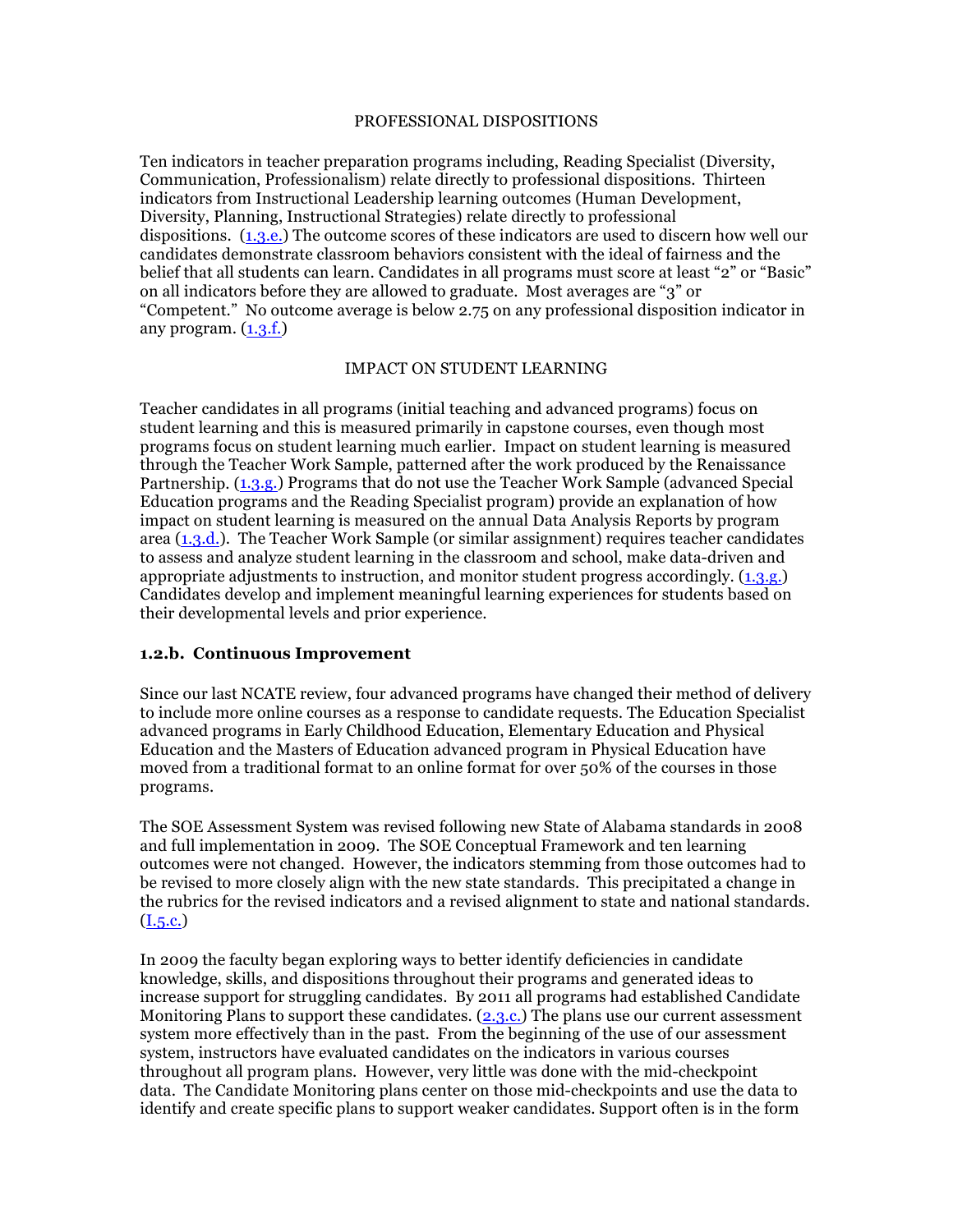of small committee meetings with the candidate to explore issues of concern. This personal touch assists weak candidates to identify appropriate changes in careers, majors, and/or personal obligations necessary to succeed.

Data Analysis Templates were designed in 2009 to provide program faculty with standardization and structure for data analysis. Data Analysis templates have been revised every year based on input from program faculty. The procedures assist faculty as they examine how well goals set the previous year are met, analyze new data, and plan instructional/programmatic changes based upon those data. Data Analysis Reports by program, as well as Data Analysis Procedures, are found in 1.3.d.

### Recent Changes that Relate to Standard I:

- 1. A majority of the SOE faculty members are now certified to teach online courses due to the increased number of online courses offered in the SOE. Approximately 20 faculty members obtained teaching certification through the university and four faculty members completed the recertification program during the last two years.
- 2. Initial certification in the Collaborative Teacher K-6 program was changed to Dual Certification in Elementary Education/Collaborative Teacher K-6 to improve candidate marketability and to better prepare candidates to serve all K-6 students. The Collaborative Teacher K-6 only program was eliminated.
- 3. A policy stating that initial certification candidates must pass Praxis II before being allowed to graduate was implemented in order to ensure that candidates' content knowledge was sufficient prior to working extensively with students.
- 4. Additional Writing Intensive courses were developed across the School of Education and eleven faculty members have been trained to teach writing intensive courses. This is in fulfillment of the Success in Writing Quality Enhancement Plan of AUM.
- 5. Advisors are consistently informing undergraduate candidates of the 2.5 GPA requirement needed for admission to Professional Education. Advisors have also informed candidates of the opportunity for low-cost physicals at the Nursing Care Center. Therefore, the physical is no longer a barrier to admission to Professional Education.
- 6. A new Ed.S. program in Instructional Leadership was implemented due to new state requirements.

### **1.3. Areas for Improvement Cited in the Action Report from the Previous Accreditation Review**

Not applicable

### **1.4 Exhibits for Standard I**

| 1.3.a | State program review documents and state findings                                                   |
|-------|-----------------------------------------------------------------------------------------------------|
| 1.3.b | Title II reports submitted to the state for the previous three years                                |
|       | Key assessments and scoring guides used for assessing candidate learning against professional and   |
| 1.3.c | well as proficiencies identified in the unit's conceptual framework                                 |
| 1.3.d | Aggregate data on key assessments, including proficiencies identified in the unit's conceptual fram |
| 1.3.e | Key assessments and scoring guides used for assessing professional dispositions, including fairnes  |
|       | that all students can learn                                                                         |
| 1.3.f | Aggregate data on key assessments of candidates' professional dispositions                          |
| 1.3.9 | Examples of candidates' assessment and analysis of P-12 student learning                            |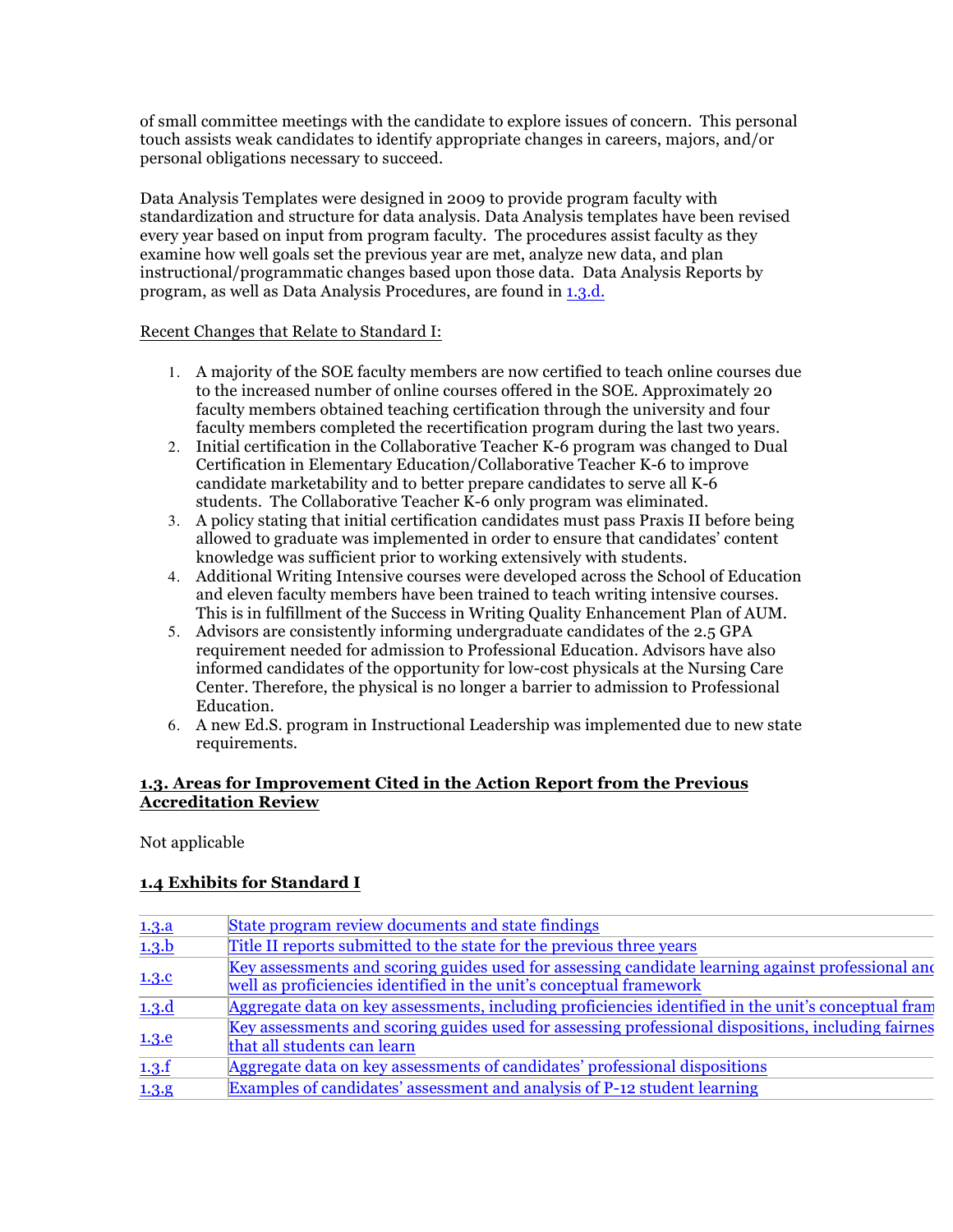| 1.3.h         | Samples of candidates' work from programs across the unit                                                                                                                                               |
|---------------|---------------------------------------------------------------------------------------------------------------------------------------------------------------------------------------------------------|
| 1.3.i         | Aggregate data on follow-up studies of graduates                                                                                                                                                        |
| $1.3.\dot{j}$ | Aggregate data on employer feedback on graduates                                                                                                                                                        |
| 1.3. k        | Data collected by state and/or national agencies on performance of educator preparation program<br>effectiveness of their graduates in classrooms and schools, including student achievement data, when |

### **~Back to Top~**

# **Standard 2**

### **Standard 2: Assessment System and Unit Evaluation**

### **2.a. Assessment System and Unit Evaluation**

The primary and most comprehensive assessment tool used in the unit, SOE Outcomes and Indicators, stems from the Conceptual Framework of *The Professional Educator*. (1.3.c.) Indicators associated with the learning outcomes are assigned to various courses throughout all programs. See Assessment Matrices in  $2.3a$ . Instructors evaluate candidates on requirements tied to indicators assigned to their courses. At the end of each course, each instructor scores the indicators in candidate portfolios submitted in LiveText. Scores range from "1" (Unsatisfactory) to "4" (Exceptional). Candidates may review LiveText scores throughout their program to identify strengths and weaknesses. Instructors of clinical courses evaluate indicators as program outcomes. Candidates must score at least "2" (Basic) on all indicators to pass clinical courses. Outcome scores are used primarily for program or instructional improvements.

### ENTRY POINTS

**Undergraduate Entry Requirements:** All candidates must have a minimum overall GPA of 2.5 on all work taken prior to admission to Professional Education and a GPA of 2.5 in pre-professional education courses with no grade less than "C". Additional requirements for all candidates include: physical exam, showing no communicable diseases and good general health; speech and hearing test; self assessment in FNDS 2010; adequate communication skills; passing score on all three Alabama Basic Skills assessments (APTT); and physical fitness test for Physical Education majors only. Background clearances are required for all candidates during the first course at AUM with a field experience. Less than half of the candidates who apply for Professional Education in the SOE are admitted every semester. Most candidates are denied admission due to issues with GPA. In 2011, 31% of Physical Education majors were admitted, 39% of Special Education majors were admitted, 45% of Childhood Education majors were admitted, and 53% of Secondary Education majors were admitted. The decrease in admission rate over the last five years has been linked to the SOE Repeating Course Limit Policy (2.3.b.) that prohibits candidates from repeating preprofessional courses more than twice to raise GPA.

**Master of Education (ITP) Entry Requirements:** Requirements used for entry to these programs include an earned bachelor's or higher degree with a minimum GPA of 2.5, MAT or GRE scores, a passing score on the appropriate Praxis II test or prerequisite coursework at the undergraduate level for the degree being sought, and ABI/FBI Background Clearance. The undergraduate degree posted GPA and the MAT/GRE score must yield a decision score of 400 or higher for full admission. (2.3.b.)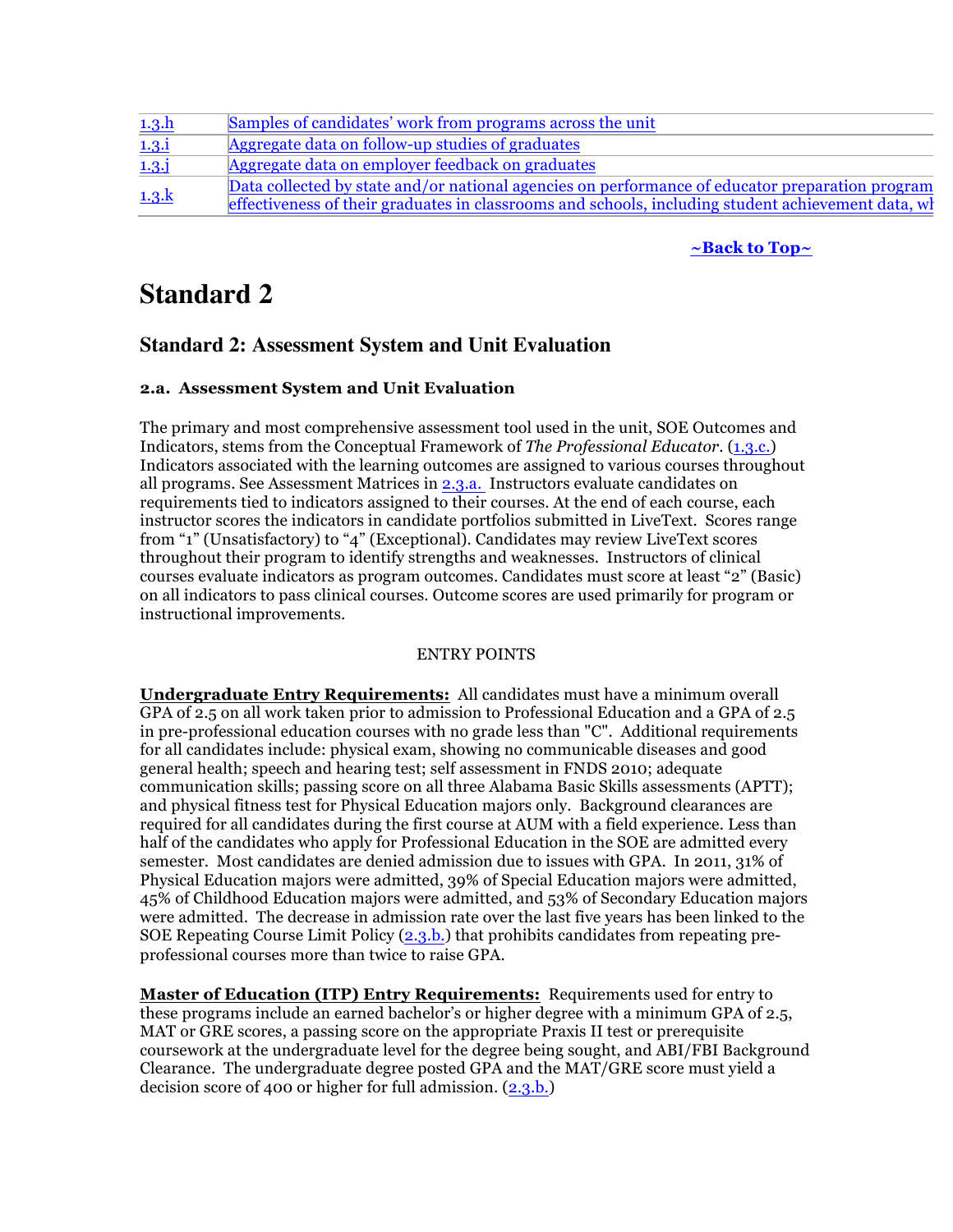**Master of Education (ADV) Entry Requirements:** Requirements for entry to these programs include a valid bachelor's level Alabama Teacher's Certificate in the same teaching field for which the M.Ed. is sought, except for special education, reading specialist and instructional leadership candidates. Additional entry requirements for all M.Ed. candidates include: an undergraduate GPA of 2.5 or higher, MAT/GRE score, and Background Clearance. The MAT/GRE score must yield a decision score of 400 or higher for full admission. Certain areas require specific additional requirements. (See requirements for Reading Specialist candidates- Graduate Catalog p.75-76 and Instructional Leadership candidates – Graduate Catalog p.71-73) (2.3.b.)

**Education Specialist (ADV) Entry Requirements:** Requirements for these programs include a valid master's level Alabama Teacher's Certificate in the same teaching field for which the Ed.S. is sought, with few exceptions (See Graduate Catalog, p.69). (2.3.b.) Additional entry requirements for all Ed.S. candidates include: a master's GPA of 2.5 or higher, MAT/GRE score not over 5 years old, and Background Clearance. The MAT/GRE score must yield a decision score of 475 or higher for full admission into the Ed.S. programs. Certain areas require specific additional requirements (See Instructional Leadership – Graduate Catalog p.71-73). (2.3.b.)

### TRANSITION POINTS

**Initial Teaching Program Transition Points:** Candidates in initial teaching programs must accomplish several requirements before conducting Professional Internship. Each program has specific courses that must be passed with a grade of "C" or higher prior to admission to Professional Internship. Key assessments used for this transition point are GPA (2.5 for undergraduates and 3.0 for graduates) and a passing score on an appropriate Praxis II. (2.3.a.).

**Advanced Program Transition Points:** All advanced programs have a midpoint assessment to inform candidates of remaining requirements for graduation and/or certification. Midpoint assessment requirements include but are not limited to: maintenance of the minimum GPA required before registering in clinical courses or comprehensive exams; required Praxis II test(s); required AECTP/APTT test; and Background Clearance. See SOE GPA Requirement for Practicum, Internship, and Comprehensive Exam in 2.3.a.

**Program Exit Requirements:** All programs have specific teaching field and professional education courses required prior to program completion that must be passed with a grade of "C" or higher. Requirements used for program exit are GPA (2.5 for undergraduates in teaching field, professional courses, and overall, 3.0 for M.Ed. candidates in programs other than Instructional Leadership, 3.25 for Ed.S. candidates and all M.Ed. Instructional Leadership candidates), a score of at least "2" (Basic") on every SOE Assessment Indicator, a passing score on an appropriate comprehensive exam, and a passing score on the content knowledge and pedagogy Praxis II test, if not already required. (2.3.a.)

### FAIRNESS, ACCURACY, CONSISTENCY, AND AVOIDANCE OF BIAS

**Fairness**- Assessments are valid when they appropriately assess the candidates' knowledge, skills, and dispositions assessed throughout their coursework. The SOE Assessment Matrices illustrate how the curriculum is mapped in different courses for every program. Course syllabi clearly state and share assessment expectations with the candidates. (2.3.c.) All course syllabi in which indicators are assessed have the following statement: *At the end of this course you will be assessed on the indicators in this syllabus. A rubric will be used in LiveText, and you are encouraged to review how your instructor assessed you on that*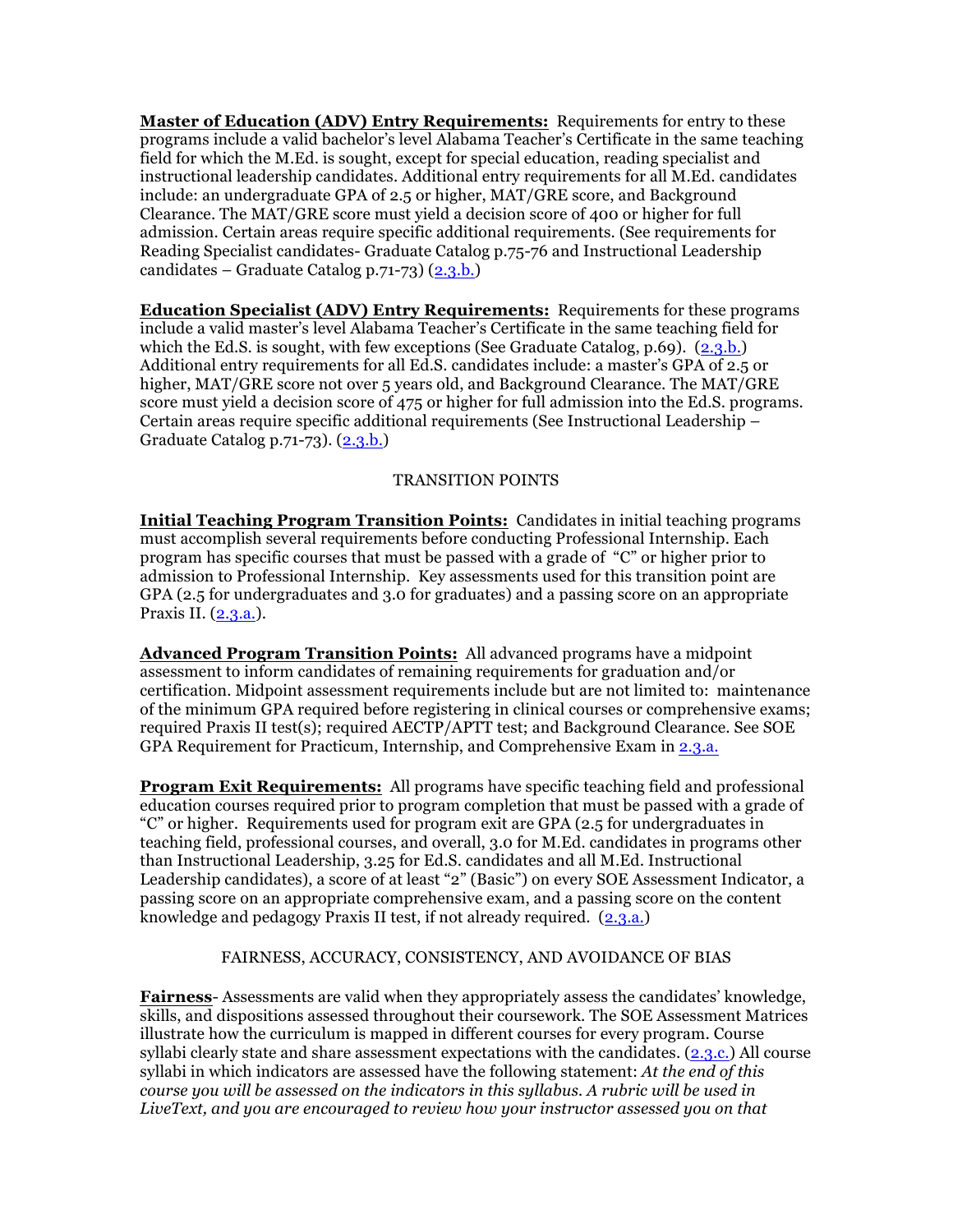*rubric. A video explaining how to access your rubric results is located at http://aumsoetechnologyresources.weebly.com/livetext-tutorials.html*

**Accuracy** - The AUM SOE Assessment Alignment Tables align all SOE Assessment Outcomes/Indicators to state/national standards and demonstrate how all standards are appropriate for candidates in all programs. Course syllabi affirm that assignments and assessments are aligned to the Assessment system. A relationship exists between candidates' scores on key assessments and their success throughout the program.

**Consistency**- Faculty participated in exercises to ensure consistency in Spring 2010, Fall 2010, and Fall 2012. Results were discussed in small groups and as an entire unit to improve and confirm consistency. Multiple raters evaluate candidates as they move through their program on the same indicator. Inter-rater scores are discussed in program faculty meetings.  $(2.3.c.)$ 

**Avoidance and Elimination of Bias** - Instructors evaluate indicators in a variety of ways as evidenced on course syllabi. (2.3.c.) All indicators are evaluated in multiple courses or clinical experiences to ensure a single evaluation or assessment is not used to make decisions concerning candidate achievement. (SOE Assessment Matrices 2.3.a.) Every program uses a variety of key assessments at entry, transition, and exit points to ensure candidates are not adversely affected by bias in assessment. The Diversity Committee examined the AUM SOE Assessment Rubric for Outcomes and found the instrument free of bias based on race, ethnicity, or gender. Minutes of the meeting are provided. The SOE is continually upgrading classroom and facilities to make sure instruction and assessment take place in the appropriate environment.

### DATA COLLECTION, ANALYSIS, AND EVALUATION

All candidates are required to purchase LiveText during their first pre-professional undergraduate or graduate course and are trained to use it. The SOE has a full-time Instructional Support Specialist who serves as the LiveText Coordinator and assists faculty and candidates individually with LiveText questions or issues and maintains a website with tutorial videos. Please refer to training sessions provided by the SOE and to the website for more information.

Data are continuously collected from multiple internal and external sources, and analyzed and evaluated annually by program faculty. See Data Analysis Procedures in 2.3.d. Data are disaggregated by program area, distance and alternate route.  $(1,3,d)$  The SOE has no offcampus programs. Two distance Ed.S. programs in the Department of Early Childhood, Elementary, and Reading Education exist but no traditional Ed.S. programs in that department are available in which to compare outcome scores to note discrepancies. Likewise, the advanced M.Ed. and Ed.S. programs in Physical Education are only offered as distance programs with no traditional advanced programs in that area to compare outcome scores. Data analysis reports showing changes made in department/program areas, as well as a summary of changes for the SOE are found in 2.3.g.

### **2.2 Continuous Improvement**

Since the last NCATE review, numerous changes have been made to the SOE Assessment System. All changes have been made to promote continuous improvement. Changes to the SOE Assessment system can be attributed to modifications or revisions in requirements mandated by the Alabama State Department of Education; identified problems associated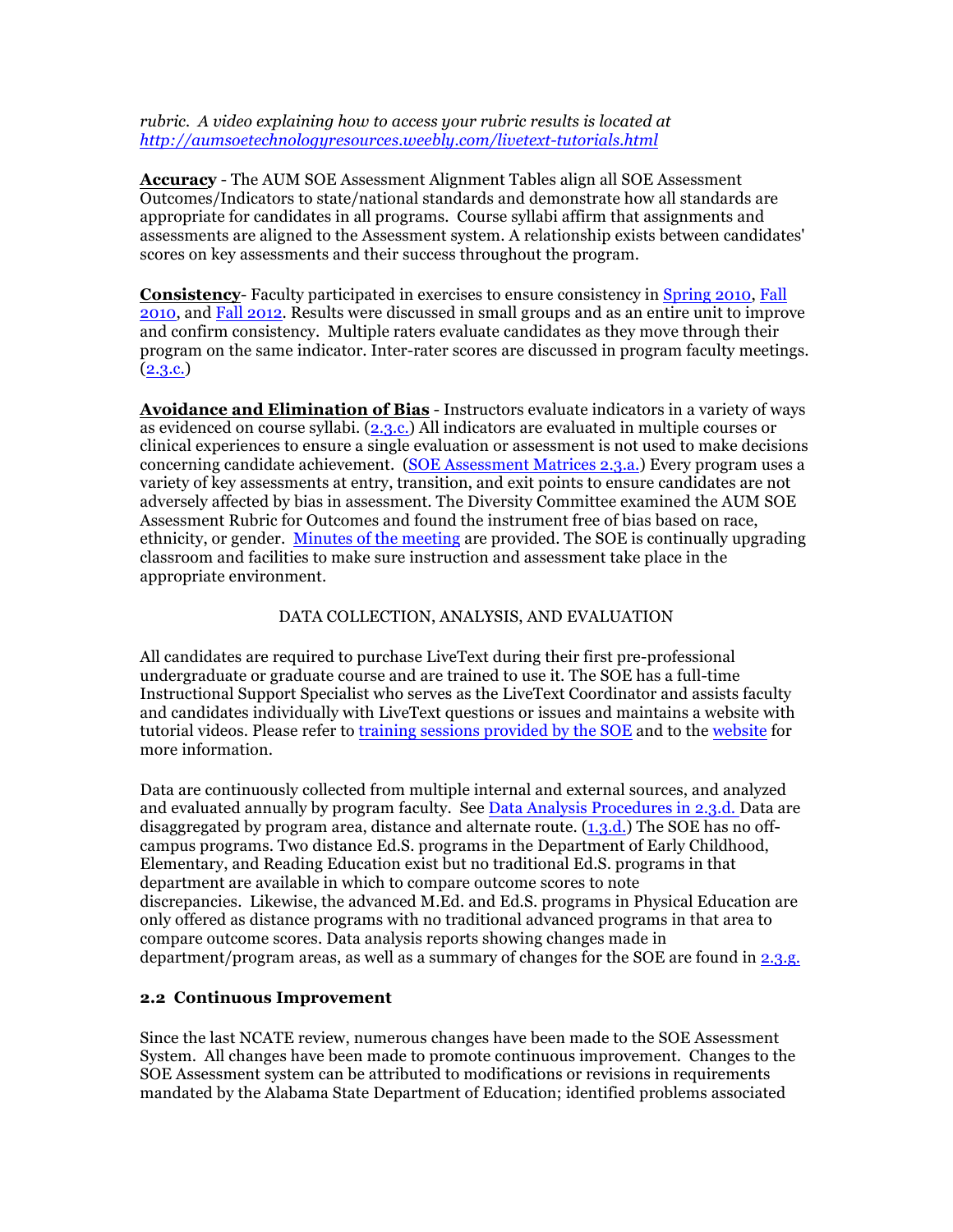with our assessment system as we accumulated more data; the need to make programmatic/instructional changes; and change as deemed important due to stakeholder input.

### Professional Internship Evaluations for Initial Teaching Candidates

The Professional Internship Evaluation system uses numeric ratings of "1" to "4" with "1" being Unsatisfactory, "2" Basic, "3" Competent, and "4" Excellent. Initially, interns were measured against master teachers on the internship indicators for comparison across all programs. Only candidates in advanced programs made "4's". A group of cooperating/mentor teachers brought forth a concern with the evaluation practice for initial teaching candidates. Since initial teaching candidates rarely were evaluated on any indicator with a "4," the final evaluation appeared low, even though the initial teaching candidates had done an excellent job as beginners. This evaluation practice was problematic when administrators compared AUM's initial teaching candidates' evaluations with evaluations of interns from other universities during the hiring process. Therefore, the SOE voted to allow initial teaching candidates to receive "4's" on indicators related to their strengths. Data are disaggregated by program and comparison of candidates across all programs is no longer conducted.

### New State Standards

The SOE Assessment indicators tied to the ten learning outcomes were revised due to mandated changes in state department requirements in initial teaching programs (2008) and the M.Ed. Instructional Leadership program (2009). A redesign of the Ed.S. Instructional Leadership program was accomplished in 2012 and the assessment system is in transition for that program.

### Mid Checkpoint Data Use

In 2009, SOE faculty searched for ways to use data gathered from mid checkpoint scores more effectively. At that time the SOE had a rule that no candidate could score lower than a "2" (Basic) and still pass a course, even those courses taken prior to clinical courses. At a SOE faculty meeting, faculty members expressed they were hesitant to give "1's" on indicators, even if appropriate, because these same candidates might have the required points on assignments to pass the course with a "C". It is possible to be weak in one specific area, as measured by one or more indicators, and not be so weak overall as to fail the course. Therefore, in order to rectify this problem, the faculty voted to allow "1's" on indicators on all coursework prior to clinical courses. This change in the use of mid checkpoint data allowed candidates to become more aware of their weaknesses while allowing faculty to more closely monitor struggling candidates prior to clinical coursework.

### Data Collection and Analysis

From 2008 – 2010 there was a concerted effort to collect data in an organized and structured manner. Data collection for various items was assigned to individuals with semester/annual deadlines. This enabled data analysis to become more formalized. Data analysis templates were designed to structure annual data analysis meetings by program faculty. These templates have been revised every year to improve the analysis process and allow for better use of the results. See Data Analysis Reports, 2.3.g. for template design of 2011.

### Candidate Monitoring Plans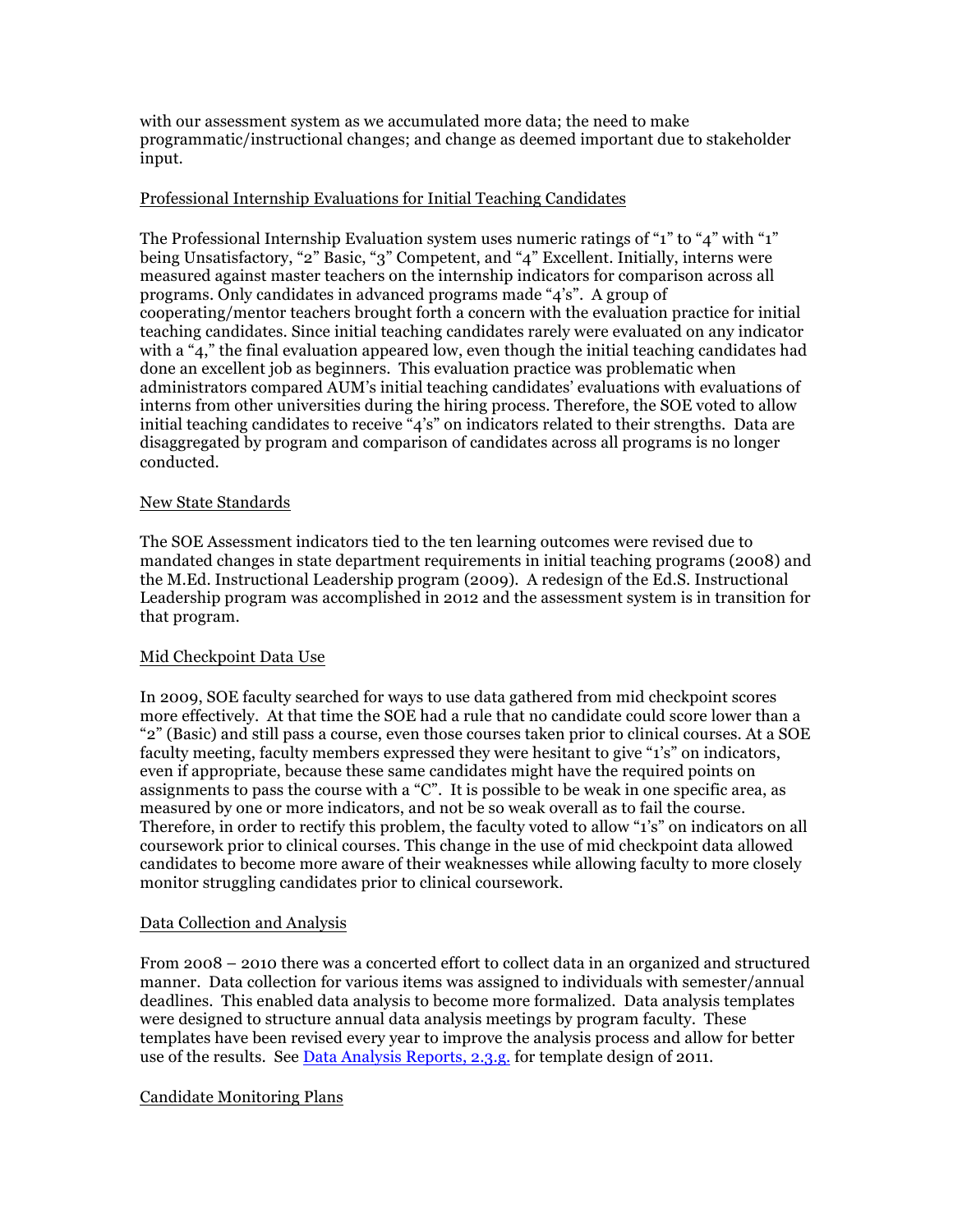Candidate Monitoring Plans were developed by each department for every program in 2010 - 2011, after faculty members began evaluating candidates with weaknesses a score of "1". The SOE Assessment Coordinator runs reports at the end of every semester of candidate scores in every course, except clinical courses, by program area. Candidates who have a "1" on any indicator are tagged for referrals. After receiving a specified number of referrals (varies by program), these candidates are targeted for additional support. Candidates usually meet with one or more faculty members who discuss their concerns with the candidate. At this time, candidates are encouraged to share roadblocks with program faculty and for faculty to offer suggestions, as well as a written remedial plan to candidates in need. Follow up meetings are held, if necessary. See 2.3.c. for more details.

### Employer Surveys

After the State of Alabama discontinued issuing the Annual State Report Card for Teacher Preparation Programs in 2009, data gathered from employers regarding the competence of AUM graduates was non-existent. Every year since the discontinuation of the Annual State Report Card, the State Department of Education has alluded to the reinstitution of the Annual State Report Card or some comparable measure, but this has not yet occurred. Therefore, the SOE created and disseminated an electronic survey to area principals and superintendents to discern their perception of the quality of our graduates in 2012. See 1.3.j. for survey information.

### Mentor Teacher/Cooperating Teacher Surveys

Mentor Teacher and Cooperating Teacher Surveys were developed to gather data regarding diversity and other faculty member characteristics to better inform the SOE of the characteristics of supervisors for interns in initial teaching programs. Surveys were distributed to all mentor/cooperating teachers for two years with plans to continue on an annual basis.

### Future Changes

The SOE Assessment System has accumulated an abundance of data through the years and it is necessary to begin to streamline our data collection process to only collect useful data. The SOE would like to obtain more robust data from fewer sources to assist with continuous program improvement. Identification of responsibilities of who collects data and how data are collected is imperative. To continuously improve our programs, the SOE will need to continue to identify data collection techniques that are more efficient and effective in the future.

### **2.3 Areas for Improvement Cited in the Action Report from the Previous**

### Accreditation Review

### 1. Not all stakeholders are involved in the development of the unit assessment system.

In 2007 the SOE decided to re-evaluate the unit assessment system. The faculty met and soon thereafter with other stakeholders (candidates, former candidates, Liberal Arts and Sciences faculty members, business and community leaders, teachers, school administrators) to examine the Conceptual Framework, learning outcomes, and accompanying indicators. (I.5.c.) There was overwhelming support to reaffirm the existing assessment system with the same Conceptual Framework, learning outcomes, and indicators. In 2012 another large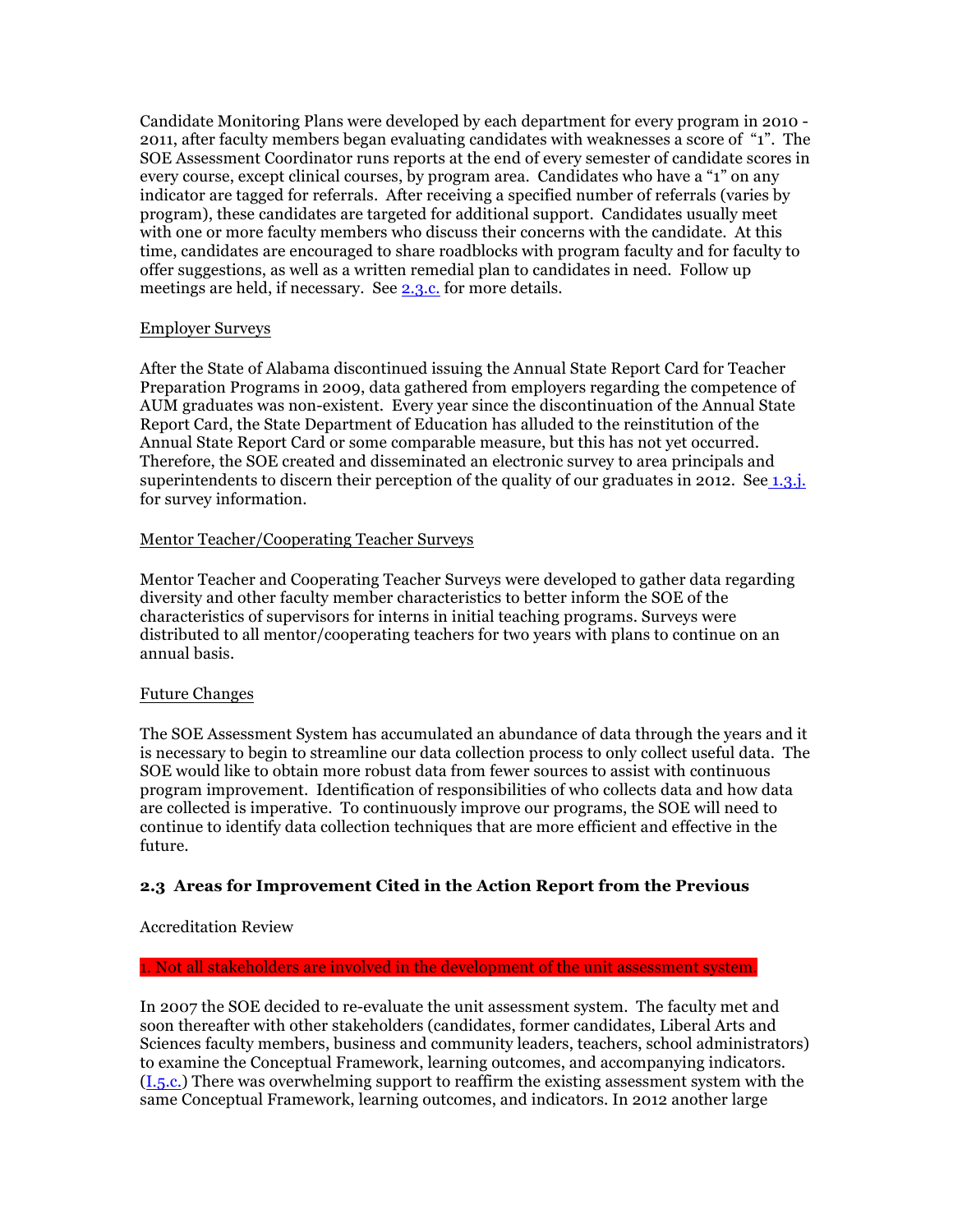stakeholder meeting reaffirmed its continued use. Smaller stakeholder meetings by program area are held more frequently to evaluate the assessment system. The stakeholders are consistently satisfied with the indicators and rubrics, especially since they are so closely aligned with state and national standards.

2. Rubrics used to assess some indicators of candidates' performances are not written in such a way as to provide consistent developmental assessment as candidates progress throughout the program.

In 2008 the state department issued new standards to be met beginning in 2009. Work began immediately to revise the existing list of SOE indicators. The 135 new state standards were combined into 85 indicators for assessment purposes. New assessment matrices were developed for every program and new rubrics were written by the Assessment Committee with faculty input, through a survey. Over the next year, the 85 indicators were combined into 67, with more revisions in the rubrics. In 2009 the M.Ed. Instructional Leadership program, due to a redesign in state standards for this program, formed a unique set of indicators tied to 7 of the original 10 learning outcomes. This precipitated a new set of rubrics for those indicators, designed by program faculty, with input from school partners.These same indicators and rubrics were adopted by the Ed.S. Instructional Leadership program in 2012.

Annually, program faculty address any concerns they have or changes they would like to make on the rubrics or the assessment system in general on the Data Analysis Report. Goals are then set for the next year. No negative comments have been noted on the annual data analysis reports about the rubrics. No significant changes have been made to indicators since 2009. However, from time to time, program faculty will choose to move various indicators to new or different courses. The rubrics have been changed due to faculty input. For the list of indicators assigned to courses in each program see Assessment Matrices in 2.3.a.

3. The unit does not systematically ensure the fairness, accuracy, and consistency of all assessments or whether they are predictors of candidates' success.

The Assessment Matrices, designed in 2007 and revised in 2008 and 2009 show how all indicators were assigned to specific courses at different points in all programs. Course instructors are aware of indicators assessed in their courses and thereby require specific assignments/experiences to teach content/pedagogy related to the indicators evaluated. Candidates understand the assignments and objectives from course syllabi. Candidates are taught how to use LiveText and the evaluation system so that they may review their scores on a regular basis. This ensures that the assessment system is fair.

Course assignments are aligned to indicators aligned to state standards and learning outcomes. The learning outcomes are aligned with national standards and the Conceptual Framework. Therefore, all indicators are appropriate and accurate.

The SOE faculty members have participated in three consistency activities as a large group. One activity (Spring 2010) focused on Teacher Work Samples and allowed faculty members to evaluate several common examples and discuss evaluations in small groups consisting of a mixture of program faculty members. A second consistency activity (Fall 2010) focused on recorded teaching episodes. Faculty members scored the teaching examples using the evaluation instruments commonly used with intern observations. After scoring, small group discussions were held, followed by a large group discussion related to what was learned from the experience. A third consistency activity (Fall 2012) focused again on recorded teaching episodes. Discussions followed. In each case, program faculty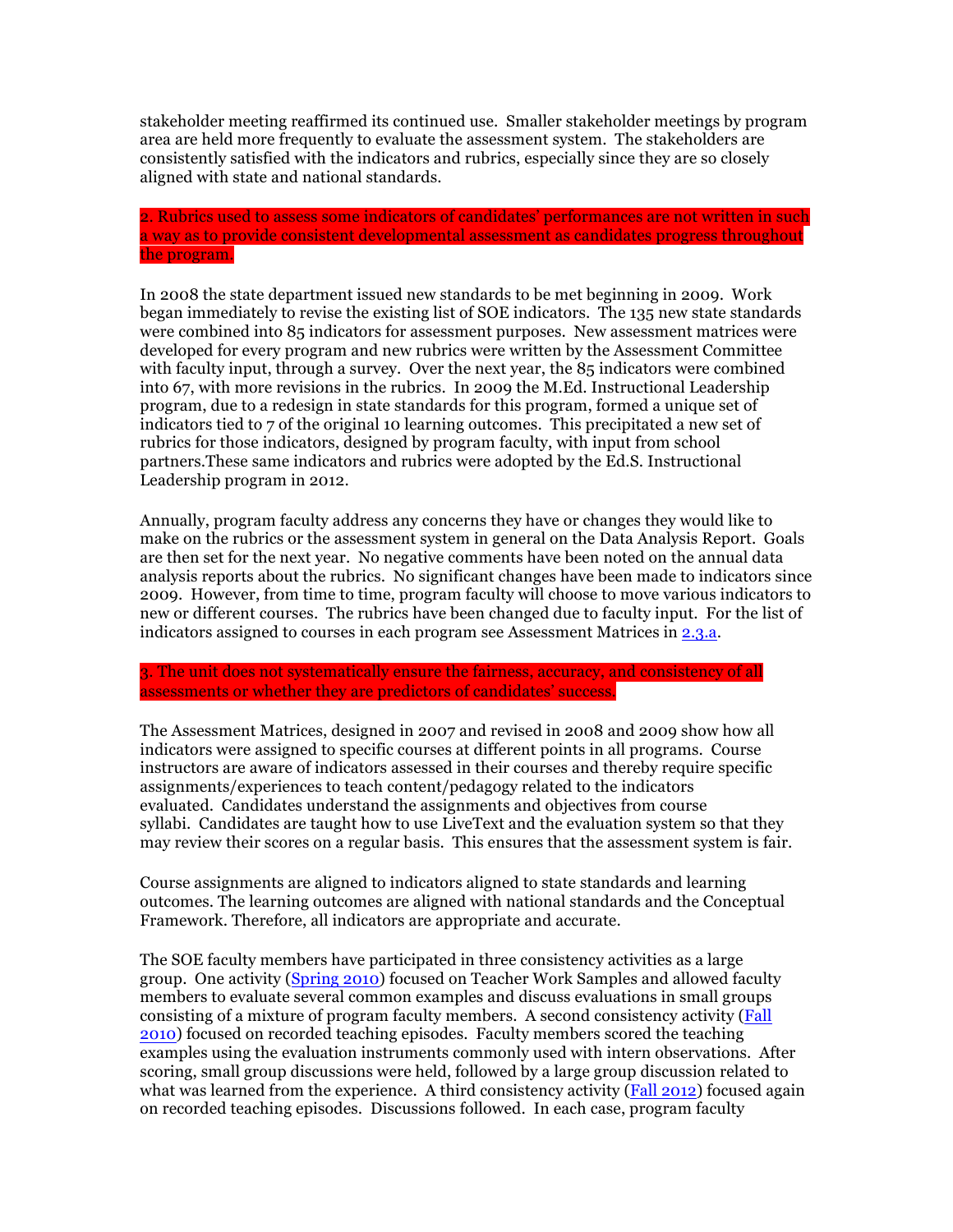members were encouraged to continue these types of activities with each other to develop more consistency over time.

Inter-rater scores are reported for all evaluators of SOE assessment indicators in LiveText. These scores are useful for program faculty to review and discuss. From this section of the reports, program faculty members may see if faculty members evaluate vastly different from others by reviewing the standard deviation score of each evaluator. This review has been added to the Data Analysis Report for 2012 so that these discussions will more formally take place to ensure further consistency.

### **2.4 Exhibits for Standard II**

| 2.3.a | Description of the unit's assessment system including the requirements and key assessments used       |
|-------|-------------------------------------------------------------------------------------------------------|
| 2.3.b | Admission criteria and data from key assessments used for entry to programs                           |
| 2.3.c | Policies, procedures, and practices for ensuring that key assessments of candidate performance an     |
|       | program quality and unit operations are fair, accurate, consistent, and free of bias                  |
|       | Policies, procedures, and practices for ensuring that data are regularly collected, compiled, aggrege |
| 2.3.d | analyzed, and used for continuous improvement                                                         |
| 2.3.e | Policies, procedures and practices for managing candidate complaints                                  |
|       | File of candidate complaints and the unit's responses and resolutions (This information should be     |
| 2.3.f | the onsite visit)                                                                                     |
|       | Examples of significant changes made to courses, programs, and the unit in response to data gather    |
| 2.3.8 | assessment system                                                                                     |

**~Back to Top~**

# **Standard 3**

### **Standard 3**

### **3.1 Field Experiences and Clinical Practice**

Field and Clinical experiences reflect the Conceptual Framework and help candidates develop appropriate knowledge, skills, and dispositions. (I.5.c., 3.3.g.) Candidates meet entry and exit criteria for clinical practice (3.3.g.) and demonstrate mastery of content/pedagogical knowledge prior to clinical practice. (Standard I)

### COLLABORATION BETWEEN UNIT AND SCHOOL PARTNERS

The SOE has Memorandums of Agreement with twenty school systems that have agreed to place candidates in field and clinical experiences. For most programs the Director of Student Services and Teacher Certification works directly with personnel at the central offices of these school systems to jointly place candidates in field experiences and clinical practice. Central office personnel communicate with principals initially to find good cooperating teachers. Interns and university supervisors provide feedback on the effectiveness of all cooperating teachers to the Director after Professional Internship. This feedback may affect whether or not teachers are used in the future. The Department of Early Childhood, Elementary, and Reading Education has Memorandums of Agreement with eighteen schools within some of the school districts mentioned above. Clinical liaisons in this program work directly with principals to place candidates for field/clinical experiences. The Instructional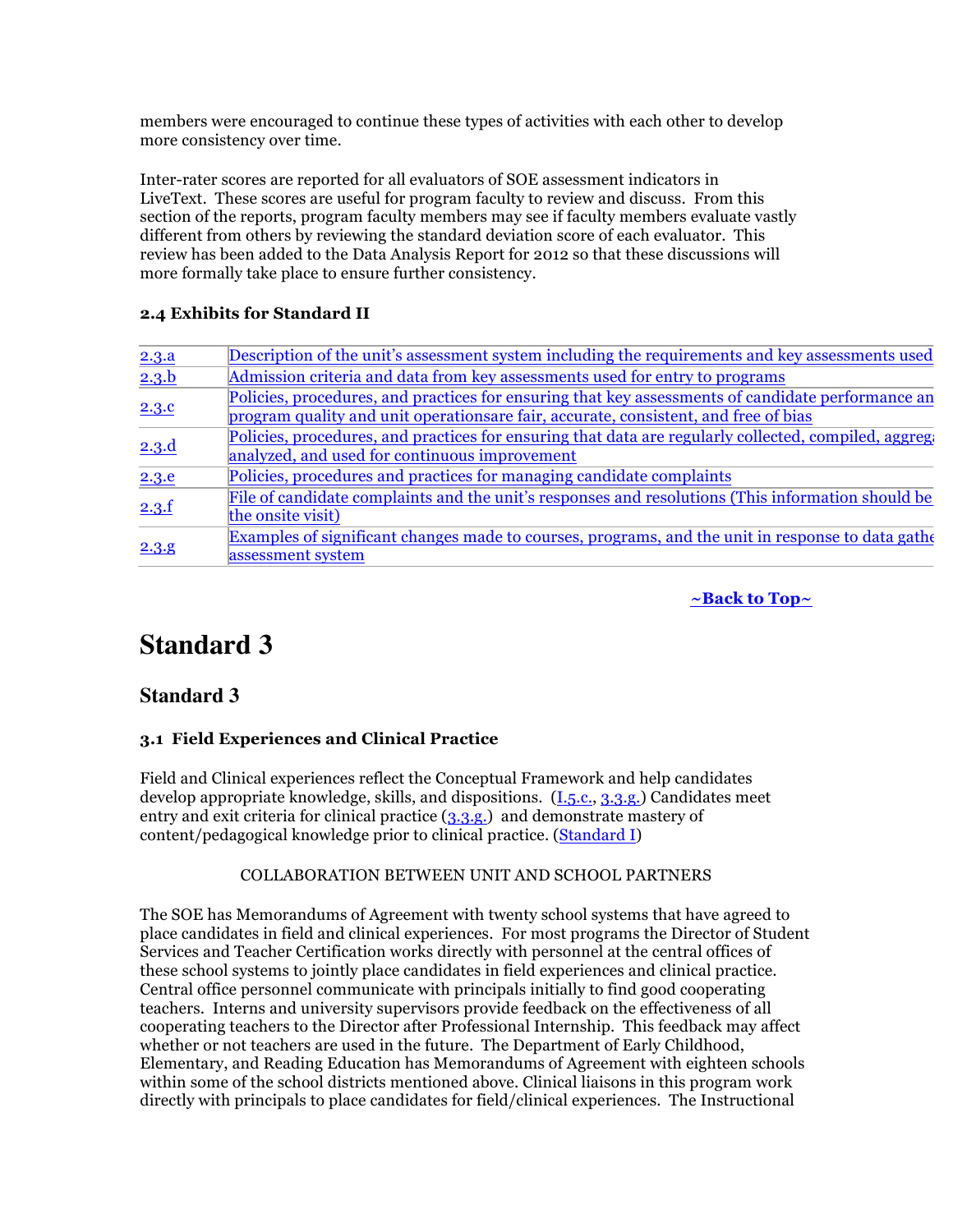Leadership program has Memorandums of Agreement with nineteen school systems. See 3.3.a. for specific agreements.

Stakeholder meetings are held bi-annually (most recent meeting in February 2012) that involve principals, teachers, and university faculty members from across all programs, including those in other Schools at AUM, to gather input about broad issues, such as the Conceptual Framework and the SOE Assessment System. School/community partnership meetings are held on a regular basis for smaller groups of program faculty and school/community agency personnel to revise programs, assessments, and provide more effective support for candidates and teachers. Faculty members in Early Childhood, Elementary, and Reading Education have annual summer training sessions for mentor teachers and meet twice per year with the Mentor Teacher Advisory Council, which is a group of representatives from each school involved in the program. Instructional Leadership faculty members meet annually with the Instructional Leadership Advisory Council. Online surveys disseminated to school principals and superintendents in 2012 produced data to add to existing stakeholder data.  $(1,3,1)$ . See 3.3.a. for collaborative activities between faculty members and field sites.

### DESIGN, IMPLEMENTATION, AND EVALUATION OF FIELD EXPERIENCES AND CLINICAL PRACTICE

Candidates have intensive and extensive field/clinical experiences prior to graduation. (3.3.b.) Field experiences are explained in the Field Experience Manual and clinical practice for initial teaching candidates is explained in the Professional Internship Manual. Clinical practice for advanced candidates is explained in syllabi for individual courses. (3.3.e.) In a Fall 2012 survey, initial teaching candidates reported they had a variety of experiences. (3.3.b.) Candidates in the SOE were involved in tutoring students in approximately 47 schools over the last two years. Others were involved in community projects. See 3.3.a. for syllabi related to interactions with families/community.

**Use of Technology** Instructional Technology is one of ten learning outcomes on the SOE Outcomes and Indicators and is evaluated in clinical courses in all programs. (3.3.f.) Candidates have technology assignments, which are placed in their portfolios under the heading Educational Technology (on the AUM Portfolio template). (1.3.h.)

**Qualifications of Clinical Faculty** Criteria for qualifications of school faculty are delineated in the Alabama Administrative Code. (3.3.c.) Higher education clinical faculty members, not currently serving as classroom teachers in P-12 settings, must have 10 hours of recent classroom experience every semester and are formally evaluated annually. Higher education clinical faculty and interns evaluate P-12 faculty using the Mentor Teacher Evaluation Form. (3.3.d.) Qualifications of clinical faculty in the SOE over the last two years may be found in (5.3.b.). Qualifications are discussed when clinical liaisons, the Director of Student Services and Teacher Certification, central office personnel, and school administrators make clinical placements.

**Assessments** Formative assessments are used in field/clinical experiences to monitor candidate learning and provide ongoing feedback. Course instructors, who accompany candidates in field experiences, use their own assessment tools related to individual course content, consisting of reflection journals, observation rubrics, and online discussions. Candidates, who are not accompanied by their instructor in field experiences, are evaluated by the classroom teacher using the Cooperating Teacher Evaluation Form, which is returned to the course instructor upon completion of the field experience. During internship and some practicum courses, the SOE Classroom Lesson Observation Form is used. Some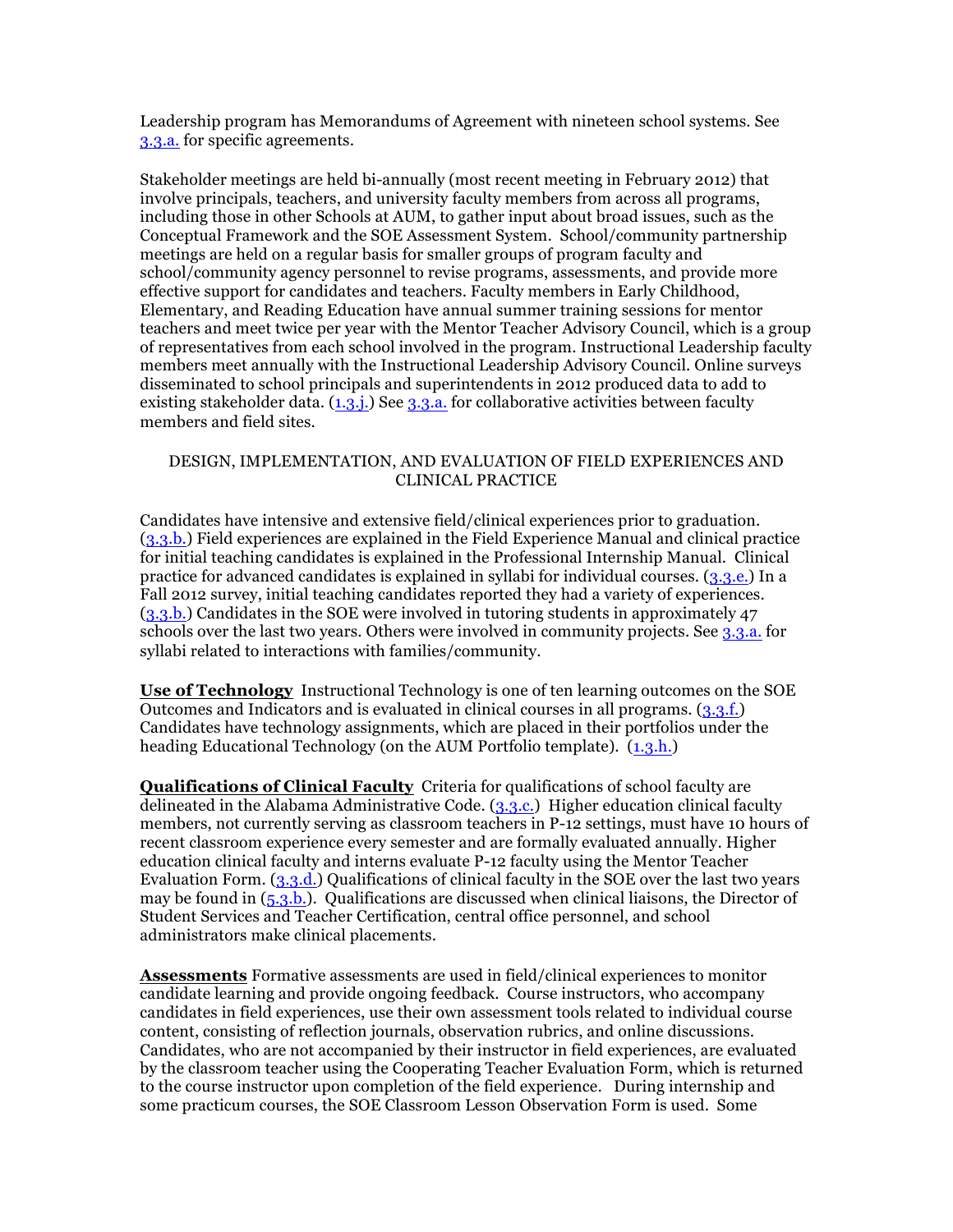programs use additional forms related to classroom environment and other factors. (3.3.f.) The SOE Outcomes and Indicators (with accompanying rubrics) are used for summative purposes and are reported through LiveText in Professional Internship for initial teaching candidates and practicum courses of advanced candidates. (3.3.f.). Different indicators are assigned to specific clinical courses. (3.3.f.)

**Support for Student Teachers** Before candidates begin Professional Internship, an orientation session is held. In all programs, except for Childhood Education, the university supervisor conducts three – five formal observations accompanied by conferences with the intern and cooperating teacher. The cooperating teacher conducts four formal observations and conferences. These observations use the SOE Classroom Lesson Observation Form. (3.3.f.). The interns submit a Cooperating Teacher/University Supervisor Evaluation Form (3.3.d.) twice per semester. That information is funneled to the appropriate supervisor and is used in performance evaluations of higher education clinical faculty and to decide if P-12 clinical faculty will be used in the future. Intern seminars are held with university supervisors on campus periodically throughout the internship and supervisors conduct online discussion forums where interns share ideas with each other. See Professional Internship Manual and online discussion forum prompts for every program in 3.3.e.

In the Childhood Education Mentor Teacher Intern Project, clinical liaisons work with mentor teachers who supervise interns. Clinical liaisons meet with interns regularly in ECEL 4453/6453 Professional Development Seminar (3.3.e.) taken concurrently with Professional Internship. Interns share ideas and solutions to problems during these seminar meetings and through the online discussion forum between those meetings. See Childhood Education Mentor Teacher Handbook for more information on this program. (3.3.e.)

**Advanced Programs** Candidates in advanced programs complete practicum courses where they apply coursework, analyze P-12 student learning through the Teacher Work Sample (3.3.e.) or similar assignment, and reflect on their practice. Candidates in other professional roles have structured activities related to the roles for which they are preparing, involving analysis of data, use of technology and current research, and the application of knowledge.  $(3,3,e)$ 

### CANDIDATES' DEVELOPMENT AND DEMONSTRATION OF KNOWLEDGE, SKILLS, AND PROFESSIONAL DISPOSITIONS TO HELP ALL STUDENTS LEARN

Candidates participate in field/clinical experiences with diverse students. (3.3.b.) These experiences allow time for reflection and feedback from peers and clinical faculty. Reflection and feedback generally occurs during class time or online in courses with field experiences.

When instructors accompany candidates during field experiences, individual feedback may occur immediately through onsite modeling and coaching. Some field experiences have opportunities for candidates to observe each other and time to reflect with the course instructor and peers immediately after working with P-12 students.

**P-12 Student Learning** Teacher candidates in all programs (initial teaching and advanced) focus on student learning and this is measured primarily in clinical courses. However, most programs focus on student learning much earlier in courses with field experiences. See High Quality Field Experiences in 3.3.a. Impact on student learning in clinical courses is measured through the Teacher Work Sample. (3.3.e.) Programs that do not use the Teacher Work Sample provide an explanation of how impact on student learning is measured on the annual Data Analysis Reports by program area (1.3.d.) and may be reviewed in advanced practicum syllabi (ESPE 6914 Practicum in Special Education, ESPE 7914 –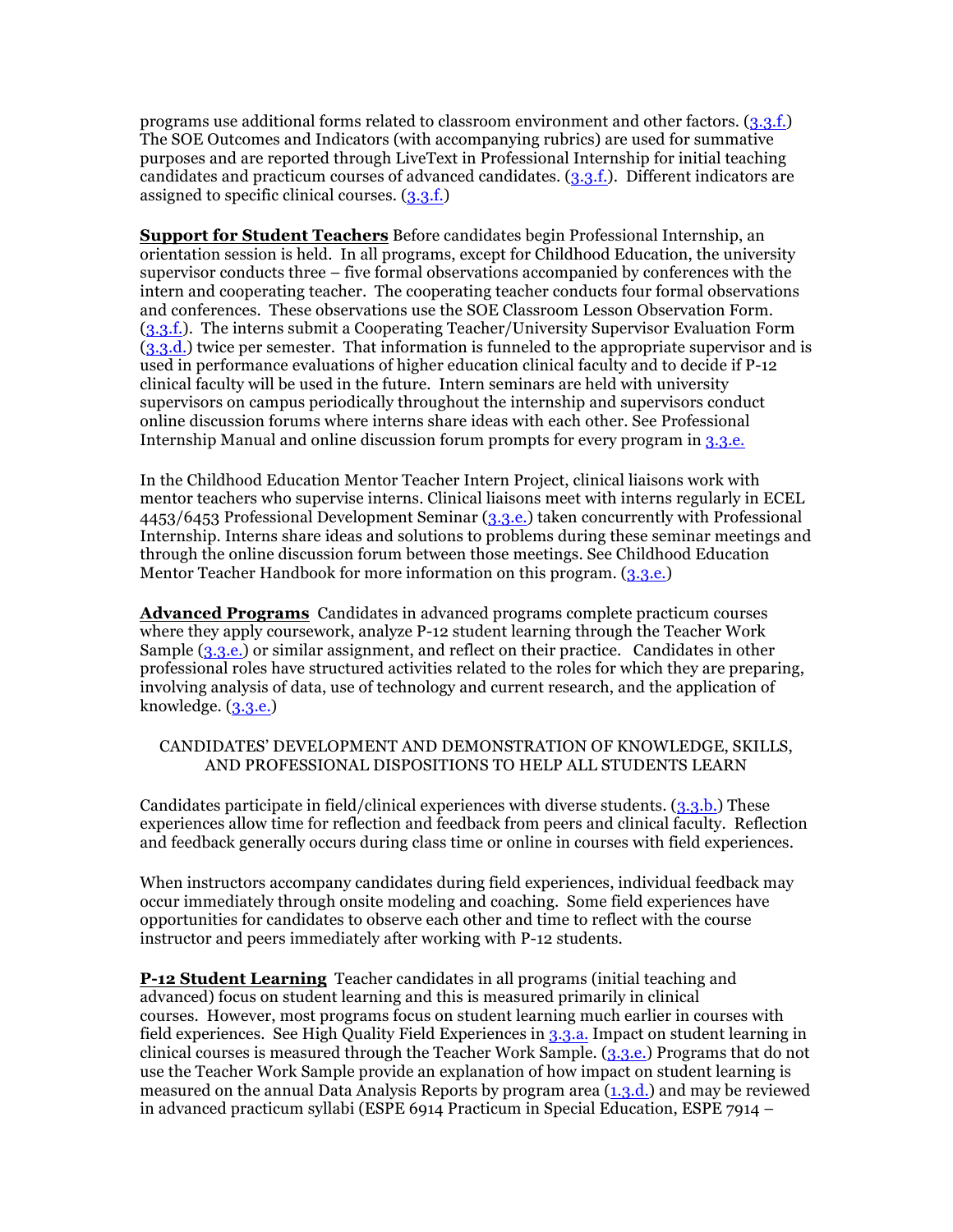Advanced Practicum in Special Education, and READ 6914 – Practicum in Reading I - 3.3.e.). The Teacher Work Sample (or similar assignment) requires teacher candidates to assess and analyze the classroom and school using family and community features, plan instruction for all students, make data-driven and appropriate adjustments to instruction for all students, and monitor all student progress accordingly. (1.3.g.) Candidates develop and implement meaningful learning experiences for students based on student developmental levels and prior experience.

### **3.2 Moving Toward Target or Continuous Improvement**

### INITIAL TEACHING PROGRAMS

During the Fall 2012 SOE Retreat, initial teaching program faculty members met to discuss and rate themselves on specific items in each element of Target for Standard III: Field Experiences and Clinical Practice. This self-assessment helped faculty understand where they were in the implementation of Target criteria. Faculty members in each program later selected criteria for immediate implementation in Spring 2013. In February 2013 program faculty met again to assess progress and revise plans for the future. Faculty reported that they met Target standards at different levels but after much discussion, SOE faculty set five goals for the future.

### COLLABORATION BETWEEN UNIT AND SCHOOL PARTNERS

The SOE has not met target for initial teaching candidates in this element. However, movement has been made toward target over the last 3 years. Additionally, one goal has been established in this element.

Over the last year, with a new state superintendent, collaborative relationships are growing stronger between higher education and P-12 schools. Two faculty members from the SOE attend state and regional meetings aimed at improving P-12 learning and teacher education and reports are made to department heads from those meetings. The SOE administrators actively participate in Alabama Association of College Teacher Educators, which meets three times annually across the state. Over the last year, the focus of these meetings has been to establish stronger relationships with P-12 schools. Two state superintendents were invited to join the group five years ago. Furthermore, the state of Alabama has recently joined the NCATE/CAEP State Alliance and a member of the AUM SOE is one of the representatives for the state at these national meetings aimed at developing stronger relationships with P-12 schools.

Both the unit and school-based faculty are involved in designing, implementing, and evaluating the unit's conceptual framework and the school program at an acceptable level. Stakeholder meetings held bi-annually, smaller group meetings with clinical faculty (higher education and school-based), and the surveys that were recently disseminated to school administrators and superintendents are important. However, Target level requires more involvement in school partnerships. Over the last three years, the Performance Evaluation system was revised to emphasize more involvement in P-12 schools. A Clinical Track Faculty Performance Evaluation was developed. Additionally, SOE faculty members (clinical and tenure track) now receive points on the performance evaluation for supervising and monitoring onsite field experiences, teaching a course in a P-12 school, participation in partnership with P-12 schools, paid/unpaid service to P-12 schools, and conducting professional development with teachers.  $(5.3.f.)$  The number of school partnerships for faculty members increased from 5 in 2010 to 24 in 2011. During 2010 and 2011, SOE faculty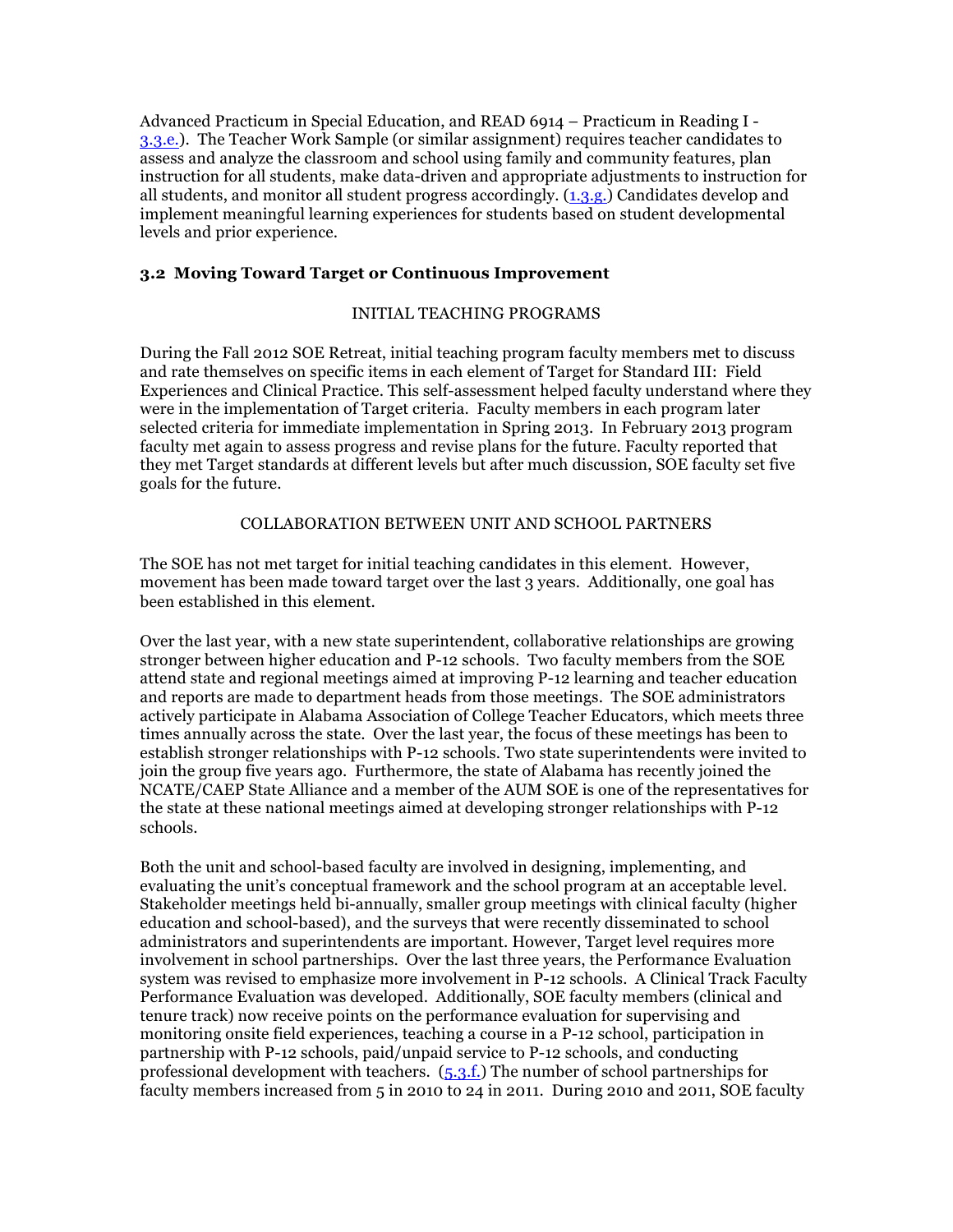members have assisted P-12 schools/community agencies with 25 professional development activities. (5.3.e.)

Some monetary and personnel resources are integrated between the unit and P-12 schools. AUM has allocated additional funding annually (\$22,000) for the last 12 years to support the Mentor Teacher Project and mentor teachers and other intern supervisors are paid as adjuncts from the University budget. (6.3.g.) Over the last few years, three grants submitted by SOE faculty members were funded to aid schools in working with ELL students and students with special needs. (4.3.i.) Equipment and supplies are interchanged between partner schools and the unit during field/clinical experiences to ensure that candidates or teachers have ample supplies for effective instruction. Equipment has been purchased for teachers who have worked with SOE candidates for extended time periods. Furniture purchases have been made to provide an environment for instructors to meet with candidates on a school site. Numerous collaborative activities have occurred between the unit and P-12 schools  $(3,3,a)$ .

### **Goal**:

**The SOE will develop stronger collaborative relationships with P-12 schools by participating in professional development and instructional programs with each other. Furthermore, the unit and school partners will integrate more resources to increase learning of candidates and P-12 students. The timeline for this goal may be found in Target Level Performance Exhibits.**

### DESIGN, IMPLEMENTATION, AND EVALUATION OF FIELD EXPERIENCES AND CLINICAL PRACTICE

The SOE has not met target for initial teaching candidates in this element. However, movement has been made toward target over the last 3 years. Additionally, three goals have been established in this element.

The number of hours spent in field/clinical experiences in all initial teaching programs has increased over the last seven years. Recently more practicum courses have been added to some programs. Field experience hours have been rearranged so that fewer hours are spent in foundations/survey courses, where only observation occurs, and more field hours are spent in the higher level courses, where candidates are more involved with school programs. Professional internships in all initial teaching programs span a full semester in one school system (one school if only one placement is required) and ensure that candidate learning is integrated into the school program and teaching practice. Candidates may return to campus for a maximum of 5 days for other work during that semester. Interns are members of instructional teams in the school and are active participants in professional decisions where appropriate. They attend grade level planning meetings, faculty meetings, data analysis meetings, and in some cases parent-teacher and IEP meetings.

Interns reflect on, and justify their own practice, through online journals, discussion forums, and face-to-face seminars. (See course syllabi, seminars, and online discussion forum prompts in 3.3.e.). Candidates reflect on their practice and form professional development goals in Sections F and G of the Teacher Work Sample, which is required in all initial teaching internships. (3.3.e.)

### **Tracking Field/Clinical Experiences**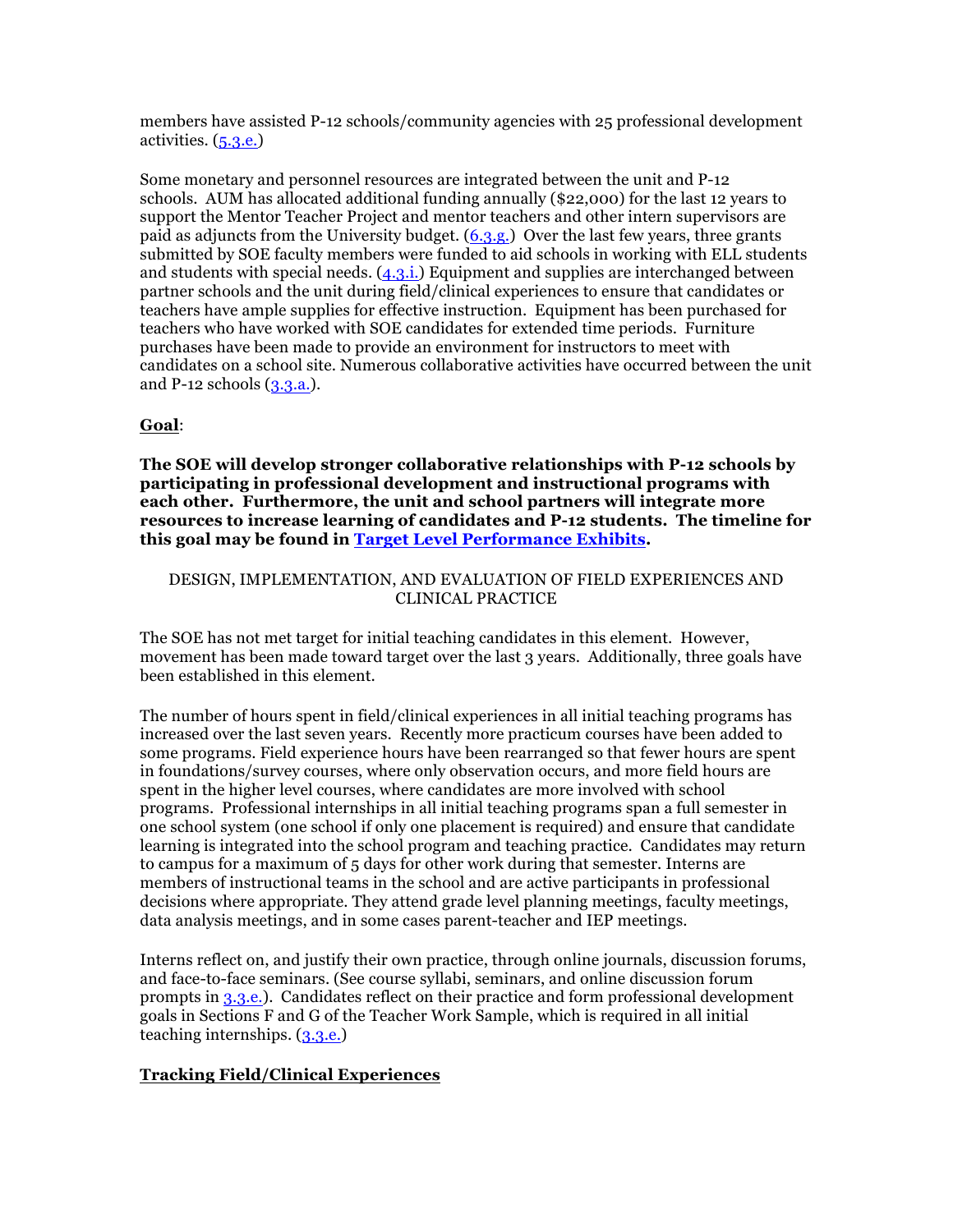SOE candidates have a variety of field and clinical experiences based on diversity of schools in the geographical area. However, tracking those experiences could be improved to collect data on individual and group experiences more effectively. Currently, candidates are required to complete the LiveText Field Lab Experiences Page (3.3.b.), listing all field experiences with the school, school system, semester of experience, year of experience, and number of hours, which is turned in with the Professional Internship application form. The Director of Student Services and Teacher Certification and clinical faculty in Childhood Education review this before internship placements are made to ensure candidates have a variety of experiences with diverse students. While this form provides some information, data cannot be retrieved and compiled for analysis. Furthermore, this system is only used for initial teaching candidates. In Fall 2012, a candidate survey on the quality and placements of field/clinical experiences for all programs (initial teaching and advanced) was developed and disseminated, which produced more useful data about diversity and types of experiences. However, the instrument needs revision or a new instrument should be identified to produce more useful data.

### **Goal**:

**Design an accurate, simple, and easy-to-use system to track field experiences and clinical practice of all candidates. This system should track racial/ethnic/socio-economic diversity and the types of experiences for different programs across the SOE, as well as allow effective data analysis of individuals and groups. The timeline for this goal may be found in Target Level Performance Exhibits.**

### **Quality of Field Experiences**

Well-designed opportunities to learn through doing are incorporated into the Professional Internship for initial teaching candidates. Candidates are immersed in a school environment for a full semester and jointly control instruction with the cooperating/mentor teachers. The state requires interns take full control of the classroom for at least 20 days, 10 of those days in succession. (3.3.e. - Professional Internship Manual, page 10)

Field experiences are designed to prepare candidates for Professional Internship. The preparation occurs more gradually for undergraduates than it does for graduates. Undergraduate candidates take pre-professional education courses with field experiences (FNDS 2010 – Social Foundations of Education and ESPE 3760 – Survey of Exceptionalities) prior to admission to professional education. Field experiences in foundations courses and the special education survey course in all initial teaching programs (including graduate candidates) allow the opportunity for candidates to observe teachers working with P-12 students. After undergraduates are admitted to Professional Education they may enroll in higher level courses, such as methods courses and clinical practice (practicum courses). Graduate candidates may begin methods courses during the first semester of coursework. Field experiences in methods courses and clinical practice prior to Professional Internship require candidates to work directly with students, if the cooperating teachers allow. Field experiences in some programs, especially those where instructors accompany candidates to field sites, require lesson planning, instruction, and reflection on impact of student learning. Some course instructors and P-12 faculty model teach for candidates to observe and others teach their courses on a school campus and/or supervise onsite field experiences. The number of instructors who require intensive work with students in field experiences has increased over the last five years. However, these practices are not used across all programs. See 3.3.a. for high quality field experiences.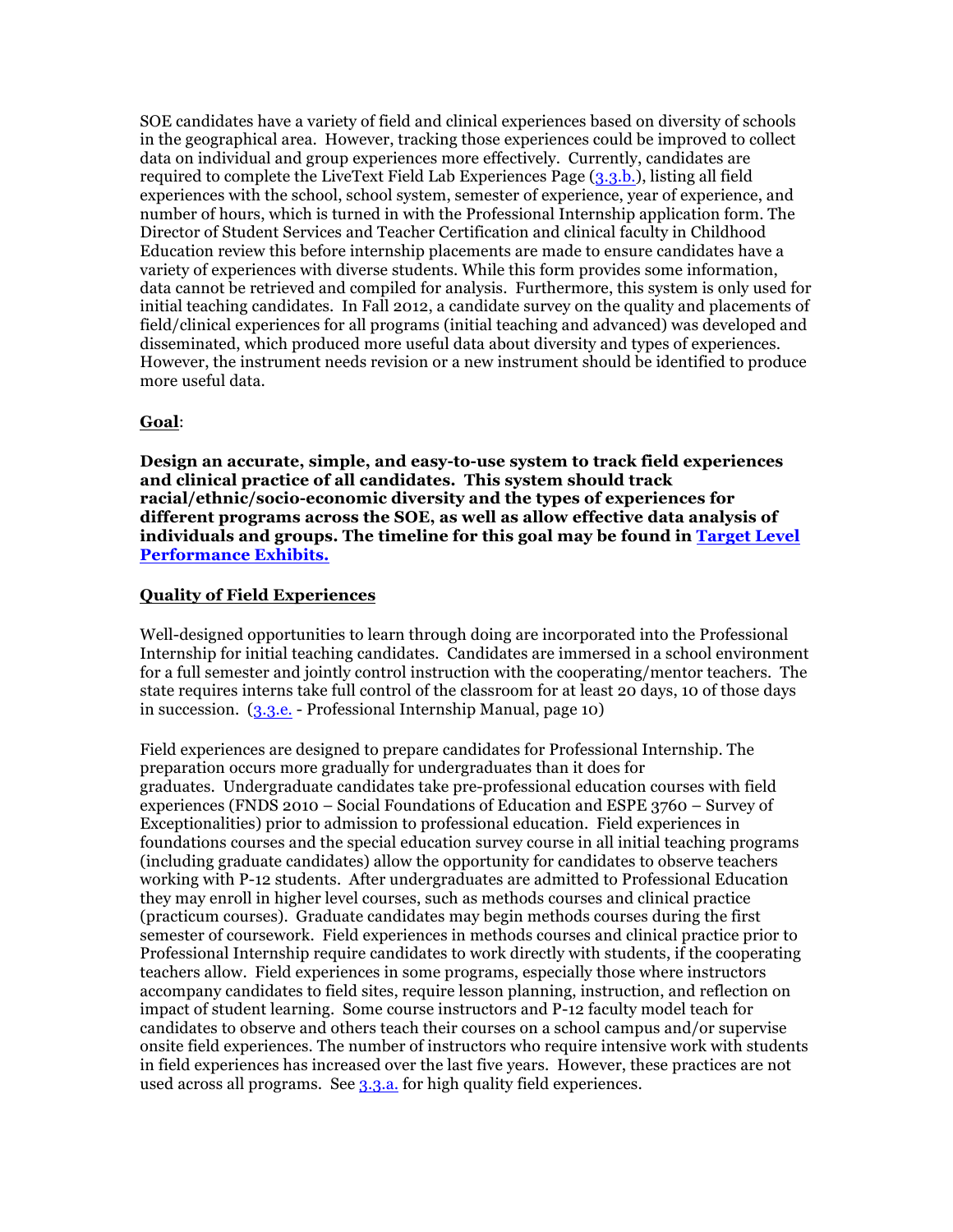### **Goal**:

**Field experiences in all programs will be designed to provide more modeling by clinical faculty members and more opportunities for candidates to learn through doing. The timeline for this goal may be found in Target Level Performance Exhibits.**

### **Interaction with Families and School Community**

Candidates have always interacted with teachers, administrators, and university supervisors during field and clinical experiences. Candidates in all programs analyze the school and surrounding community as they create a Teacher Work Sample during Professional Internship. (3.3.e.) In Physical Education, candidates interact with families at practices, games, and other events. In Childhood Education, all undergraduates work with families in the Early Childhood Internship and all graduates (in the initial teaching program), including those in Special Education programs, work with the Hispanic families at Brewbaker Intermediate in several courses. However, interaction with families of students is difficult to arrange in secondary settings when even the  $6 - 12$  teachers rarely interact with families. See examples of field experiences that involve interactions with families and community in 3.3.e.

### **Goal**:

**Interaction with families and school community will increase for all candidates in the SOE through community and service learning projects that are collaboratively planned and implemented by peers. The timeline for this goal may be found in Target Level Performance Exhibits.**

CANDIDATES' DEVELOPMENT AND DEMONSTRATION OF KNOWLEDGE, SKILLS, AND PROFESSIONAL DISPOSITIONS TO HELP ALL STUDENTS LEARN

The SOE has not met target for initial teaching candidates in this element. However, some parts of this element have been met at Target level. Additionally, one goal has been established in this element.

Field/clinical experiences facilitate candidates' exploration of their knowledge, skills, and professional dispositions related to all students. Candidates develop and demonstrate proficiencies that support learning by all students as shown in their work with students with exceptionalities and those from diverse ethnic/racial, linguistic, gender, and socioeconomic groups in classrooms and schools. The well-developed SOE assessment system and the diversity of students in schools in which field/clinical experiences are conducted ensure candidates develop and demonstrate these proficiencies. (3.3.b., 3.3.f.) Furthermore, the Teacher Work Sample, required of all initial teaching interns, requires candidates to plan and implement effective instruction for all students. See Teacher Work Sample guidelines for specific information. (3.3.e.)

### **Critiquing and Reflecting on Each Others' Practice**

As explained in Support for Student Teachers candidates currently share ideas with clinical faculty and peers through seminars and online discussion forums, where some informal critiquing and reflecting on others' practice occurs. (3.3.e.) More formal means of peer critiquing is beginning to surface. Some instructors place several candidates with one group of students in the field and they critique each other as one candidate teaches. In Spring 2013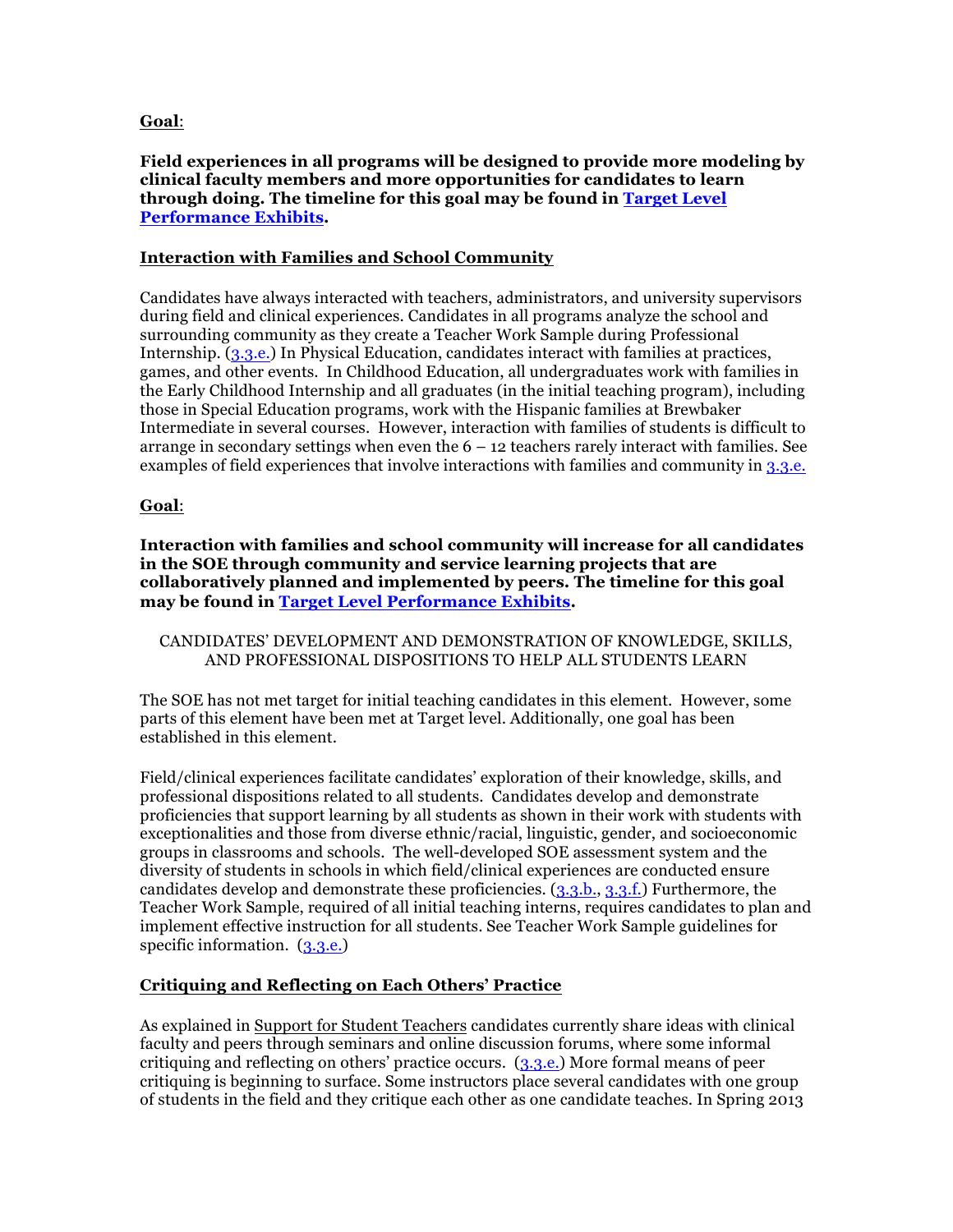several other opportunities for peer evaluation have occurred. One instructor for undergraduates will conduct video analysis with the candidates in a field experience, if funds are available. Candidates critique themselves and other candidates by tagging comments and questions for each other on the video. Interns in two programs beginning in Spring 2013 are required to observe a peer and formally critique him/her. Other than the examples already mentioned there are few instances of formal critiquing, either through live observations or video analysis, among peers across the SOE. Furthermore, all critiques should place more emphasis on student learning.

### **Goal**:

**Candidates will work collaboratively with other candidates and clinical faculty to critique and reflect on their own and each others' practice and their effects on student learning with the goal of improving practice. The timeline for this goal may be found in Target Level Performance Exhibits.**

### **3.3 Areas for Improvement Cited in the Action Report from the Previous Accreditation Review**

Not Applicable

### **3.4 Exhibits for Standard III**

| 3.3.a | Examples across programs of collaborative activities between unit and P-12 schools to support the    |
|-------|------------------------------------------------------------------------------------------------------|
|       | implementation, and evaluation of field experiences and clinical practice, including memoranda of    |
| 3.3.b | Aggregate data on candidate placement in field experiences and clinical practice (Data should be d   |
|       | program, and for off-campus, distance learning, and alternative route programs.)                     |
| 3.3.c | Criteria for the selection of clinical faculty, which includes both higher education and P-12 school |
| 3.3.d | Examples of support and evaluation of clinical faculty across programs                               |
|       | Guidelines/handbooks on field experiences and clinical practice for candidates, and clinical facult  |
| 3.3.e | support provided by the unit and opportunities for feedback and reflection                           |
|       | Assessment instruments and scoring guides used for and data collected from field experiences and     |
| 3.3.f | for all programs, including use of technology for teaching and learning (These assessments may be    |
|       | program review documents or the exhibits for Standard 1. Cross reference as appropriate.)            |
| 3.3.8 | Aggregate data on candidates entering and exiting from clinical practice for all programs (These as  |
|       | included in program review documents or the exhibits for Standard 1. Cross reference as appropria    |
|       | <b>Target Level Performance Exhibits</b>                                                             |

### **~Back to Top~**

# **Standard 4**

### **Standard 4**

### **4.1 Diversity**

### DESIGN, IMPLEMENTATION, AND EVALAUTION OF CURRICULUM AND EXPERIENCES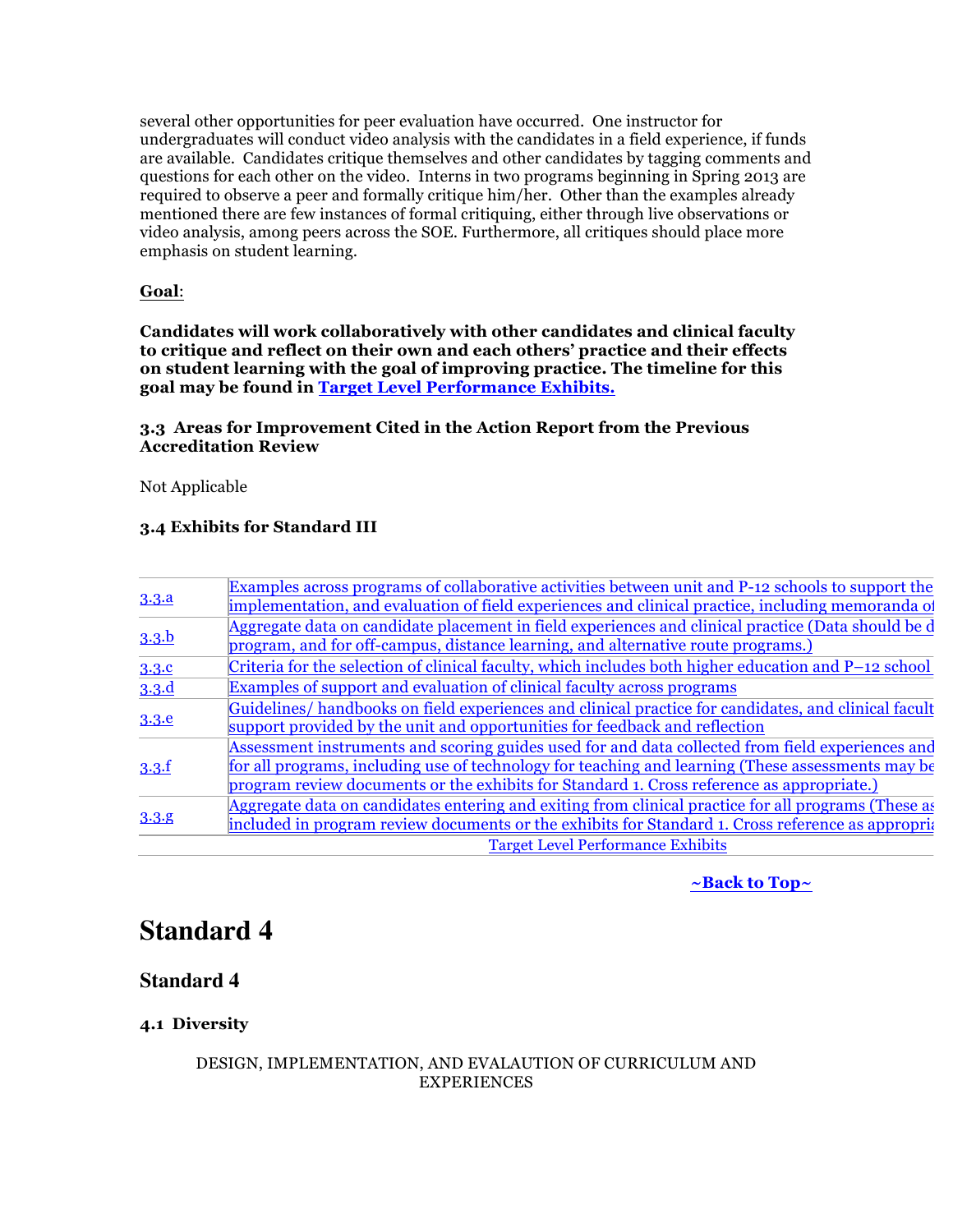**Diversity Proficiencies** Diversity proficiencies, aligned to the Conceptual Framework (I.5.c.) are taught and evaluated in 8 of the 10 Learning Outcomes. Outcomes, indicators, and accompanying rubrics were approved by a diverse group of faculty members before being used. (4.3.a.) See 4.3.c. for a complete list of diversity indicators for all programs. Courses in which the diversity indicators are evaluated have specific assignments or field experiences to assist candidates learn how to work effectively with diverse students  $(4.3.b.)$ . These assignments include an awareness of different learning styles (Indicator 6.3), instruction in adaptation of student instruction or services (Indicators 3.2, 3.4, 3.5, 5.6), communication with students and families in ways that demonstrate sensitivity to cultural and gender differences (Indicators 3.6, 3.9, 3.10, 3.17, 3.23, 3.27), connecting lessons, instruction, or services to students' experiences and cultures (Indicators 3.7, 3.22, 6.4, 8.2), incorporating multiple perspectives in the subject matter being taught or served (Indicator 4.6), and developing a classroom and school climate that values diversity (3.1, 3.9, 3.11, 3.13, 3.14, 3.18, 3.21, 5.6, 6.4, 8.2, 8.4, 9.1, 10.8, 10.9).

Indicators mentioned above are evaluated in all programs (initial teaching and advanced). See 4.3.b. to identify where indicators are taught and evaluated by program. Candidates must earn at least "2" (Basic) on all indicators assigned to practicum courses and internships to pass the courses and graduate. Scores on all indicators are placed in candidates' portfolios and can be viewed throughout their program as they plan for improvement.

**Special Needs/English Language Learners** Indicators are directly related to students with exceptionalities (3.2, 3.4, 3.5, 3.17, 3.18, 3.19, 3.22, 5.6, 8.2, 8.4, 9.1, 10.8, 10.9) and related content is taught and evaluated in every program. English language learners in P-12 classrooms in the geographical area have recently become more common. Currently, indicators 2.3, 2.7, and 3.3 are evaluated in all initial teaching programs and all advanced secondary and physical education programs. Indicator 3.20 is evaluated in Instructional Leadership programs. Plans are underway to add at least one English Language Learner indicator  $(2.3, 2.7, 0.7, 3.3)$  to all advanced programs not already evaluating them. See 4.3.b. for course activities.

### EXPERIENCES WORKING WITH DIVERSE FACULTY

Professional Education faculty, as shown by diversity tables in 4.3.d., are both female and male, and from at least two ethnic/racial groups. The SOE faculty members (higher education and school-based) were predominantly female. More males were hired in 2011 to ensure more instructor diversity. Candidates also take content courses in other Schools at AUM, where more male instructors are common.

**Racial/Ethnic Diversity of Higher Education Faculty** In 2011, 25% of initial teaching program instructors, 33% of advanced program instructors, and 11% of instructors in both types of programs were African American or Hispanic. In 2012, the percentages were 31%, 33%, and 16% respectively. Diversity in faculty has increased over the last year, partially as a result of the Provost's incentive to offer an additional position to any School at AUM that hired a minority candidate. Fifty percent of the new hires in the SOE in 2011 were from underrepresented groups (African American and Hispanic), which led to a more diverse faculty in 2012. The SOE has a higher percentage of faculty members from underrepresented groups than the university average. (4.3.d.)

The institution employs faculty members from other racial/ethnic groups, such as Asian and American Indian or Alaska Native but none of these faculty members work in the SOE.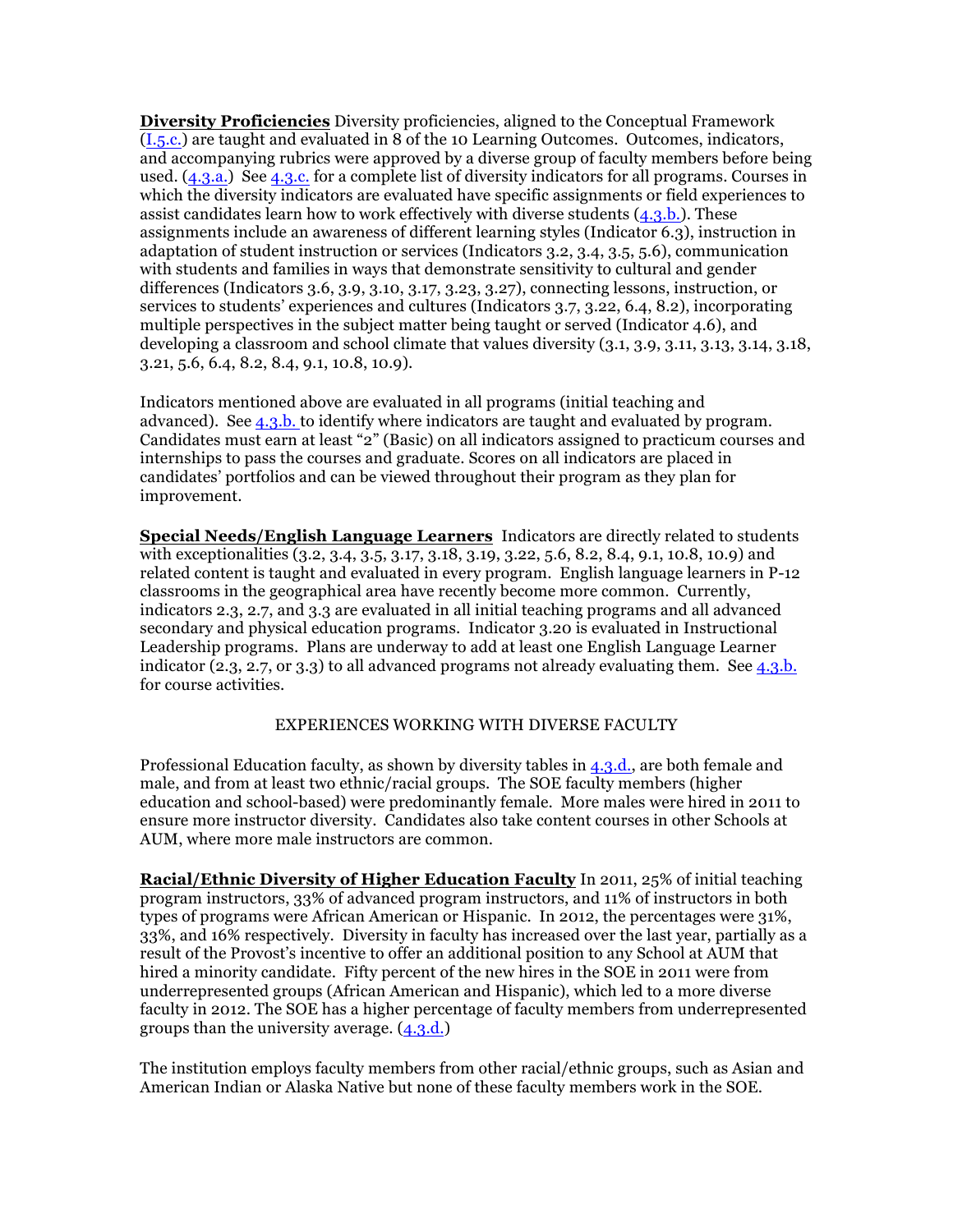Candidates who take content courses at AUM work with diverse faculty members in the Schools of Liberal Arts and Sciences. (4.3.d.)

AUM practices good faith efforts to recruit diverse faculty. The AUM Strategic Plan, written in 2007 and revised in 2011, established an Office of Diversity to develop, implement, and monitor programs to foster a culture of diversity. This Office evaluates campus climate, program effectiveness, and campus statistics to recommend relevant changes. All search committees for SOE faculty and staff members have at least one member from an underrepresented group. The SOE assigns a faculty mentor to new faculty members, including those from underrepresented groups, for support as new faculty work toward tenure and promotion.  $(4.3.9)$ 

**Racial/Ethnic Diversity of School Based Faculty** An average of 11.5% of school based faculty members are African American and 0% are Hispanic. The SOE makes a concerted effort to recruit mentor teachers from underrepresented groups. However, recruitment is a collaborative arrangement with P-12 schools and is dependent on school faculty willingness to serve and school principal recommendation. (4.3.d.)

**Special Needs/English Language Learner Expertise** Candidates in every program are required to take a special education survey course taught by special education faculty members who have worked with children with special needs. Candidates in all initial teaching programs receive instruction from one or more of six instructors in the SOE who have had extensive experience working with ELL.

### EXPERIENCES WORKING WITH DIVERSE CANDIDATES

Candidates enrolled in SOE programs are predominantly female; however, candidates have courses with male students outside of the SOE. Approximately 60% of AUM's students are first generation college students. Also, 37% of AUM students currently receive Pell Grants to attend college. Therefore, it may be generalized that candidates are from different socioeconomic groups.

**Racial/Ethnic Diversity** Approximately one-third of the candidates enrolled in SOE programs are African American, which is comparable to the institution average and slightly more than the average for the geographical area served by the institution. Over the last three years, more candidates are reporting their race/ethnicity as Two or More Races and Unknown annually. As more candidates report their race as Two or More and Unknown, it appears that the African American averages have decreased in some areas. However, the majority of candidates reporting Two or More Races in the geographical area are usually African American/White, which are the two most common races. (4.3.e.)

AUM does provide orientation and support programs/activities for international students. However, few international students are enrolled in SOE programs. University recruitment activities and efforts are aimed at all potential students, including those from underrepresented groups. Because the diversity in the AUM service area is high, special recruitment is not needed for diverse candidates.

### EXPERIENCES WORKING WITH DIVERSE STUDENTS IN P-12 SCHOOLS

Candidates demonstrate classroom behaviors that follow the ideal of fairness and the belief that all students can learn.  $(1,3,e, 1,3,f)$  Feedback from peers and supervisors in coursework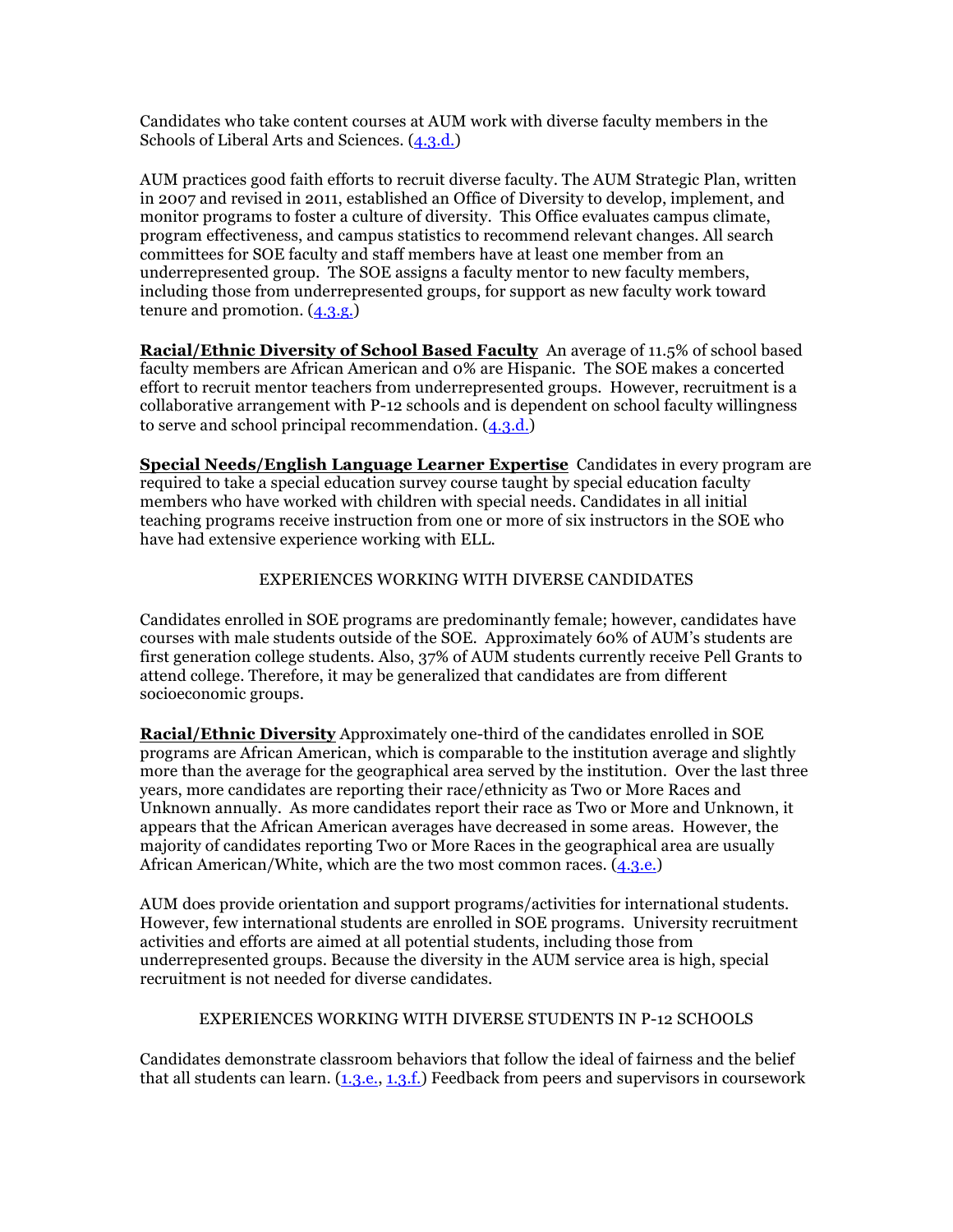and on the Teacher Work Sample helps candidates reflect on their experiences with diverse students and their ability to help all students learn. (4.3.a., 4.3.b.)

Field/clinical experiences for all programs provide experiences with male and female P-12 students from different socioeconomic groups. School systems used for field/clinical experiences in 2011 reported 22% to 90% of their students as receiving free/reduced price lunches. Most SOE candidates are placed in three school systems (Autauga County, Elmore County, and Montgomery County), which report 46% - 73% as students receiving free/reduced price lunches.  $(4.3.f.)$ 

**Student Racial/Ethnic Diversity** All candidates have field/clinical experiences with at least two racial/ethnic groups of students. Two – four percent of the students in Autauga, Elmore, and Montgomery counties are Hispanic, 1% - 3% are Asian, and 24% - 78% are African American. The other predominant racial/ethnic group represented in most counties is White.  $(4.3.f.)$ 

**Students with Special Needs/English Language Learners** Candidates are placed in school systems with some English Language Learners at least once before graduation. In 2011 the percentage of ELL students was less than 1% in Autauga County, 1.5% in Elmore County, and 3.6% in Montgomery County. (4.3.f.) The number of ELL students enrolled in this geographical area is growing rapidly and is expected to be an area where more support will be focused in the future. Most ELL students in the state are Hispanic or Asian.

In 2011 candidates were placed in systems with students with special needs (6% - 13% of the system enrollment). Nine to eleven percent of the students in Autauga, Elmore, and Montgomery counties have special needs.  $(4.3.f.)$ 

In Fall 2012, results from a survey showed that candidates had a variety of classroom settings for field/clinical experiences. Most experiences took place in public schools but other sites included parochial schools, Department of Defense military base schools, and AUM campus programs. Sites included rural, suburban, and urban schools. Candidates reported that there were English Language Learners in 17% - 75% of the sites, students with special needs in 15%  $-75\%$  of the sites, and racially/ethnically diverse students in 25% - 52% of the sites.  $(4.3.f.)$ 

### **4.2 Continuous Improvement**

### **Racial/Ethnic Diversity of Faculty**

Diversity of SOE faculty has increased since our last review. In 2005 the faculty was 86% White and 14% African American or Hispanic. In 2012 the faculty was 80% White and 20% African American or Hispanic. Eight new faculty members were hired in 2011, 50% from underrepresented groups (3 African American and 1 Hispanic). (4.3.d.)

### **Diversity of Candidates**

Diversity of SOE candidates has increased since our last review. The number of candidates in racial/ethnic groups, other than White or African American, has increased to 18% in 2012 from less than 6% in 2005. White enrollment at AUM has decreased from 60% to 53%. African American enrollment has decreased from 33% to 29% during those same years. AUM enrollment of Two or More Races or Unknown has increased from 2% - 15%. The predominant races in the SOE have historically remained White and African American.  $(4.3.e.)$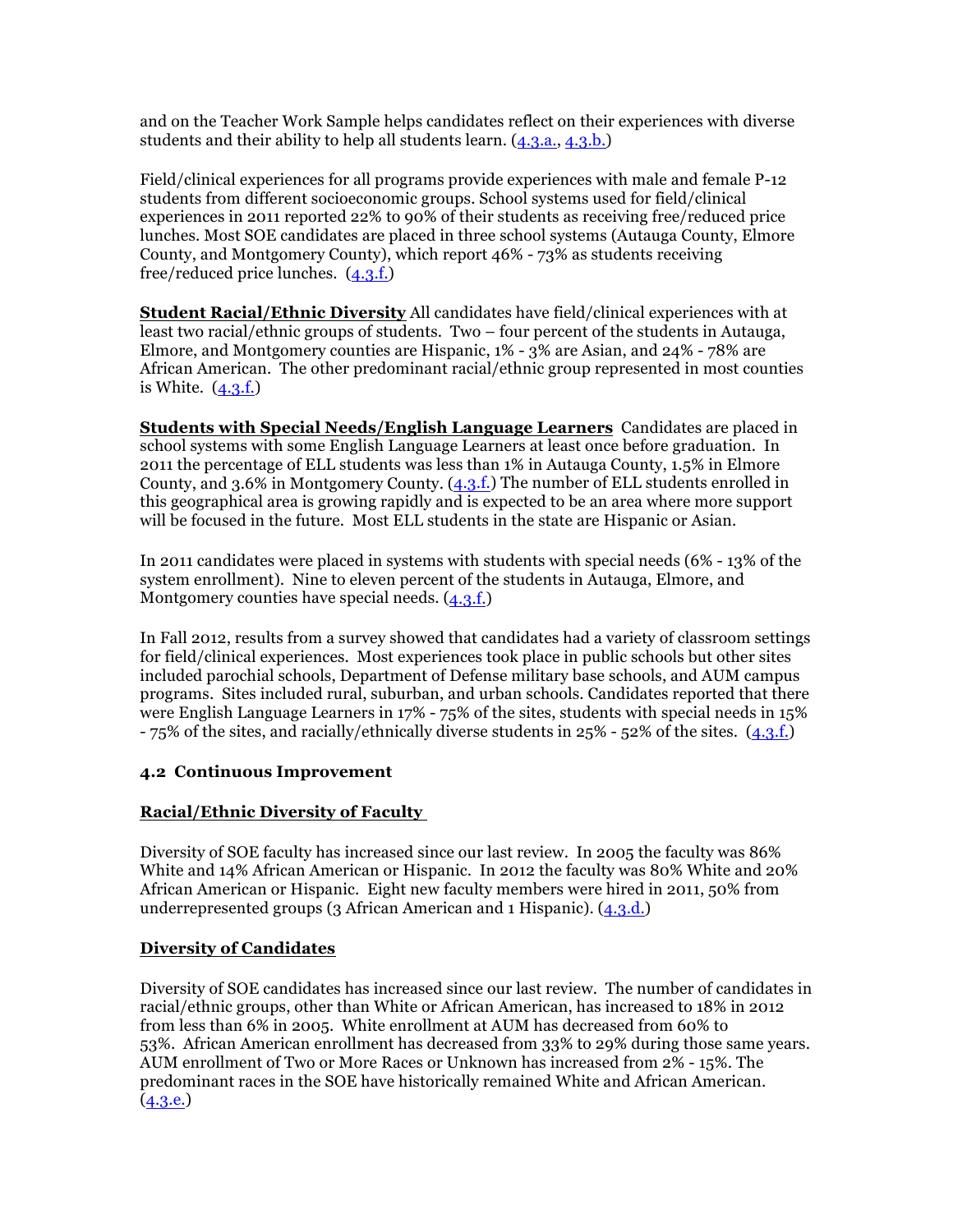Candidate monitoring plans have been implemented in all programs to ensure all candidates, including diverse candidates, are supported effectively if problems are identified in their programs. These plans target candidates who score low on SOE indicators before internships/practicum courses in order to provide individualized attention from faculty members in their program.  $(4.3.h.)$ 

### **Diversity of P-12 Students**

The P-12 student population has become more racially/ethnically diverse since our last review. A slight increase in African American students and a decrease in White students has been reported. However, the influx of Hispanic and Asian (primarily Korean, Vietnamese, and Chinese) racial/ethnic groups to the geographical area has raised awareness in the school community since many of these students are English Language Learners. This influx has led to recent changes over the last year.

- A Hispanic professor in the SOE, recently hired from Montgomery County Public Schools, serves as a liaison between the SOE and Brewbaker Primary and Intermediate Schools. The enrollment at these schools is approximately 25% Hispanic and the majority do not speak English as a first language. Over the last year candidates in the SOE have worked with Hispanic families from those schools in service learning projects, many of which are supported with funding from AUM grants. (4.3.i.)
- While all SOE faculty members have worked with White and African American P-12 students over the years and have begun to work with Hispanic and Asian cultures more recently through the Recent Classroom Experience Policy (5.3.c.), this experience is not extensive. New faculty members in the SOE have more experience working with Hispanic and Asian cultures. Plans are underway for this knowledge to be formally shared with all faculty members in the SOE and shared with candidates.
- In Fall 2012, survey results for field/clinical placements indicated that many candidates felt they were placed in settings that had little diversity. These results may be due to the candidates' lack an understanding of the definition of diversity. Therefore, plans are underway to revise the candidate field/clinical tracking program to gather more accurate data in Spring 2013. (4.3.f.)

### **Special Needs**

The number of students in P-12 classrooms with special needs has increased in the last 7 years. Special educators in the SOE have taken a leadership role in supporting faculty members in other programs in this area. Partnerships have been formed with Secondary Education faculty to infuse best practices for working with special needs students in middle and high school through multiple grants. In addition to behavior management classes and lectures, all interns in initial teaching programs are offered one day of training in Positive Behavior Support. Several grants have been funded to support work with students with special needs. (4.3.i.)

### **English Language Learners**

Candidates have worked with English Language Learners for at least 5 years in P-12 settings on campus and in the public schools since the opening of the Hyundai plant in Montgomery County. Many Korean students associated with this plant attend elementary schools in close proximity to the AUM campus. Most SOE programs involving early childhood and elementary students serve predominantly Asian ELL students. The number of Hispanic ELL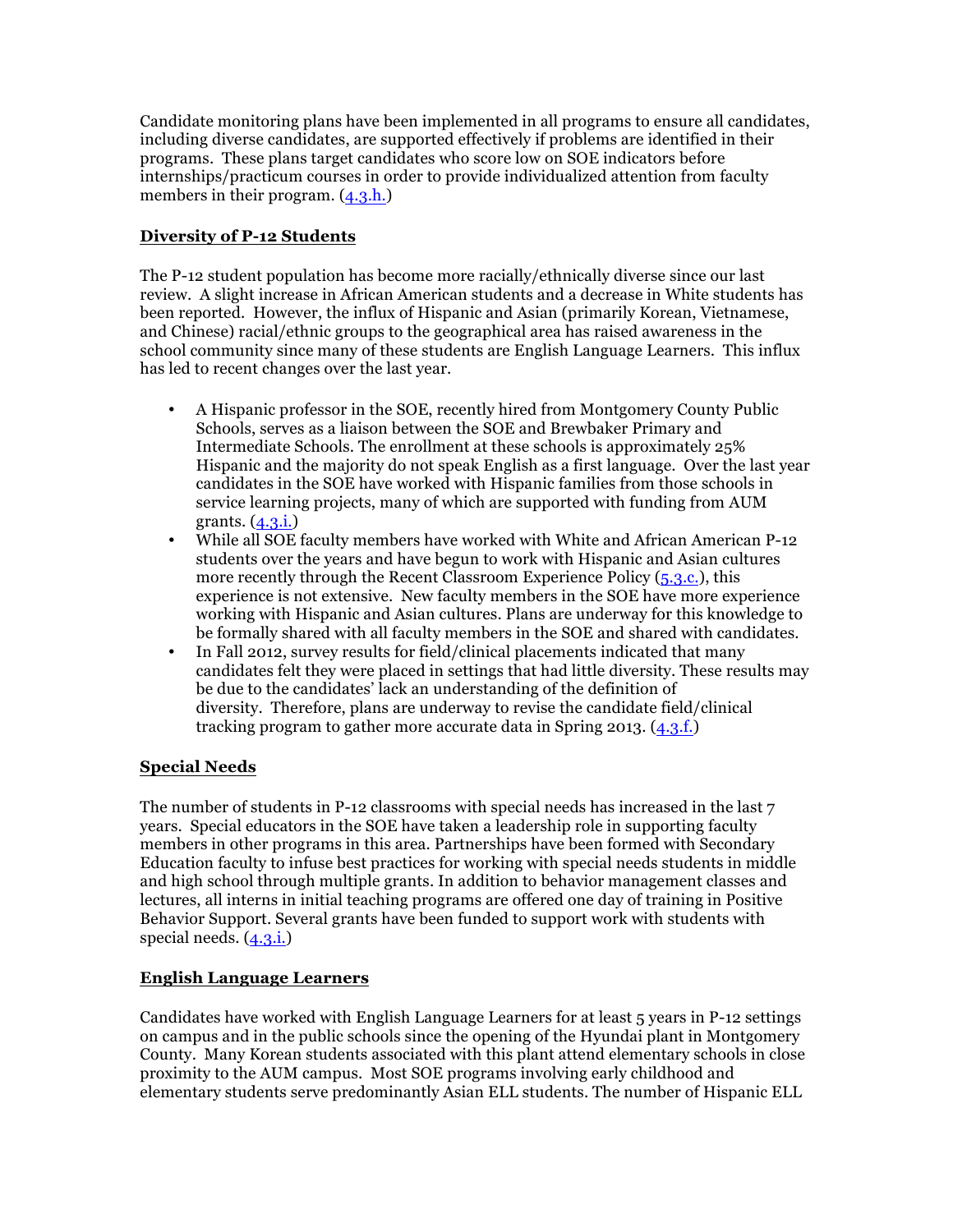students has increased over the last several years. The influx of ELL students in the public schools is expected to continue to increase. Undergraduate candidates in most programs complete a new research-based online module related to English Language Learners taught by special educators in ESPE 3760 – Survey of Exceptionalities. (4.3.i.) New faculty members in the SOE have extensive experience in working with ELL students and plans are underway to share that experience formally with faculty members who have limited experience in this area. A grant has been funded to support ELL students in the community.  $(4.3.i.)$ 

In the past little data were collected in some advanced programs related to indicators for English Language Learners. Beginning in Summer 2013 at least one Diversity indicator related to English Language Learners (2.3, 2.7, or 3.3) will be added to all advanced programs not already evaluating those indicators.

### **4.3 Areas for Improvement Cited in the Action Report from the Previous Accreditation Review**

Not Applicable

### **4.4 Exhibits for Standard V**

| 4.3.a          | Aggregate data on proficiencies related to diversity that candidates are expected to demonstrate the<br>with students from diverse groups in classrooms and schools, including impact on student learning |
|----------------|-----------------------------------------------------------------------------------------------------------------------------------------------------------------------------------------------------------|
| 4.3.b          | Curriculum components and experiences that address diversity proficiencies (This might be a mat<br>diversity components in required courses.)                                                             |
| 4.3.c          | Assessment instruments, scoring guides, and data related to candidates meeting diversity proficiel<br>assessments may be included in program review documents or the exhibits for Standard 1. Cross re    |
| 4.3.d          | appropriate.)<br>Data table on faculty demographics (see Appendix A for an example)                                                                                                                       |
| 4.3.e          | Data table on candidates demographics (see Appendix B for an example)                                                                                                                                     |
| 4.3.f<br>4.3.8 | Data table on demographics of P-12 students in schools used for clinical practice (see Appendix C1<br>Policies and practices, including good faith efforts, for recruiting and retaining diverse faculty  |
| 4.3.h          | Policies and practices, including good faith efforts, for recruiting and retaining diverse candidates                                                                                                     |
| $4.3.\dot{1}$  | Policies, procedures, and practices that support candidates working with P-12 students from diver-                                                                                                        |

**~Back to Top~**

# **Standard 5**

### **Standard 5**

### **5.1 Faculty Qualifications, Performance, and Development**

### QUALIFIED FACULTY

Most higher education faculty members have earned doctorates and others have at least an M.Ed. and exceptional expertise in their fields. Exceptional expertise is defined as state certification at a Class A level or higher, and eight years of experience in P-12 schools in the field for which they are certified. Personnel contracts are held in AUM's Human Resources and transcripts and curriculum vita are held in the Dean's Office. P-12 professional education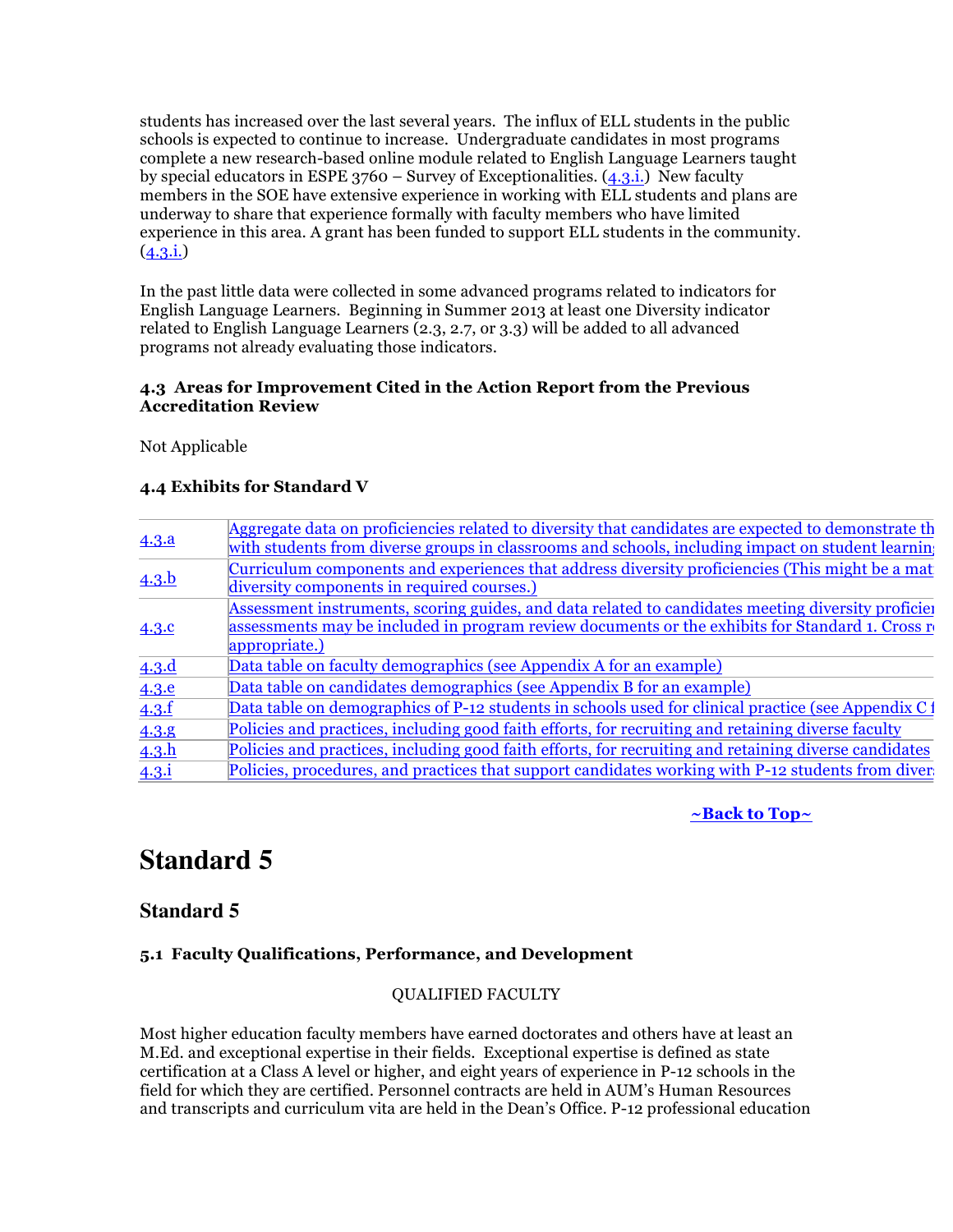faculty members (mentor teachers) are certified at the Class A (M.Ed.) or AA (Ed.S.) level and have at least three years of experience in the field in which they are certified. (5.3.a.) Most higher education clinical faculty members have doctorates, but some have M.Ed. degrees and at least 8 years of classroom teaching experience. (5.3.b.) Eighty-one percent of P-12 clinical faculty members in 2012 had at least an M.Ed. The others, in high need positions, had B.S. degrees. All P-12 clinical faculty members have at least 3 years of teaching experience but in 2012 the average number of years was 13. One hundred percent of P-12 clinical faculty members are teaching in the fields in which they are certified.  $(5.3.b.)$  P-12 clinical faculty members are supported through the guidelines specified in the Professional Internship Manual and the Childhood Education Mentor Teacher Handbook. Partnership meetings with P-12 clinical faculty and higher education clinical faculty are held periodically to exchange ideas and to provide support to one another. Higher education clinical faculty members work directly with P-12 clinical faculty on a continuous basis through face-to-face interactions and email to provide support for intern supervision. (3.3.d., 5.3.c.)

### MODELING BEST PROFESSIONAL PRACTICES IN TEACHING

Candidates consistently measure the quality of instruction in the SOE as high. In 2010 – 2011 candidates rated the quality of instruction in the SOE higher (4.27 out of 5.00) than the university average  $(4.16)$  on course evaluations and higher  $(3.57)$  than the university average (3.46) on exit surveys. Candidates in initial teaching programs rated instruction in a similar fashion on exit surveys compiled by the SOE.  $(1,3,1)$ .

**Leadership at AUM:** Over the last 7 years, across five academic Schools, 50% of the AUM Ida Belle Young Professorships and 29% of the AUM Distinguished Teaching Awards have been awarded to SOE faculty members. Furthermore, SOE faculty members, who were some of the first at AUM to teach online/hybrid courses, actively participated on AUM leadership committees to design procedures and develop quality standards for online instruction.

**Special Qualifications:** Instructors must have graduate teaching status approval and be certified in Writing Across the Curriculum and certified in Online Instruction before they are allowed to teach related courses. All higher education clinical faculty members, not currently serving as classroom teachers in P-12 settings, must have 10 hours of recent classroom experience every semester. This experience is defined as co-teaching or substitute/guest teaching in a P-12 class for teaching faculty and as comparable activities for faculty members in other professional roles. (5.3.c.)

**Course Instruction**: Faculty members assess candidate performance throughout their programs on multiple measures tied to professional, state, and institutional standards. They guide candidates in the application of research, theories, and current developments in their fields and in teaching. (I.5.c., 2.3.a.) Faculty members encourage candidates to reflect, think critically, solve problems, and to develop professional dispositions necessary to become an effective educator. (See Standards I and II.) Faculty members use a variety of instructional strategies (including technology) (5.3.a.), integrate diversity in their course content (4.3.b.), and assess their own effectiveness as teachers who impact candidate learning and performance. (5.3.f.)

**Teaching Performance Evaluation:** Candidates evaluate instructors anonymously through the Instructional Assessment System. Course evaluations are conducted every two years for tenured faculty members, and every semester for non-tenured faculty members, including adjuncts. (5.3.f.) Candidates in 2011 rated their preparation highest in instructor enthusiasm, instructor preparation, and the comfortable atmosphere of the classroom that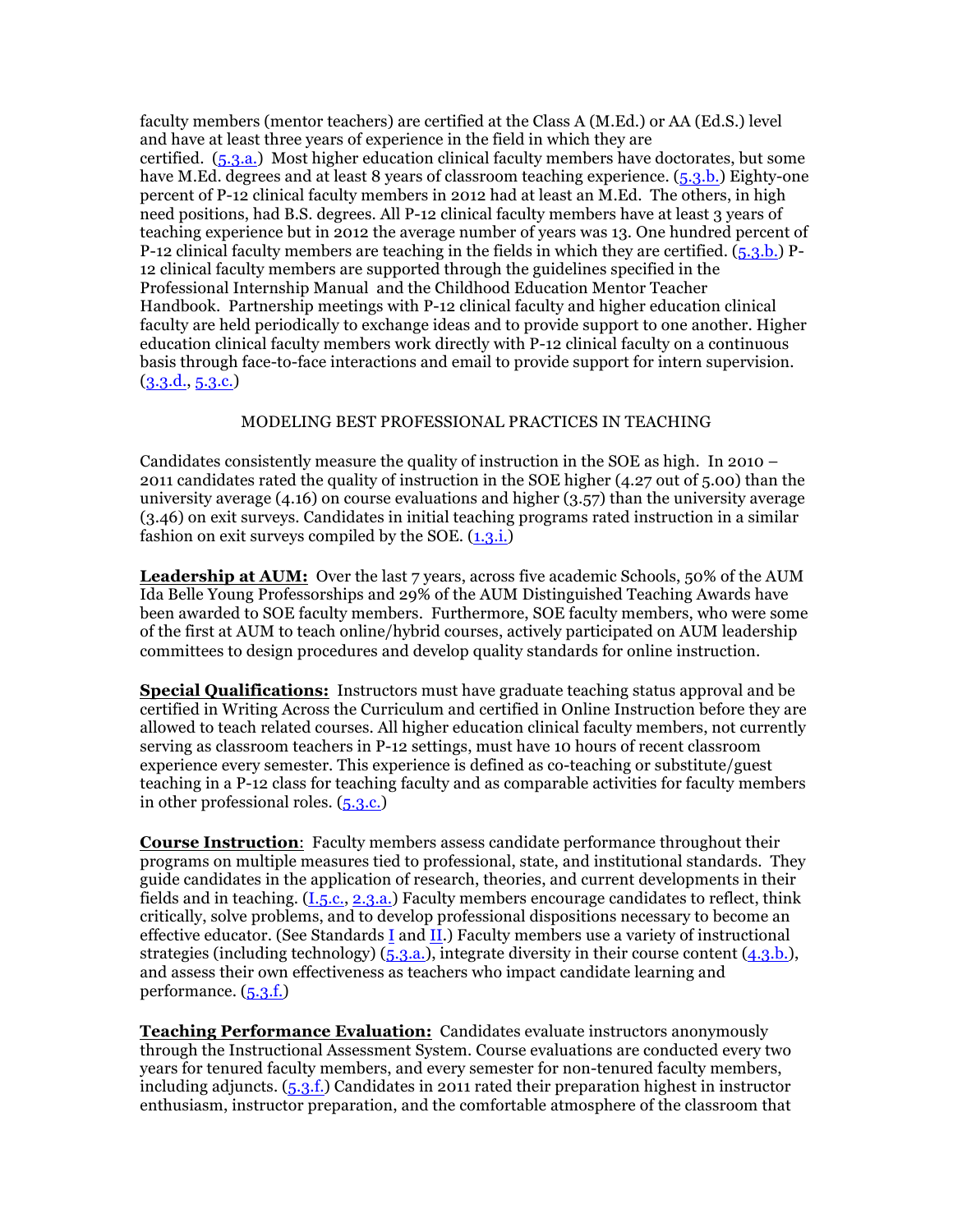encouraged them to ask questions. The lowest ratings were in course difficulty and course workload. (1.3.i.) Fifty to seventy-five percent of the SOE performance evaluation is allotted to Teaching. Exact percentages, within this range, are chosen by faculty members and depend partly on the type of appointment occupied. Important aspects of Teaching, such as using technology or alternatives to lecture, supervision of field experiences, department head observation, and candidate course evaluation forms are used as part of the evaluation process. The SOE average Teaching score on the performance evaluations for 2010 was 3.58 (Excellent) and for 2011 was 2.83 (Good).  $(5.3.f.)$  Individual evaluations may be verified during the onsite visit.

### MODELING BEST PROFESSIONAL PRACTICES IN SCHOLARSHIP

Faculty members are given much support in scholarship activities. The university offers financial support to faculty members for research through the AUM Research Council and the Dean of the SOE. (5.3.d.) In 2011 SOE faculty members published 34 articles in national and international refereed journals, 2 articles in state refereed journals, and 11 book chapters, received two external grants and 10 internal (AUM) grants, presented at 49 national and international conferences, and 48 state or regional conferences. Ten to forty percent of the SOE performance evaluation is allotted to Scholarship. Publications, grants, professional conference presentations, and editorial board memberships are considered Scholarship activities. See Annual Reports in 5.3.e. for activities of all faculty and 5.3.d. for samples of those activities. In 2010 the average SOE score in Scholarship was 3.25 and in 2011 was 2.86, a rating of "Good" in both instances. (5.3.f.) Individual evaluations may be verified during the onsite visit.

### MODELING BEST PROFESSIONAL PRACTICES IN SERVICE

In 2010 and 2011, full-time professional education faculty members were involved in 106 unpaid service activities for schools/community agencies, 29 partnerships with  $P - 12$ schools, 54 community boards, 47 tutoring programs for P-12 students, 25 professional development activities for teachers/community employees, and 15 grants for community projects. Almost all schools in which P-12 service is provided are Title I schools, with a high number of children receiving free or reduced lunch. The faculty also participated in 18 collaborative activities with other universities, served on 64 editorial boards, and held 40 offices in professional organizations. Activities of individual faculty members, summary of activities, and examples of activities are found in 5.3.e. Faculty members collaborate regularly and systematically with P-12 practitioners.  $(5.3.c.)$  Ten to thirty-five percent of the faculty performance evaluation is allotted to Service to the department, SOE, AUM, and the community. The average SOE score on performance evaluations for Service in 2010 was 3.97 (Excellent) and in 2011, 3.41 (Good). (5.3.f.) Individual evaluations may be verified during the onsite visit.

### UNIT EVALUATION OF PROFESSIONAL EDUCATION FACULTY PERFORMANCE

Faculty members submit a report of activities in Teaching, Scholarship, and Service and a self-evaluation, including a teaching self-assessment, to the Department Head annually. The Department Head completes his/her evaluations and submits them to the Dean for approval, before final evaluations and conferences with faculty members are conducted. Faculty members then specify goals in Teaching, Scholarship, and Service, as well as choose percentages in each of those areas, for the following year. Individual evaluations are stored in each Department Head's office. Faculty performance evaluations are used for merit pay raise, tenure and promotion, as well as faculty dismissal decisions. New faculty members are assigned a mentor during the first semester of employment and tenured faculty members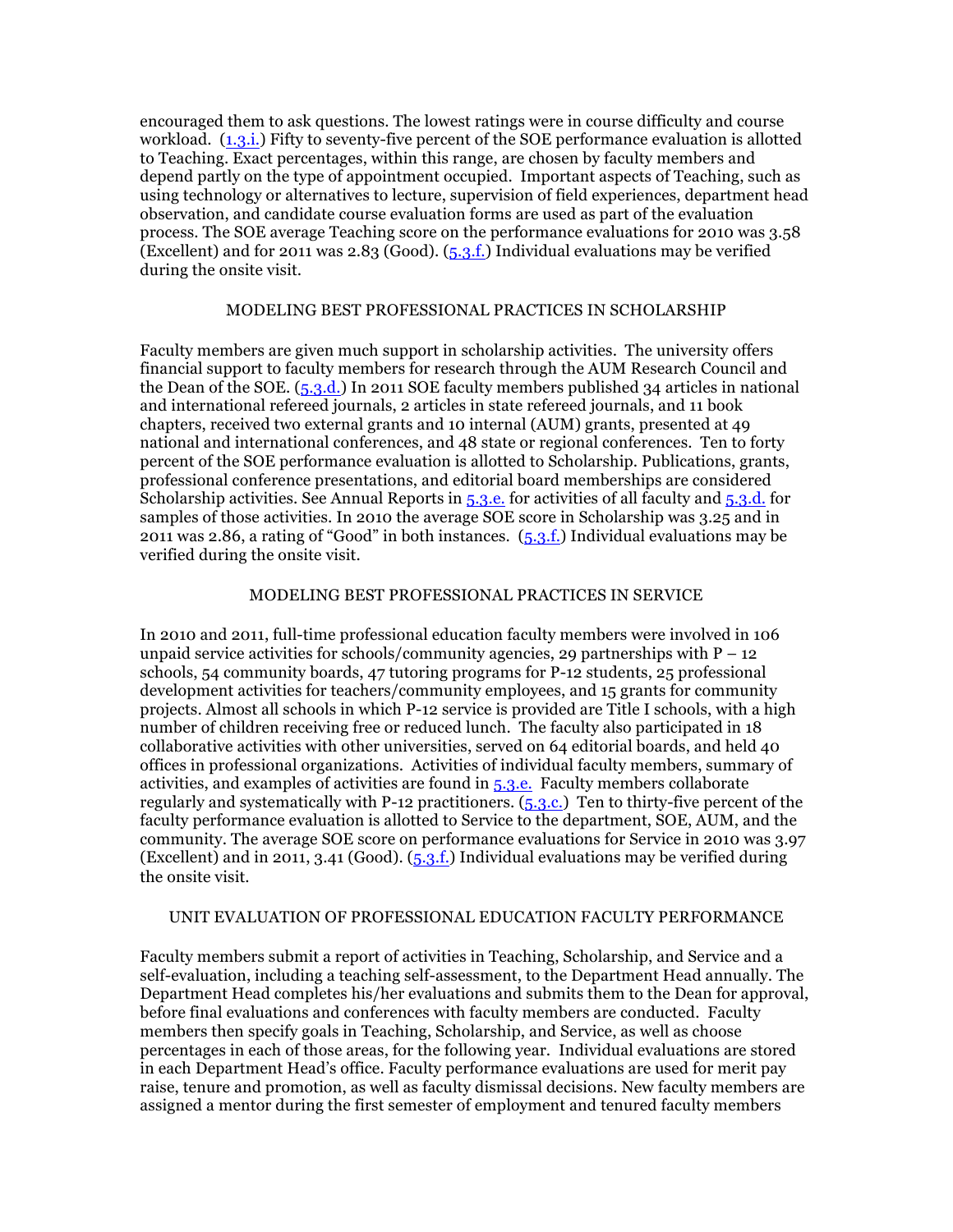and the department head participate in a third year review of their accomplishments to ensure they receive feedback on their progress toward tenure and promotion. Adjuncts are evaluated annually using the SOE Adjunct Evaluation form and teaching/advising staff members are evaluated according to the AUM Performance Management System. (5.3.f.)

### UNIT FACILITATION OF PROFESSIONAL DEVELOPMENT

Faculty members participate in many professional development activities each year. Faculty attended 100 professional conferences at the state, regional, national, and international level in the last two years (2010 – 2011). Faculty attended over 37 technology workshops over those years, due to the increase in online/hybrid course offerings.

The university and the SOE offer a wide variety of professional development opportunities throughout the year. Some examples, in addition to those already mentioned are: Writing Faculty Development Institute, new faculty orientation workshops, tenure and promotion workshops, leadership training for current and future administrators, grant writing support, campus safety, research support, and diversity training. The SOE spent over \$135,000 in professional development for faculty members in the last three years (2010 – 2012). (6.3.f.) Most of those funds were used to send faculty members to professional conferences. The university offers professional improvement leave with and without pay, if approved. Faculty members receive extensive training within the SOE for the assessment system and LiveText.  $(5.3.9)$ 

### **5.2 Continuous Improvement**

### **New Performance Evaluations:**

An extensive revision of performance evaluations for all AUM employees has occurred since the last review. The focus was, and continues to be, on structuring the process and the criteria for all employees, ensuring objectivity, clarity, and fairness. The AUM Human Resources Department designed and monitors the online staff performance evaluation system. (5.3.f.) The university allowed faculty to design the faculty evaluation system, based upon School goals, within certain parameters, as long as the evaluations were numerical in nature and contained specific measureable criteria to judge different levels of performance. Separate evaluation forms were developed for tenure faculty track and clinical faculty track positions. The new faculty performance evaluation system necessitated a change in the Annual Reports submitted by faculty members and the recent development of a self-assessment form directly related to candidate performance.

Classroom teaching observations by department heads and a required recent classroom experience for all higher education clinical faculty members, who are not currently teaching in a P-12 site, were significant changes in the new criteria. Adjunct evaluation forms and process were designed in the SOE for long-term adjuncts. (5.3.f.) Even though interns evaluate cooperating/mentor teachers with the Cooperating Teacher Evaluation Form (3.3.d.), additional changes are needed and are planned in the near future in the evaluation of P-12 clinical faculty for continued quality assurance.

### **Teaching Certification Requirements:**

Since the last review the University has initiated two university certification requirements before instructors are qualified to teach related courses. Online Instruction Certification and Writing Across the Curriculum Instruction is explained in 5.3.a.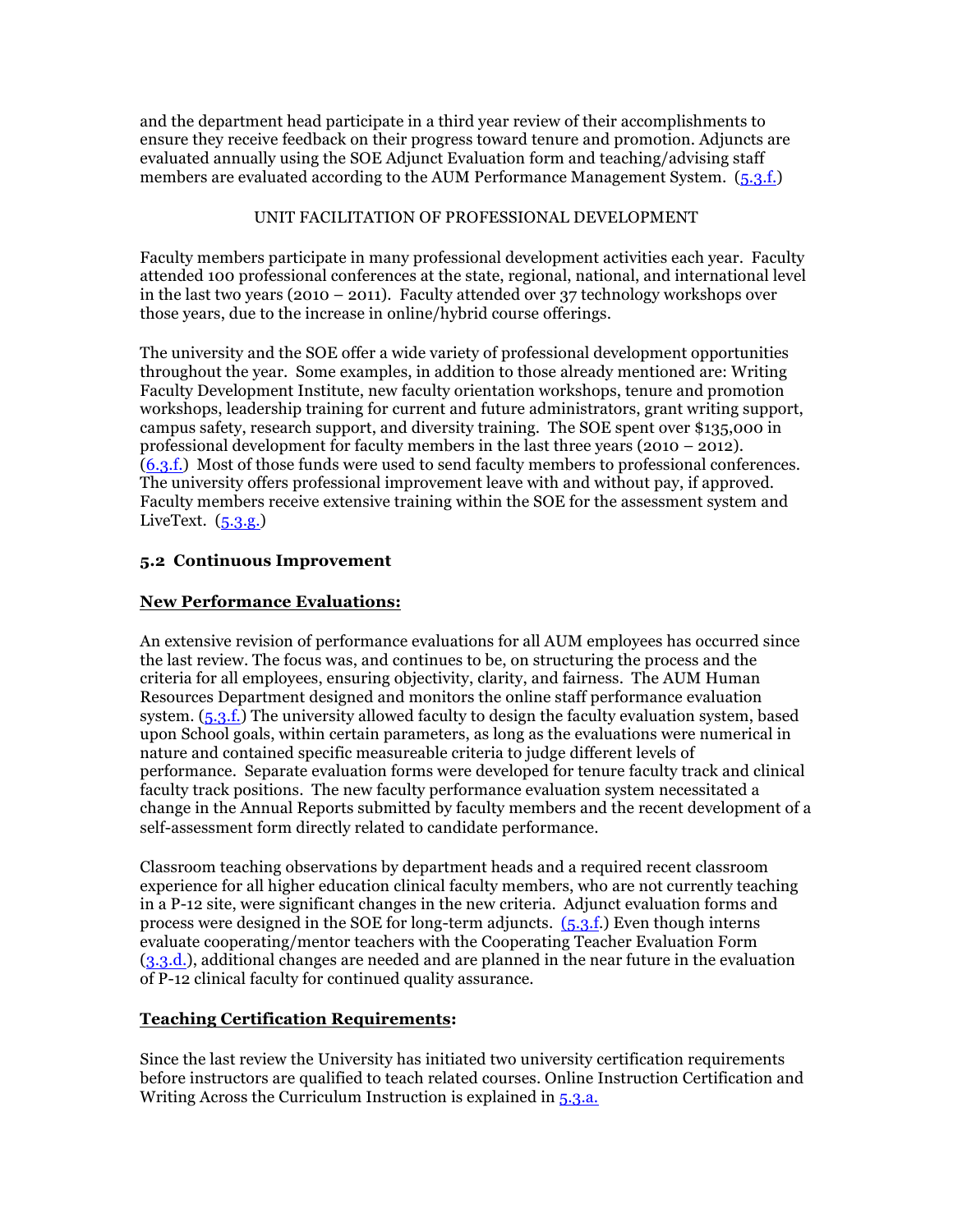### **Personnel:**

A large number of P-12 professional education faculty members have been hired since the last review, brought about because of an increase in the number of P-12 school partnerships in the SOE. (5.3.a.) Also, four clinical faculty track positions have been added to provide support to tenure track faculty as they work in the field and to serve as liaisons between the SOE and P-12 sites.

### **Tenure and Promotion Guidelines:**

A post tenure review and third year review were added as part of AUM's tenure and review process. The post tenure review ensures that tenured faculty members, who are not meeting performance standards, are evaluated and supported effectively. The third year review helps new faculty members fully understand the expectations of tenure before the formal process begins.  $(5.3.f.)$ 

### **Graduate Teaching Status:**

Graduate Teaching Status Guidelines were revised in 2011 with heavy input from faculty and administration at the School level. (5.3.a.)

### **5.3 Areas for Improvement Cited in the Action Report from the Previous Accreditation Review**

Not Applicable

### **5.4 Exhibits for Standard V**

| 5.3.a | Data table on qualifications of professional education faculty (This table can be compiled in the on<br>data submitted for national program reviews or compiled in Excel, Word, or another format and u<br>exhibit. See Appendix D for an example.)                                                                                   |
|-------|---------------------------------------------------------------------------------------------------------------------------------------------------------------------------------------------------------------------------------------------------------------------------------------------------------------------------------------|
| 5.3.b | Data table on qualifications of clinical faculty (i.e., P-12 school professionals and professional edu<br>responsible for instruction, supervision, and/or assessment of candidates during field experiences<br>practice)                                                                                                             |
| 5.3.c | Policies and practices to assure clinical faculty meet unit expectations                                                                                                                                                                                                                                                              |
| 5.3.d | Policies and samples of faculty scholarly activities                                                                                                                                                                                                                                                                                  |
| 5.3.e | Summary of faculty service and collaborative activities in schools (e.g., collaborative project with s<br>teacher professional development, and addressing the needs of low performing schools) and with t<br>community (e.g., grants, evaluations, task force participation, provision of professional development<br>courses, etc.) |
| 5.3.f | Policies, procedures, and practices for faculty evaluation (including promotion and tenure) and su<br>results in areas of teaching, scholarship and service                                                                                                                                                                           |
| 5.3.8 | Policies, procedures, and practices for professional development and summaries of the results                                                                                                                                                                                                                                         |

**~Back to Top~**

# **Standard 6**

**Standard 6**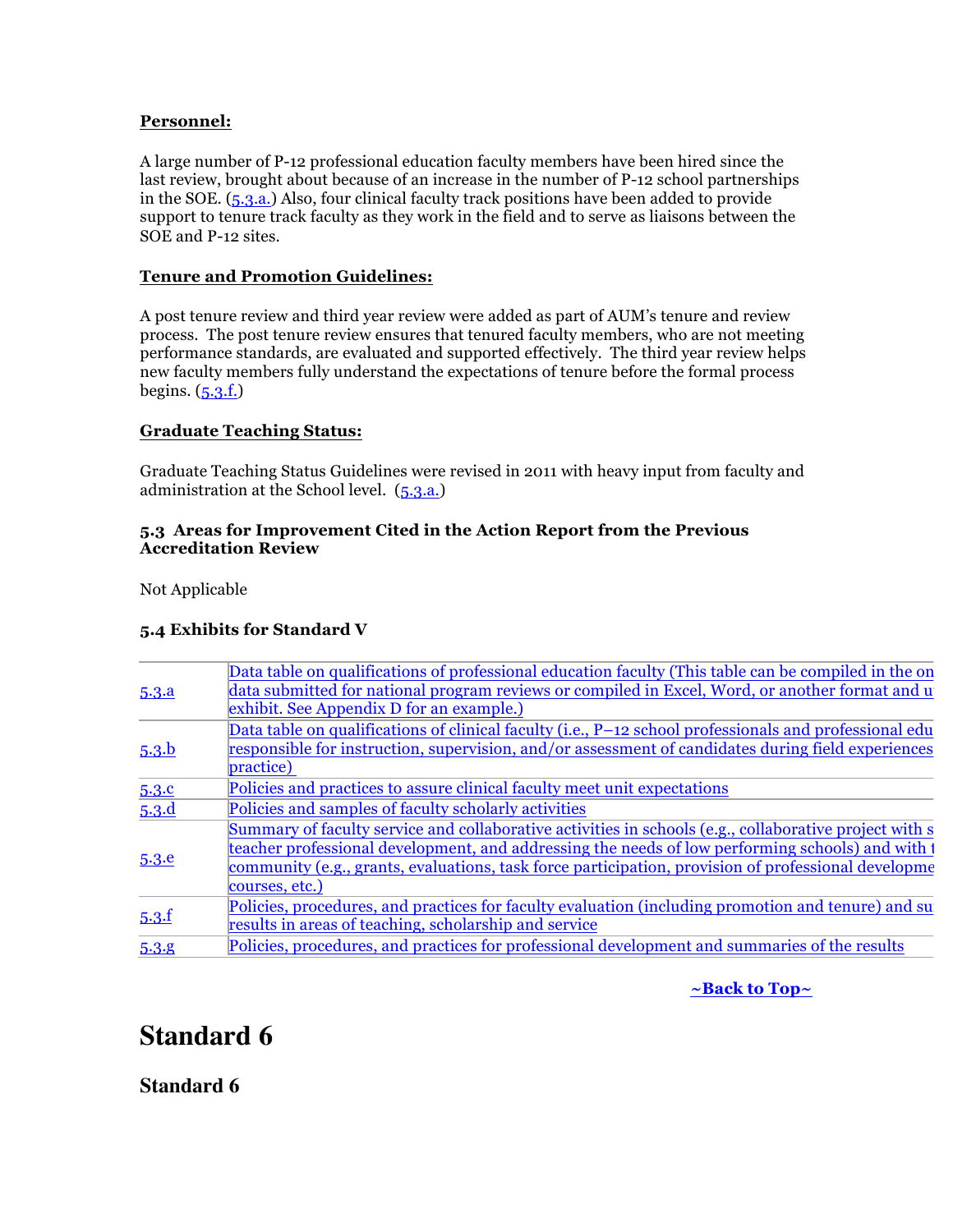### **6.1 Unit Governance and Resources**

#### UNIT LEADERSHIP AND AUTHORITY

The unit has sufficient leadership (department heads, associate deans, and dean) with authority to plan, deliver, and operate coherent programs of study. See 6.3.b. for organizational chart.

**Collaboration with University Administration** Deans meet on a bi-weekly basis with the Provost, who reports directly to the Chancellor at AUM. The Dean has flexibility to rearrange personnel easily within the SOE. Three faculty members from the SOE sit on the AUM Faculty Senate, representing the AUM Faculty Council. (6.3.a.) Faculty members evaluate university administrators every three years and have online access to the academic calendar and AUM departments. (6.3.d.) Deans are selected primarily through a search committee process. The search committee consists of unit faculty and staff members who make recommendations to the Provost.

**Collaboration with Other Schools** Program faculty and the Associate Dean (Director of Graduate Programs) meet with faculty in other Schools at AUM on a regular basis to discuss program changes and course offerings, especially in relation to Secondary Education undergraduate majors, who have joint degrees in the School of Sciences or Liberal Arts. In 2011, SOE faculty members participated in 98 collaborative activities/committees with faculty/staff members in other Schools at AUM. See Annual Reports (Collaboration with Other Schools, University Service) in 5.3.e. Over the last 7 years, 50% of the Ida Belle Young Professorships and 29% of the AUM Distinguished Teaching Awards were awarded to SOE faculty members, who mentor young faculty members at AUM and are guest speakers at graduation. SOE faculty members, who were some of the first at AUM to teach online/hybrid courses, sat on AUM leadership committees to design procedures and develop quality standards for online instruction.

**Collaboration within the SOE** The Dean of the SOE meets with Department Heads on a weekly basis, who then meet with program faculty from  $3 - 12$  times annually, to disseminate information, discuss issues of concern, and analyze data. Department Heads have the ability to request faculty replacements or new positions through the Dean, and the university pays for many expenses related to search committee work. (6.3.a.) P-12 practitioners and professional community formally relay issues/concerns to faculty members during Stakeholder meetings and through surveys. (3.3.a.) If faculty members and Department Heads wish to change/add/delete programs and courses, those decisions are made within departments, after state department approval. The SOE Faculty Council, consisting of all SOE faculty/staff, meets twice annually. If an individual or group of SOE faculty members have a concern, or issue which requires a vote, that information is disseminated to the appropriate SOE Faculty Executive Council Chair for consideration at one of these meetings. (6.3.a.) Faculty members have online access to all academic policies in the SOE, including those related to grading. (6.3.a., 6.3.e.) Faculty members evaluate Department Heads and recommend continuance of service to the Dean, who has the final approval, every three years. (6.3.a.) Deans are evaluated by faculty members every three years.

### UNIT BUDGET

Technology/distance learning and professional development expenses have increased annually over the last three years due to high demand associated with the online/hybrid course offerings. Field/Clinical expenses have changed over the last three years, due primarily to enrollment fluctuations in initial teaching programs. The unit receives sufficient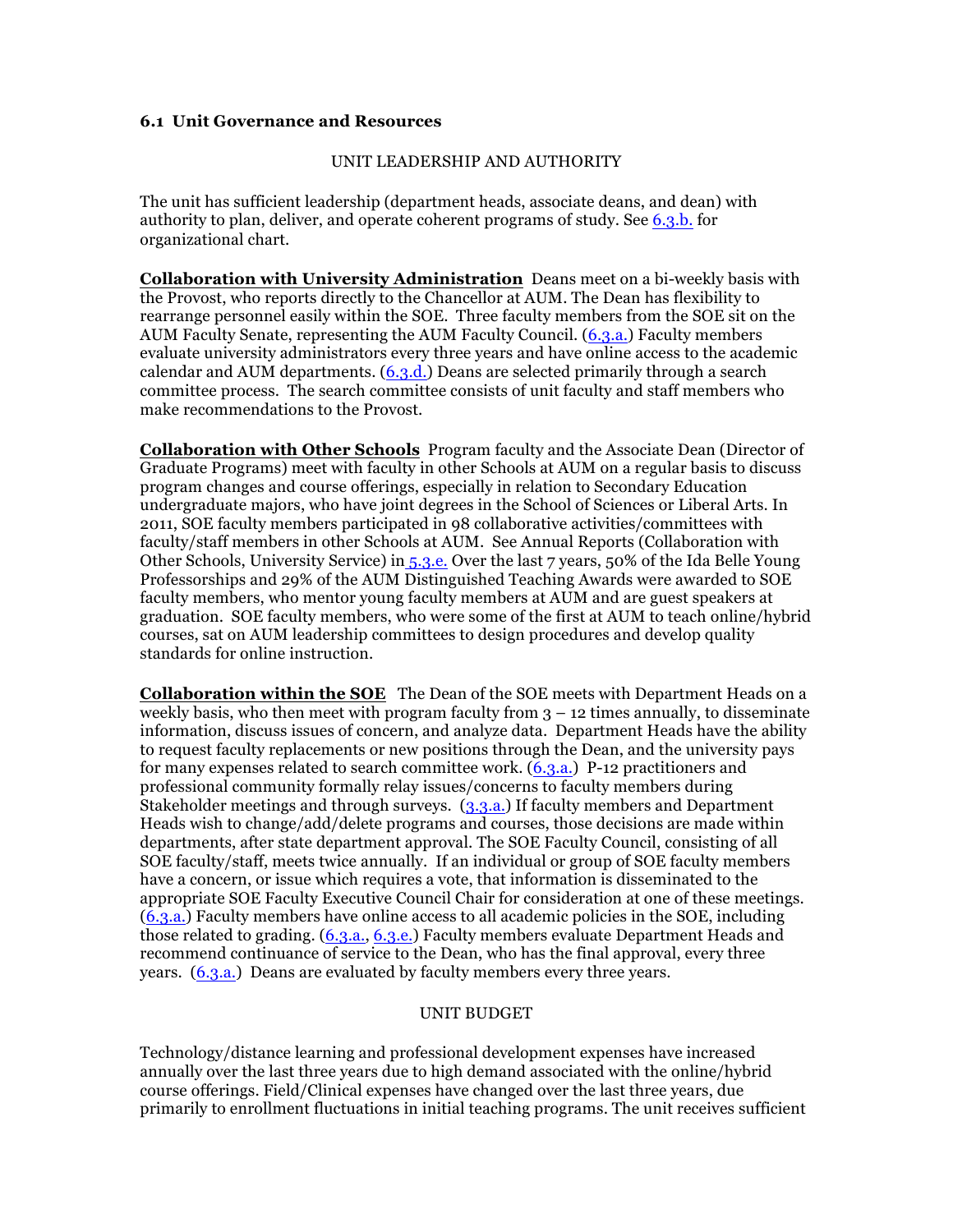budgetary allocations that are proportional to other units on campus with clinical components (Nursing). Over the last two years, the SOE faculty received over \$60,000 from external grants to help candidates with research and other professional activities and almost \$13,000 to aid in professional development of faculty members within and outside the SOE. In 2012 the SOE funded over \$24,000 in scholarships for candidates from SOE endowed funds and SOE Luau (annual fund-raising activity) proceeds. Faculty/staff/administrators in the SOE believe that resources are adequate. (6.3.f., 6.3.g.)

#### PERSONNEL

Class sizes are small, which allows individualized support on campus and in field/clinical experiences. Online course enrollments do not differ from on-campus course enrollments and faculty members receive the same load credit for on-campus courses as they do for online/hybrid courses.

Faculty members who teach graduate courses generally teach an average of 18 hours per year (fall and spring semesters), undergraduate faculty members generally teach an average of 21 hours per year, and no faculty member supervises more than 18 interns per semester. Faculty members who teach in the summer may teach  $1 - 3$  courses, if they are available, for extra compensation. Faculty members at AUM are allowed to teach one overload course per semester for additional compensation. See SOE and AUM Workload/Overload policies in 6.3.h. A centralized advising system, by competent staff members, allows faculty to have more time for research, teaching, and service.

Full-time tenure track faculty members, with graduate teaching status approval, teach most courses offered in the SOE. There are four full-time clinical faculty members (2 in Physical Education and 2 in Childhood Education) based on campus, who are in non-tenure track positions with 3-year contracts. Three clinical track faculty members have M.Ed. degrees, only work with undergraduates, and have responsibilities in teaching field-based courses, supervising interns, and/or working with P-12 professional education faculty in partner schools. One clinical track faculty member has a doctorate and also works with graduate candidates. Sixteen percent of the on-campus teaching faculty members are part-time adjuncts who teach a limited number of courses per year. One hundred percent of schoolbased faculty members (mentor teachers) are part-time adjuncts. The SOE was allotted new faculty positions by the Provost to increase faculty diversity, which led to a decrease in adjunct usage over the last two years. Graduate assistants do not teach courses used for certification programs; they are hired only to help faculty members with other activities. Three full-time staff members, with M.Ed. degrees, teach undergraduates. Other staff members only work in administrative positions. (5.3.a.)

Each of the four departments and the Dean's Office has an administrative associate. The Certification Office consists of a Director of Student Services and Teacher Certification, who is a full-time staff member, two part-time undergraduate advisors, and an administrative assistant. The Graduate Office consists of two full-time graduate advisors and shares the administrative assistant with the Certification Office. These offices, supervised by the Associate Dean, help faculty and candidates with admission, advising, certification, and field/clinical experience issues. The Early Childhood Center's staff consists of a full-time Director, a full-time Lead Teacher, and an administrative assistant.

The full-time SOE Instructional Technology Specialist, the full-time SOE Grant Writer, and the half-time SOE Assessment Coordinator provide valuable support to faculty members and allow them to have more time for research, teaching, and service. Department Heads receive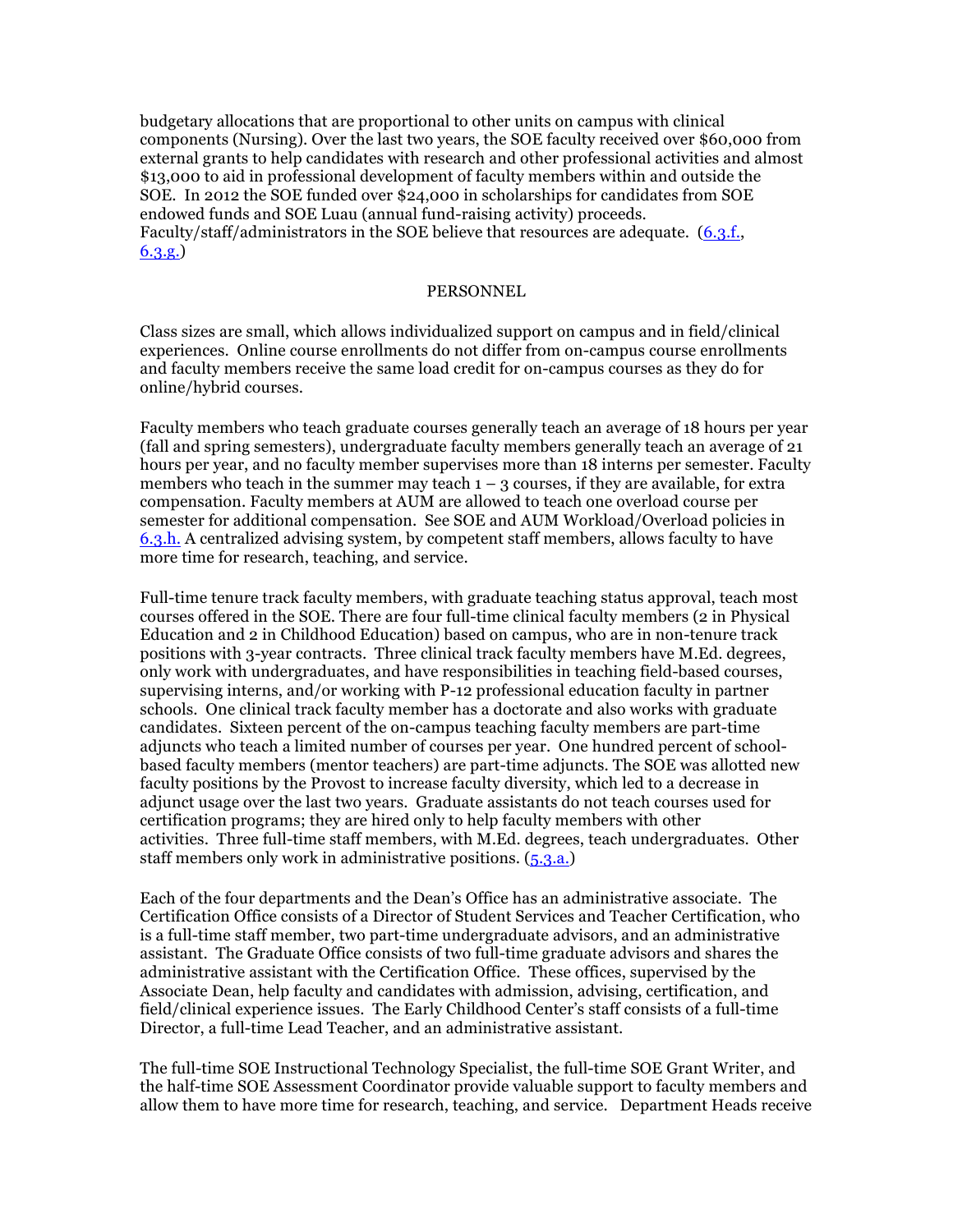five release courses annually in their position and Deans and Associate Deans are not required to teach courses, although some choose to do so.

### UNIT FACILITIES AND TECHNOLOGY RESOURCES

**Technology Resources** Candidates have access to two computer labs in the Education building, as well as others located throughout the campus. University technology fees, allow the SOE opportunities to update technology resources frequently. Many classrooms have interactive whiteboards, LCD projectors, computers, speakers, and document cameras. If more classroom space with technology is needed, SOE faculty members may request to teach in one of the six available classrooms in the tech wing of the Liberal Arts building. Faculty computers (desktop or laptop) are updated every three years and most faculty members have iPads. The SOE furnishes free WiFi cards, on a checkout basis, so that faculty members may access the Internet as they work in the field and five laptops and eight iPod Touches are available for checkout. (6.3.j.) Faculty members who graduate from Faculty Development Institute (Technology) and Writing Faculty Development Institute receive \$400 - \$800 to buy instructional technology.

### **Other Resources**

- AUM Counseling Center provides assistance for candidates with more serious personal problems
- AUM Nursing Care Center provides assistance for candidates' medical needs
- AUM Wellness Center provides space for the SOE Physical Education Department and assistance for candidates' physical well-being
- AUM Learning Center provides Assistive Technology and Instructional Support for candidates with special needs and/or academic problems
- SOE Early Childhood Center provides an exemplary training site for candidates enrolled in Early Childhood Internship
- SOE Reading Center provides resources for field/clinical experiences, such as nametags, materials (books, games, Praxis II guides) for check out, consumable materials, and low-cost laminating services

The AUM Library provides adequate resources for traditional and online candidates. Library staff administrators seek input from departments on an annual basis before purchasing additional resources. The Library is included in the approval process for new graduate course development to ensure that appropriate resources are available for new courses.  $(6.3.i.)$ The AUM and SOE websites offer assistance to all candidates, even those enrolled in distance education programs/courses. (6.3.d.)

Many professional development activities are available for faculty and staff through the university and SOE, as well as funds for travel to state, regional, national, and international conferences. (5.3.g., 6.3.f.)

### **6.2 Continuous Improvement**

Five Provosts, three Deans, five Associate Deans (in two positions), and seven Department Heads (in 4 positions) have occupied those positions since our last review. The current Dean will step down this year. Transitions to new leadership have been smooth and it is expected to continue to be that way in the future.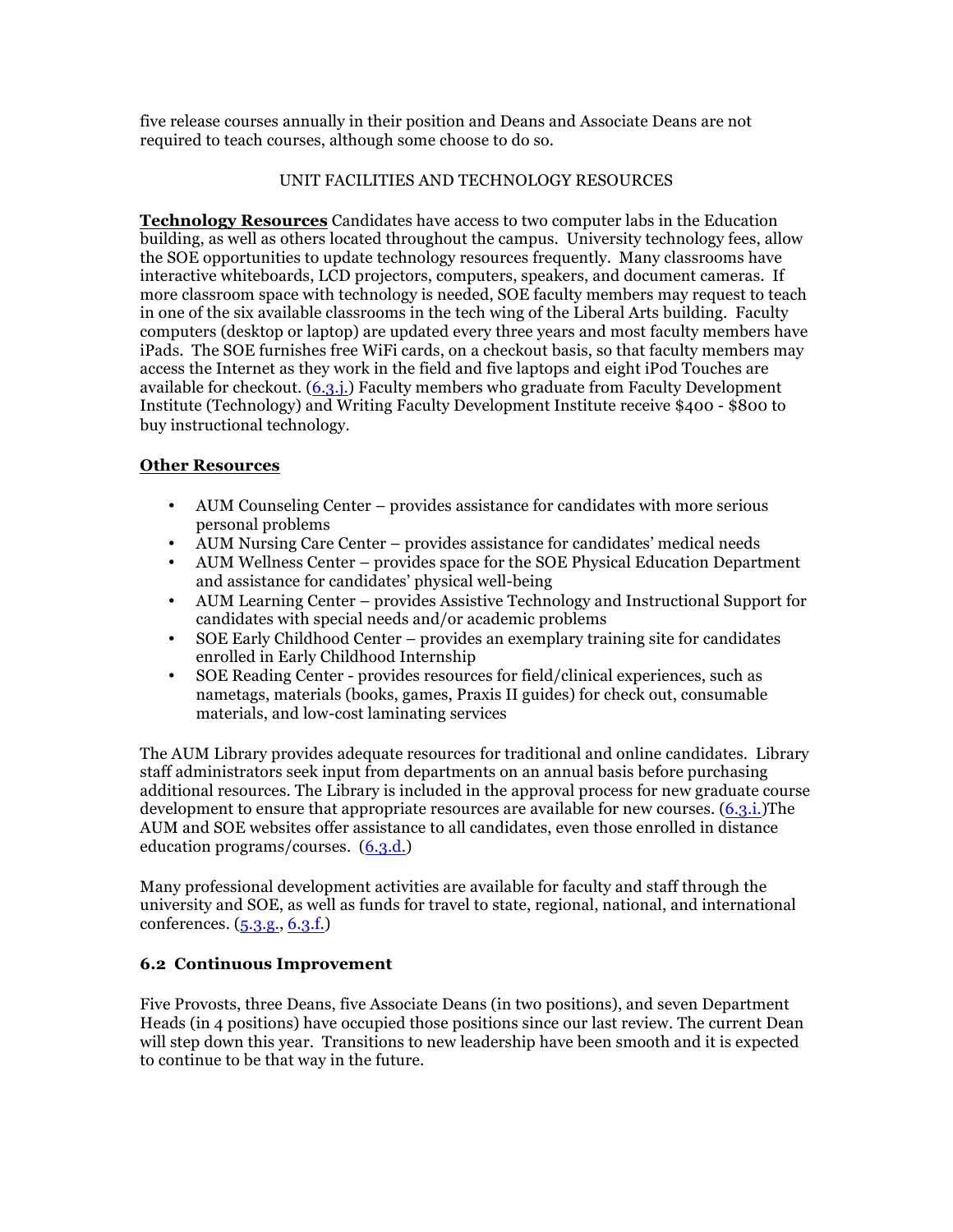The SOE moved to a centralized advising system since our last review and currently has two part-time undergraduate advisors and two new full-time graduate advisors. This allows faculty members to have more time for other endeavors and provides more consistency for all candidates to ensure their needs are met and no problems occur during the graduation/certification process.

Clinical faculty members were added to the SOE faculty since our last review, after the University approved clinical faculty positions. These positions have proven valuable in implementation of strong field/clinical experiences.

The leading improvement since our last review has been in the development of online/hybrid courses/programs. Almost 50 courses and 4 online certification programs have been developed over the last 10 years. Faculty development has increased to meet the needs of this area at the University and School level. Three AUM Instructional Designers were hired to help faculty develop courses and provide training. The SOE Instructional Support Specialist, added in 2009 with federal stimulus funds and later moved to SOE funds, assists faculty and candidates with online/hybrid coursework. All faculty members are certified, or in the process of certification or recertification, in online instruction through the AUM Faculty Development Institute in Technology. (5.3.a.) Plans are underway for a SOE multimedia room in the Education building. All other classrooms will be updated with appropriate instructional technology equipment by the end of 2013.

Most faculty members have been trained to teach Writing Across the Curriculum (WAC) courses so that the SOE is in compliance with the SACS Quality Enhancement Plan: Success in Writing. The university provides excellent training, release time, and financial compensation for faculty members who attend WAC training and teach WAC courses. (5.3.a.)

Funds from the Dean's Office, in addition to departmental funds, were offered to faculty members for professional support, travel, and research in 2010 and these funds have continued to be offered every year, except for one, in spite of statewide funding issues. (6.3.f.)

The SOE building was recently remodeled with University and SOE funds. Floors, ceilings, lighting, heating and air units have been replaced in some classrooms and administrative areas. Rooms have been painted and new furniture has been purchased for some areas. The physical education program faculty and facilities have been moved from the gymnasium to the state-of-the-art AUM Wellness Center. The AUM Wellness Center houses a new human performance lab, faculty offices, and classrooms for instruction, including a hard surface area, a swimming pool, a running track, and multiple weight machines and other exercise equipment.

The University has improved its instructional support labs, writing center, and assistive technology since the last review. Sixty percent of AUM students are first generation college students and need much support to succeed. These services have helped struggling candidates in the SOE, as well.

The SOE is in the process of updating all recruitment brochures and processes in order to increase the enrollment of high quality candidates. A staff member is responsible for meeting with departmental faculty to update all materials, including the SOE website.

Extensive revisions to policies related to Governance since our last review are: Department Head Continuance Policy (limiting heads to 3-year renewable contracts), AUM Grade Forgiveness Policy (allowing candidates to be forgiven for 9 hours of low grades), and SOE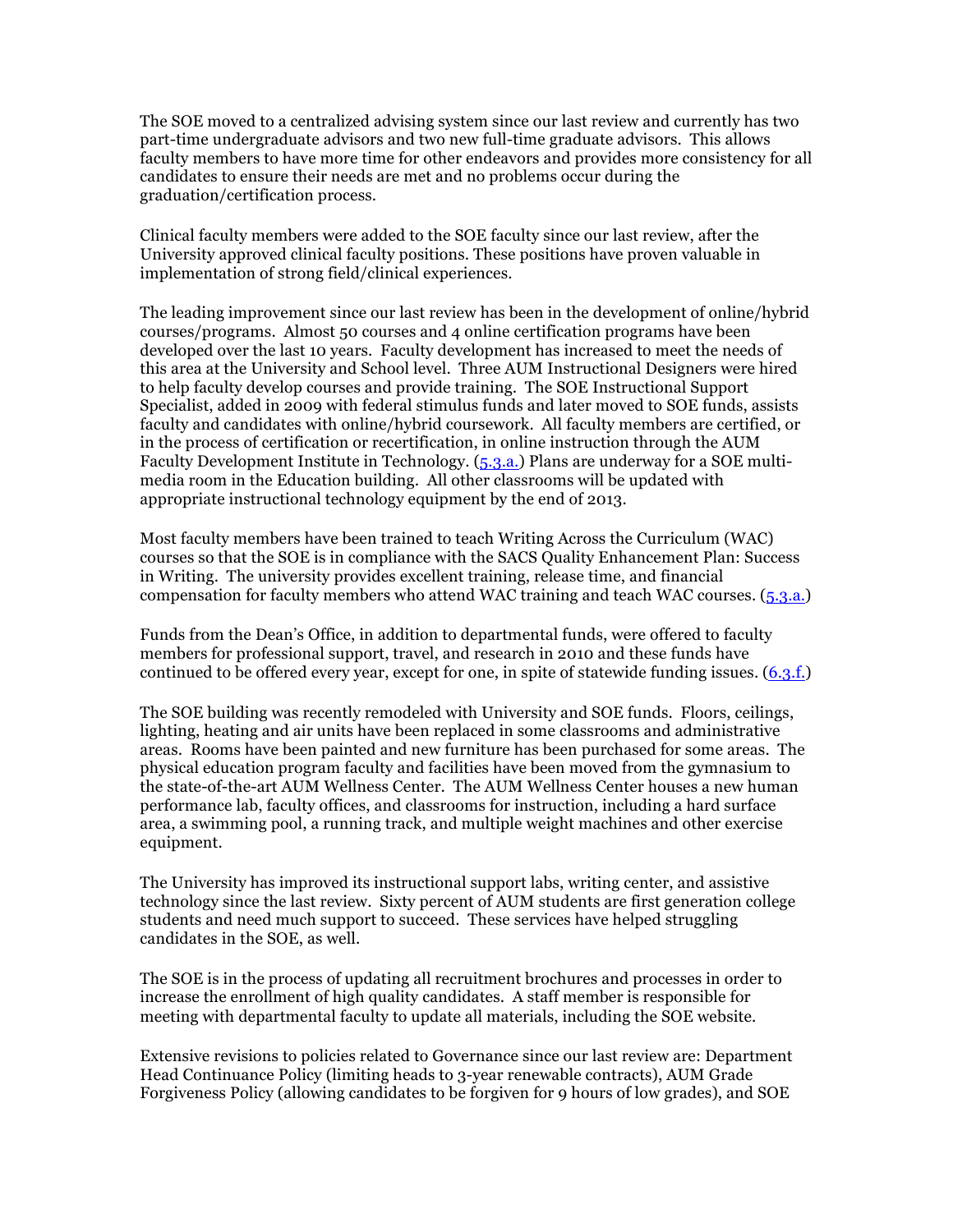Repeating Course Limit Policy (limiting candidates to only taking professional courses twice).

### **6.3 Areas for Improvement Cited in the Action Report from the Previous Accreditation Review**

Not Applicable

### **6.4 Exhibits for Standard II**

| 6.3.a    | Policies, procedures, and practices for governance and operations of the unit                         |
|----------|-------------------------------------------------------------------------------------------------------|
|          | Organizational chart and/or description of the unit governance structure and its relationship to in   |
| 6.3.b    | governance structure                                                                                  |
| 6.3.c    | Policies, procedures, and practices for candidate services such as counseling and advising            |
|          | Policies, procedures, and practices for candidate recruitment and admission, and accessibility to c   |
| 6.3.d    | education community                                                                                   |
| 6.3.e    | Academic calendars, catalogs, unit publications, grading policies, and unit advertising               |
|          | Unit budget, with provisions for assessment, technology, professional development, and support for    |
| 6.3.f    | distance learning, and alternative route programs when applicable                                     |
| 6.3.g    | Budgets of comparable units with clinical components on campus or similar units at other campus       |
| 6.3.h    | Policies, procedures, and practices for faculty workload and summary of faculty workload              |
|          | Policies, procedures, and practices to ensure that all candidates have access to physical and/or virt |
| 6.3.i    | computer labs, curriculum resources, and library resources that support teaching and learning         |
|          | Policies, procedures, and practices to ensure that all candidates access have to distance learning in |
| $6.3.$ j | services and resources, if applicable                                                                 |

**~Back to Top~**

# **Exhibits**

# **Exhibits: Overview & Conceptual Framework**

|       | Links to unit catalogs and other printed documents describing general education, specialty/conter                                |
|-------|----------------------------------------------------------------------------------------------------------------------------------|
| I.5.a | professional studies                                                                                                             |
| I.5.b | Syllabi for professional education courses                                                                                       |
| I.5.c | $\text{Conceptual framework}(s)$                                                                                                 |
| I.5.d | Findings of other national accreditation associations related to the preparation of education profes<br>ASHA, NASM, APA, CACREP) |
| I.5.e | Updated institutional, program, and faculty information under institutional work space in AIMS                                   |

### **~Back to Top~**

# **Exhibits: Standard 1**

| 1.3.a | State program review documents and state findings                    |
|-------|----------------------------------------------------------------------|
| 1.3.b | Title II reports submitted to the state for the previous three years |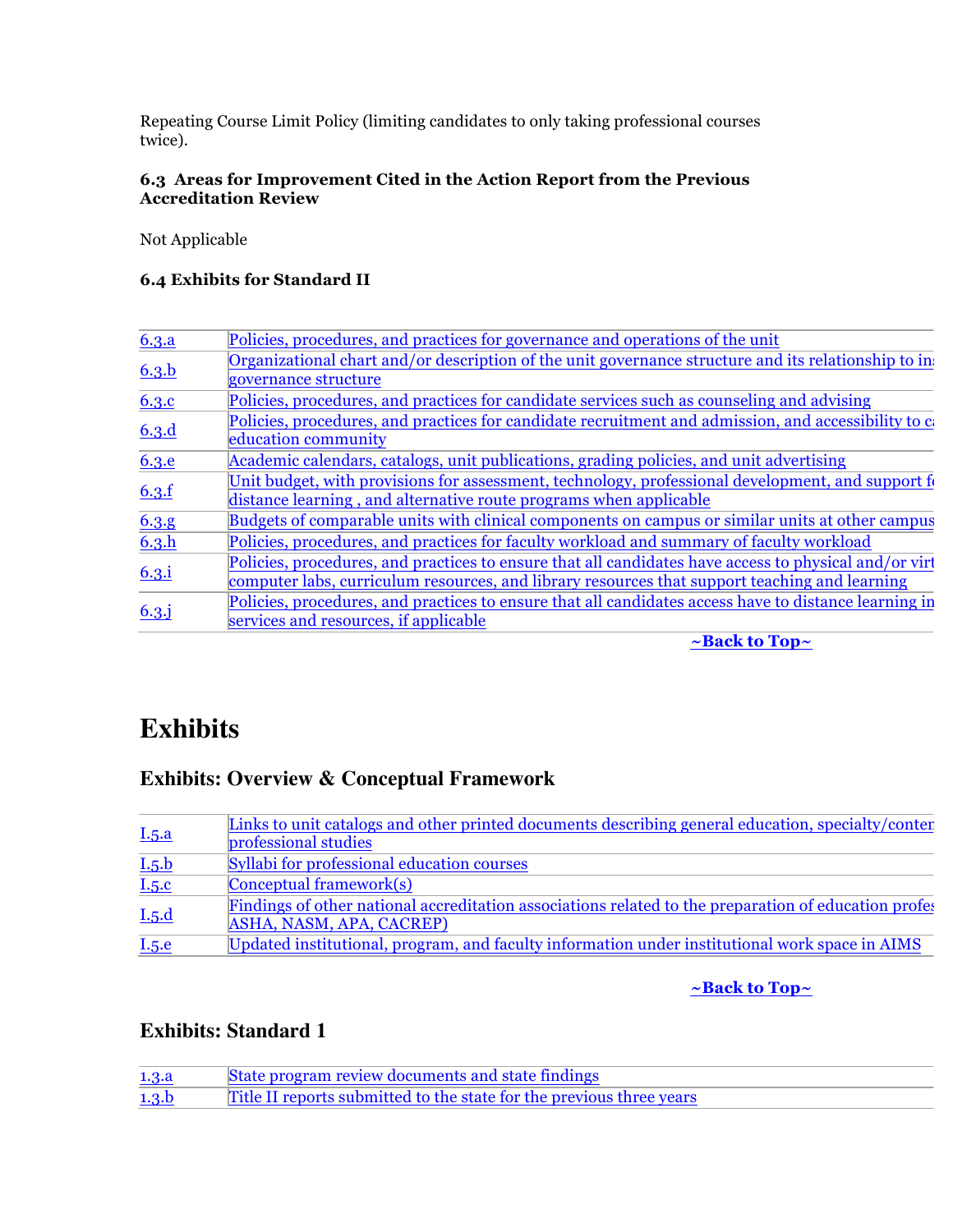| 1.3.c          | Key assessments and scoring guides used for assessing candidate learning against professional and<br>well as proficiencies identified in the unit's conceptual framework |
|----------------|--------------------------------------------------------------------------------------------------------------------------------------------------------------------------|
| 1.3.d          | Aggregate data on key assessments, including proficiencies identified in the unit's conceptual fram                                                                      |
|                | Key assessments and scoring guides used for assessing professional dispositions, including fairnes                                                                       |
| 1.3.e          | that all students can learn                                                                                                                                              |
| 1.3.f          | Aggregate data on key assessments of candidates' professional dispositions                                                                                               |
| 1.3.9          | Examples of candidates' assessment and analysis of P-12 student learning                                                                                                 |
| 1.3.h          | Samples of candidates' work from programs across the unit                                                                                                                |
| 1.3.1          | Aggregate data on follow-up studies of graduates                                                                                                                         |
| $1.3 \text{.}$ | Aggregate data on employer feedback on graduates                                                                                                                         |
|                | Data collected by state and/or national agencies on performance of educator preparation program                                                                          |
| 1.3.           | effectiveness of their graduates in classrooms and schools, including student achievement data, wh                                                                       |

# **~Back to Top~**

# **Exhibits: Standard 2**

| 2.3.a | Description of the unit's assessment system including the requirements and key assessments used       |
|-------|-------------------------------------------------------------------------------------------------------|
| 2.3.b | Admission criteria and data from key assessments used for entry to programs                           |
| 2.3.c | Policies, procedures, and practices for ensuring that key assessments of candidate performance an     |
|       | program quality and unit operations are fair, accurate, consistent, and free of bias                  |
| 2.3.d | Policies, procedures, and practices for ensuring that data are regularly collected, compiled, aggrege |
|       | analyzed, and used for continuous improvement                                                         |
| 2.3.e | Policies, procedures and practices for managing candidate complaints                                  |
| 2.3.f | File of candidate complaints and the unit's responses and resolutions (This information should be     |
|       | the onsite visit)                                                                                     |
| 2.3.9 | Examples of significant changes made to courses, programs, and the unit in response to data gather    |
|       | assessment system                                                                                     |

# **~Back to Top~**

# **Exhibits: Standard 3**

| 3.3.a | Examples across programs of collaborative activities between unit and P-12 schools to support the      |
|-------|--------------------------------------------------------------------------------------------------------|
|       | implementation, and evaluation of field experiences and clinical practice, including memoranda of      |
| 3.3.b | Aggregate data on candidate placement in field experiences and clinical practice (Data should be d     |
|       | program, and for off-campus, distance learning, and alternative route programs.)                       |
| 3.3.c | Criteria for the selection of clinical faculty, which includes both higher education and P-12 school   |
| 3.3.d | Examples of support and evaluation of clinical faculty across programs                                 |
|       | Guidelines/handbooks on field experiences and clinical practice for candidates, and clinical facult    |
| 3.3.e | support provided by the unit and opportunities for feedback and reflection                             |
| 3.3.f | Assessment instruments and scoring guides used for and data collected from field experiences and       |
|       | for all programs, including use of technology for teaching and learning (These assessments may be      |
|       | program review documents or the exhibits for Standard 1. Cross reference as appropriate.)              |
| 3.3.8 | Aggregate data on candidates entering and exiting from clinical practice for all programs (These as    |
|       | included in program review documents or the exhibits for Standard 1. Cross reference as appropriation- |
|       | <b>Target Level Performance Exhibits</b>                                                               |

**~Back to Top~**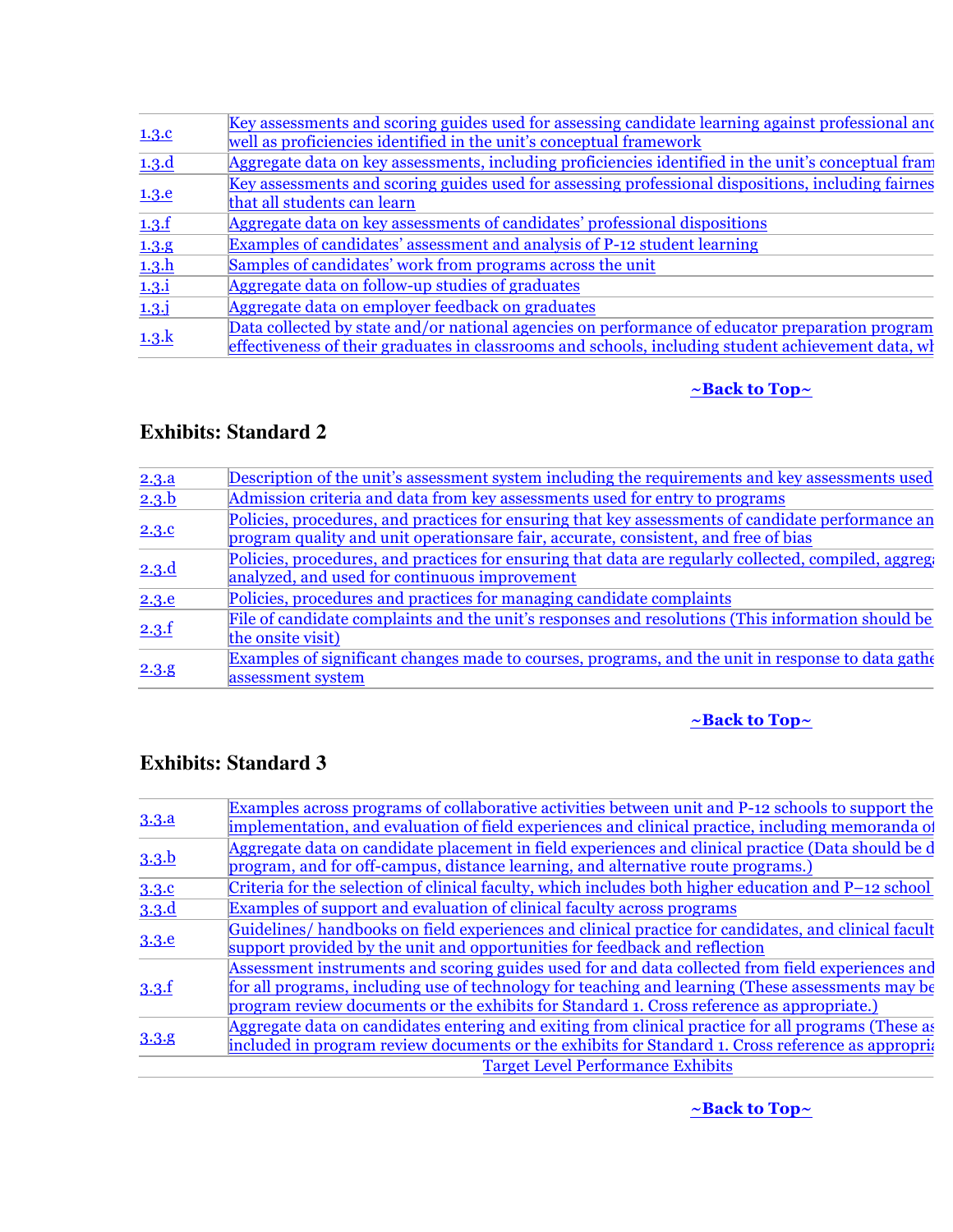# **Exhibits: Standard 4**

| 4.3.a         | Aggregate data on proficiencies related to diversity that candidates are expected to demonstrate th<br>with students from diverse groups in classrooms and schools, including impact on student learning               |
|---------------|------------------------------------------------------------------------------------------------------------------------------------------------------------------------------------------------------------------------|
| 4.3.b         | Curriculum components and experiences that address diversity proficiencies (This might be a mat<br>diversity components in required courses.)                                                                          |
| 4.3.c         | Assessment instruments, scoring guides, and data related to candidates meeting diversity proficier<br>assessments may be included in program review documents or the exhibits for Standard 1. Cross r<br>appropriate.) |
| 4.3.d         | Data table on faculty demographics (see Appendix A for an example)                                                                                                                                                     |
| 4.3.e         | Data table on candidates demographics (see Appendix B for an example)                                                                                                                                                  |
| 4.3.f         | Data table on demographics of P-12 students in schools used for clinical practice (see Appendix C1                                                                                                                     |
| 4.3.8         | Policies and practices, including good faith efforts, for recruiting and retaining diverse faculty                                                                                                                     |
| 4.3.h         | Policies and practices, including good faith efforts, for recruiting and retaining diverse candidates                                                                                                                  |
| $4.3.\dot{1}$ | Policies, procedures, and practices that support candidates working with P-12 students from diver                                                                                                                      |

# **~Back to Top~**

# **Exhibits: Standard 5**

| 5.3.a            | Data table on qualifications of professional education faculty (This table can be compiled in the on<br>data submitted for national program reviews or compiled in Excel, Word, or another format and u<br>exhibit. See Appendix D for an example.)                                                                                 |
|------------------|-------------------------------------------------------------------------------------------------------------------------------------------------------------------------------------------------------------------------------------------------------------------------------------------------------------------------------------|
| 5.3 <sub>b</sub> | Data table on qualifications of clinical faculty (i.e., P-12 school professionals and professional edu<br>responsible for instruction, supervision, and/or assessment of candidates during field experiences<br>practice)                                                                                                           |
| 5.3.c            | Policies and practices to assure clinical faculty meet unit expectations                                                                                                                                                                                                                                                            |
| 5.3.d            | Policies and samples of faculty scholarly activities                                                                                                                                                                                                                                                                                |
| 5.3.e            | Summary of faculty service and collaborative activities in schools (e.g., collaborative project with s<br>teacher professional development, and addressing the needs of low performing schools) and with t<br>community (e.g., grants, evaluations, task force participation, provision of professional developme<br>courses, etc.) |
| 5.3.f            | Policies, procedures, and practices for faculty evaluation (including promotion and tenure) and su<br>results in areas of teaching, scholarship and service                                                                                                                                                                         |
| 5.3.8            | Policies, procedures, and practices for professional development and summaries of the results                                                                                                                                                                                                                                       |
|                  |                                                                                                                                                                                                                                                                                                                                     |

# **~Back to Top~**

# **Exhibits: Standard 6**

| 6.3.a        | Policies, procedures, and practices for governance and operations of the unit                        |
|--------------|------------------------------------------------------------------------------------------------------|
| 6.3.b        | Organizational chart and/or description of the unit governance structure and its relationship to in  |
|              | governance structure                                                                                 |
| 6.3.c        | Policies, procedures, and practices for candidate services such as counseling and advising           |
| 6.3.d        | Policies, procedures, and practices for candidate recruitment and admission, and accessibility to c  |
|              | education community                                                                                  |
| <b>6.3.e</b> | Academic calendars, catalogs, unit publications, grading policies, and unit advertising              |
| 6.3.f        | Unit budget, with provisions for assessment, technology, professional development, and support $f_0$ |
|              | distance learning, and alternative route programs when applicable                                    |